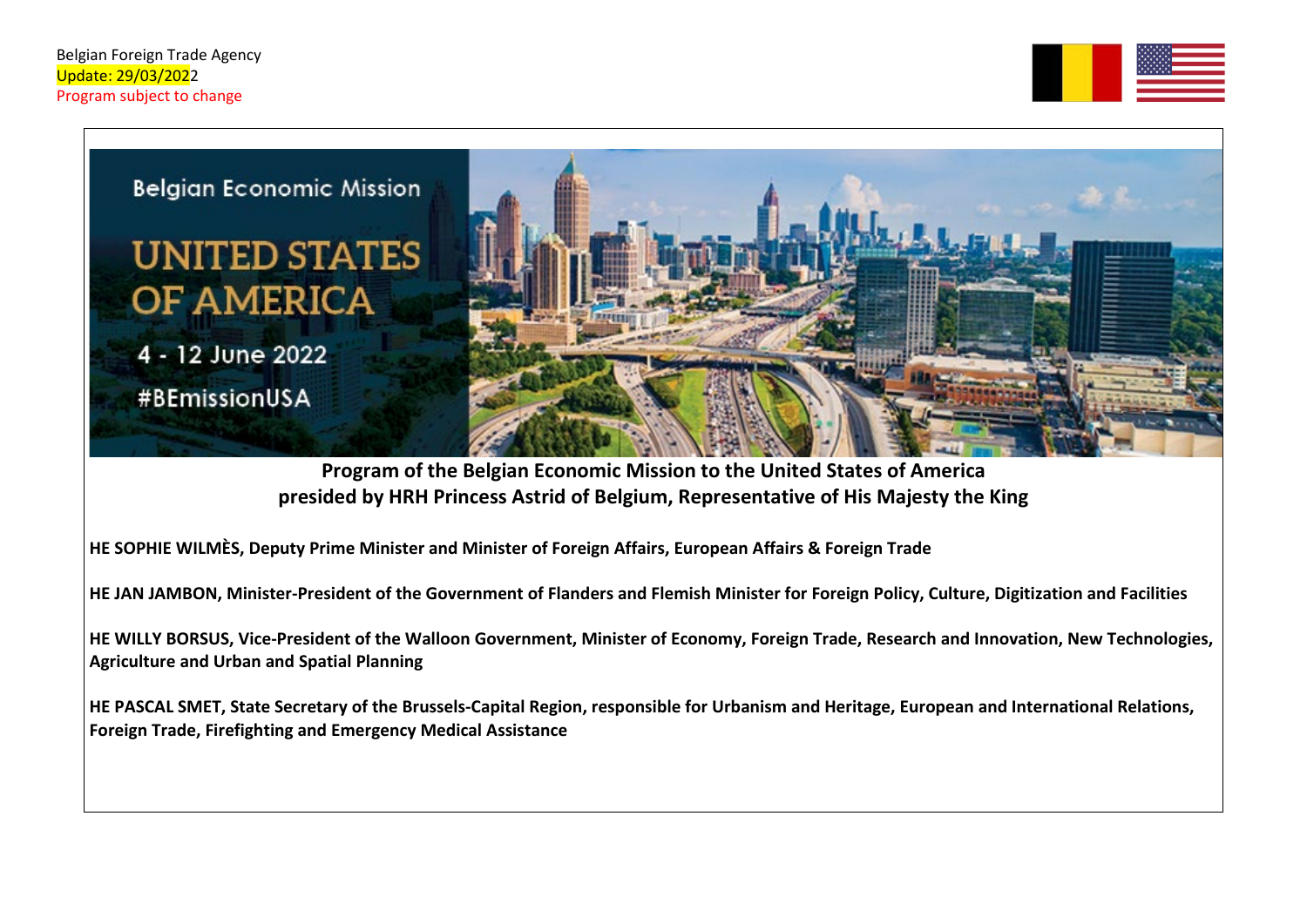| Saturday, 4 June 2022, Brussels - Atlanta                                                                                                                           |                                                                                |  |
|---------------------------------------------------------------------------------------------------------------------------------------------------------------------|--------------------------------------------------------------------------------|--|
| HRH Princess Astrid, Representative of His Majesty the King, and Ministers                                                                                          | <b>Business delegation</b>                                                     |  |
| + 10:10 - 12:15 Flight UA 998 from Brussels National Airport (BRU) to Newark Liberty International Airport (EWR)                                                    |                                                                                |  |
| 12:00 - 14:20 Flight UA 951 from Brussels National Airport (BRU) to Washington Dulles International Airport (IAD)                                                   |                                                                                |  |
| $\triangle$ 13:59 – 16:24 Flight UA 730 from Newark Liberty International Airport (EWR) to Atlanta Hartsfield Jackson International Airport (ATL) 84                |                                                                                |  |
| ★15:57-18:31 Flight UA 3656 from Newark Liberty International Airport (EWR) to Atlanta Hartsfield Jackson International Airport (ATL) 2                             |                                                                                |  |
| ★17:12–18:59 Flight UA 6019 from Washington Dulles International Airport (IAD) to Atlanta Hartsfield Jackson International Airport (ATL) 9                          |                                                                                |  |
| $17:00 - 18:00$                                                                                                                                                     |                                                                                |  |
| Transfer of HE Sophie Wilmès & HE Willy Borsus from Atlanta Airport to                                                                                              | TBC 17:15 -18:15                                                               |  |
| the Four Seasons Hotel Atlanta                                                                                                                                      | Transfer of the passengers of the UA 730 flight from Atlanta Airport to        |  |
| 18:00                                                                                                                                                               | the Four Seasons Hotel Atlanta and the AC Hotel Atlanta Midtown                |  |
| Check-in of the Ministers at the Four Seasons Hotel Atlanta<br>Address: Four Seasons Hotel Atlanta, 75 Fourteenth Street NE, Atlanta, Georgia 30309                 | with the minivan O1 and the buses D1, D2<br>18:15                              |  |
| <b>USA</b>                                                                                                                                                          | Check-in of the passengers of the UA 1868 flight at the Four Seasons           |  |
|                                                                                                                                                                     | Hotel Atlanta or the AC Hotel by Marriott Atlanta Midtown                      |  |
|                                                                                                                                                                     | Address: Four Seasons Hotel Atlanta, 75 Fourteenth Street NE, Atlanta, Georgia |  |
|                                                                                                                                                                     | 30309 USA / Address: AC Hotel Midtown, 53 Four Seasons Hotel Atlanta, 75       |  |
| The secretariat of the mission is located in the Augusta meeting room on the $4th$ floor of the Four Seasons Hotel Atlanta and will be operational from 2 to 6 lune | Fourteenth Street NE, Atlanta, Georgia 30309 USA                               |  |

The secretariat of the mission is located in the Augusta meeting room on the 4th floor of the Four Seasons Hotel Atlanta and will be operational from 2 to 6 June 2022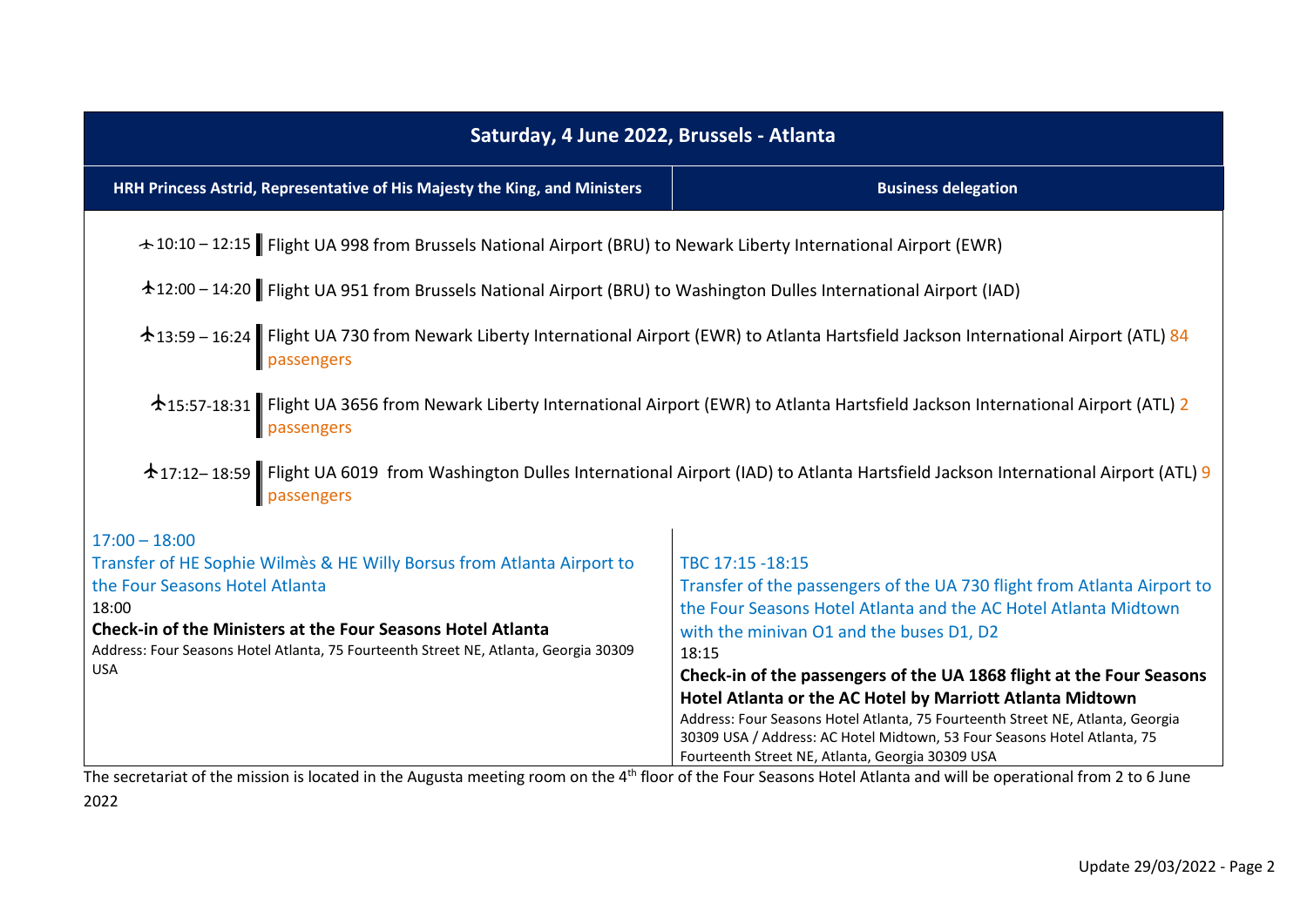| Saturday, 4 June 2022, Brussels - Atlanta                                         |                                                                                                                                                                                                                                                                                                                                                                                                                                                                                                                    |
|-----------------------------------------------------------------------------------|--------------------------------------------------------------------------------------------------------------------------------------------------------------------------------------------------------------------------------------------------------------------------------------------------------------------------------------------------------------------------------------------------------------------------------------------------------------------------------------------------------------------|
| <b>HRH Princess Astrid, Representative of His Majesty the King, and Ministers</b> | <b>Business delegation</b>                                                                                                                                                                                                                                                                                                                                                                                                                                                                                         |
|                                                                                   | 19:45 - 20:30<br>Transfer of the passengers of the UA3656 and the UA6019 from<br>Atlanta Airport to AC Hotel Atlanta Midtown with the minibus D11<br>20:30<br>Check-in of the passengers of the UA 6019 flight at the Four Seasons<br>Hotel Atlanta or the AC Hotel by Marriott Atlanta Midtown<br>Address: Four Seasons Hotel Atlanta, 75 Fourteenth Street NE, Atlanta, Georgia<br>30309 USA<br>Address: AC Hotel Midtown, 53 Four Seasons Hotel Atlanta, 75 Fourteenth Street NE,<br>Atlanta, Georgia 30309 USA |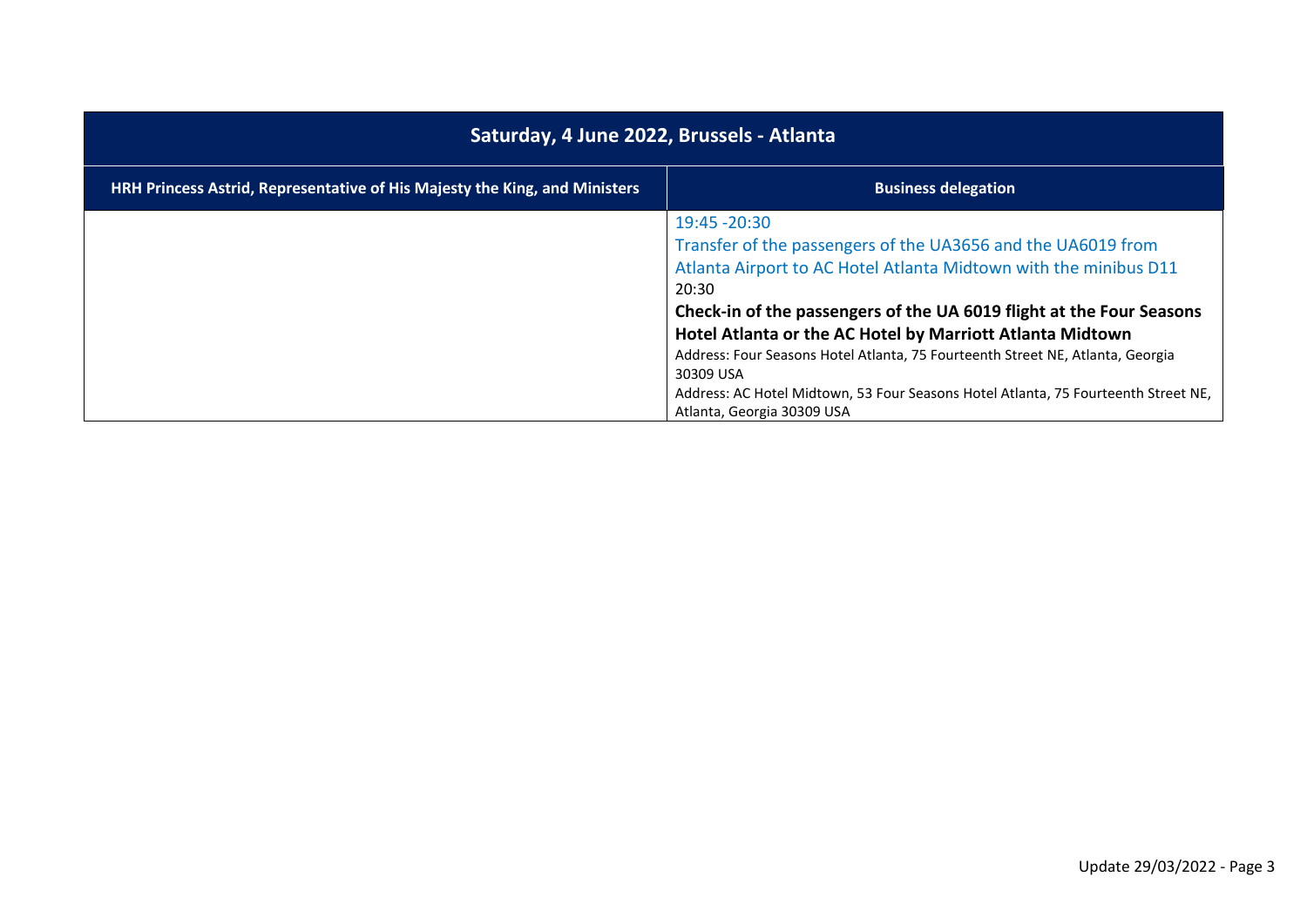| Sunday, 5 June 2022, Atlanta                                                                                                  |                                                                                                                                                                                                                                                                                                                             |
|-------------------------------------------------------------------------------------------------------------------------------|-----------------------------------------------------------------------------------------------------------------------------------------------------------------------------------------------------------------------------------------------------------------------------------------------------------------------------|
| HRH Princess Astrid, Representative of His Majesty the King, and Ministers                                                    | <b>Business delegation</b>                                                                                                                                                                                                                                                                                                  |
| 10:48<br>Arrival of HE Pascal SMET with the flight UA6233 to Atlanta Hartsfield<br><b>Jackson International Airport (ATL)</b> | 7:00-10:00<br>Bus transfer from the Four Seasons Hotel to Manus Bio scale-up in<br>Augusta with TBC the bus D1<br>10:00 -13:45<br>Visit to the Manus Bio scale-up and production facility<br>10:00 Welcome and introductions<br>$\bullet$<br>10:30 Facility tour<br>$\bullet$<br>12:00 Product demonstration<br>12:30 Lunch |
|                                                                                                                               | Lead: Ugent and FIT<br>Venue: Manus Bio scale, 1762 Lovers Ln, Augusta, GA 30901<br>Participants: (max 40 BE) companies & academics : Biotech, biobased industries,<br>chemical industry and life sciences - Upon registration                                                                                              |
| $13:55 - 14:40$<br>Motorcade from the Four Seasons Hotel Atlanta to Solvay Alpharetta                                         |                                                                                                                                                                                                                                                                                                                             |
| 14:00<br>Arrival of HE Jan JAMBON with the flight AF 682 to Atlanta Hartsfield<br><b>Jackson International Airport (ATL)</b>  |                                                                                                                                                                                                                                                                                                                             |
|                                                                                                                               | 13:45-16:45<br>Bus transfer from Manus Bio scale-up in Augusta to the Four Seasons<br>Hotel with TBC the bus D1                                                                                                                                                                                                             |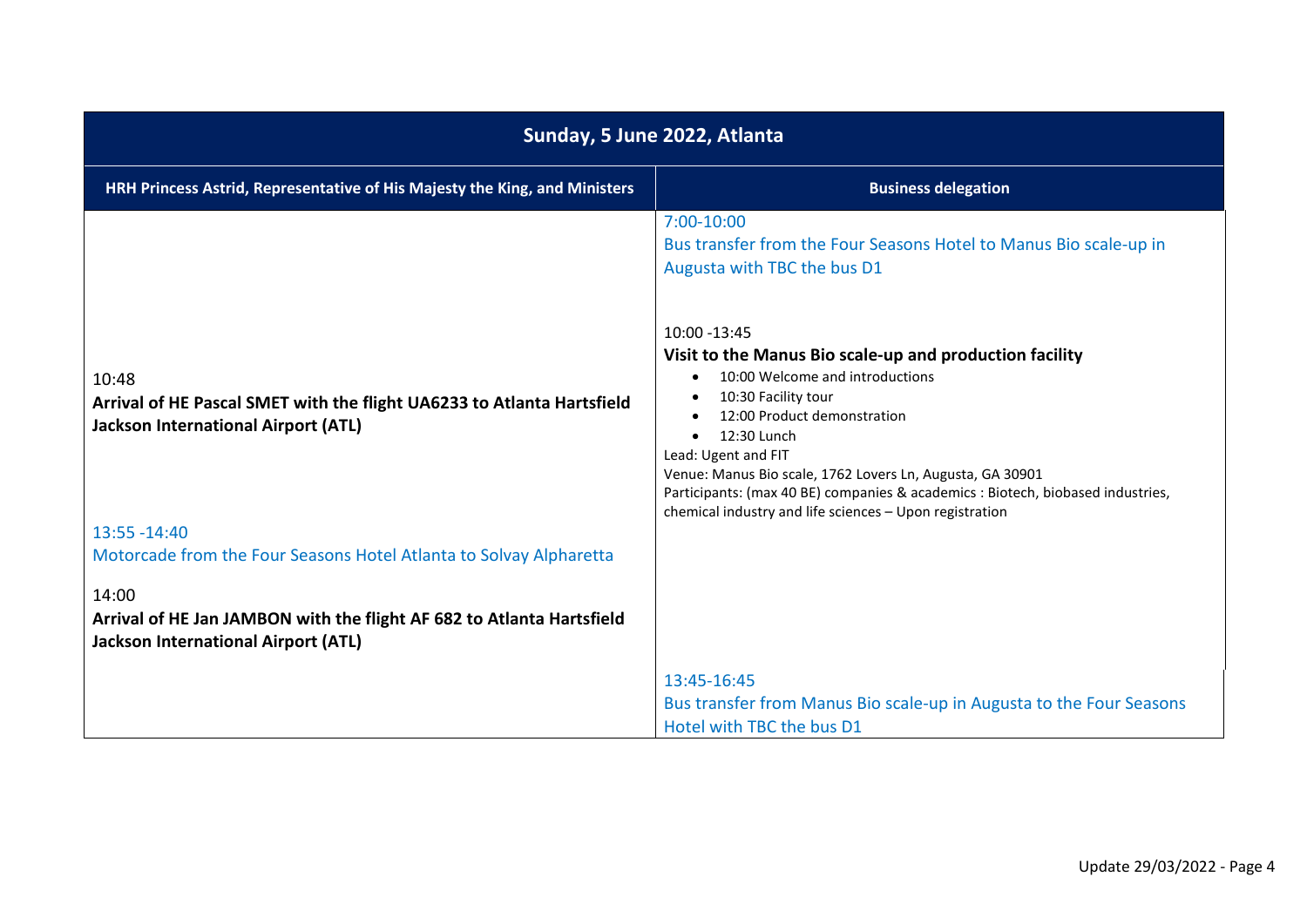| Sunday, 5 June 2022, Atlanta                                                                                                                                                                                                                                                                                                                                                                                                                                                                                                                                                                                                                                                                                                                                                                                                                                                                                                                                                                                                                                                                                                                                                                                                                                                                                                                                                                     |                            |
|--------------------------------------------------------------------------------------------------------------------------------------------------------------------------------------------------------------------------------------------------------------------------------------------------------------------------------------------------------------------------------------------------------------------------------------------------------------------------------------------------------------------------------------------------------------------------------------------------------------------------------------------------------------------------------------------------------------------------------------------------------------------------------------------------------------------------------------------------------------------------------------------------------------------------------------------------------------------------------------------------------------------------------------------------------------------------------------------------------------------------------------------------------------------------------------------------------------------------------------------------------------------------------------------------------------------------------------------------------------------------------------------------|----------------------------|
| HRH Princess Astrid, Representative of His Majesty the King, and Ministers                                                                                                                                                                                                                                                                                                                                                                                                                                                                                                                                                                                                                                                                                                                                                                                                                                                                                                                                                                                                                                                                                                                                                                                                                                                                                                                       | <b>Business delegation</b> |
| $14:40 - 16:10$<br>Inauguration by HRH Princess Astrid of the new applications<br>development laboratory of Solvay & presentation of the 3D printing<br>technology for specialty materials application<br>14:40 Welcome by Dr. Ilham Kadri, CEO, Solvay<br>14:45 Speech by HE Sophie Wilmès<br>$\bullet$<br>14:53 Speech of TBC Brian Kemp, Governor of Georgia<br>$\bullet$<br>15:02 Speech by TBC Dr. Ilham Kadri, CEO, Solvay celebrating innovation and<br>$\bullet$<br>technological know-how of Belgium & US:<br>15:10 Speech by HE Pascal Smet<br>$\bullet$<br>15:15 Inauguration of the New Applications Development Lab & presentation of<br>$\bullet$<br>the 3D printing technology for specialty materials application in Solvay R&I Center<br>15:30 Decoration of M Michael Finelli, President of the new Specialty Materials<br>$\bullet$<br>global business unit<br>15:35 Visit of Solvay Labs: new investments<br>$\bullet$<br>16:05 Exchange with the delegation<br>$\bullet$<br>16:10 Closing words by HE Pascal Smet<br>Lead: hub.brussels in collaboration with Solvay<br>Venue: Solvay Alpharetta; 4500 Mcginnis Ferry Road, Alpharetta GA 30005-3914<br>Participants: (BE 30-40) Official delegation & delegation members - groups of 8-10 pax<br>for the visit of the labs (upon invitation)<br>Participating Ministers: HE Sophie Wilmès, HE Willy Borsus, HE Pascal Smet |                            |
| $16:10 - 16:50$<br>Motorcade from Solvay Alpharetta to the Four Seasons Hotel Atlanta                                                                                                                                                                                                                                                                                                                                                                                                                                                                                                                                                                                                                                                                                                                                                                                                                                                                                                                                                                                                                                                                                                                                                                                                                                                                                                            |                            |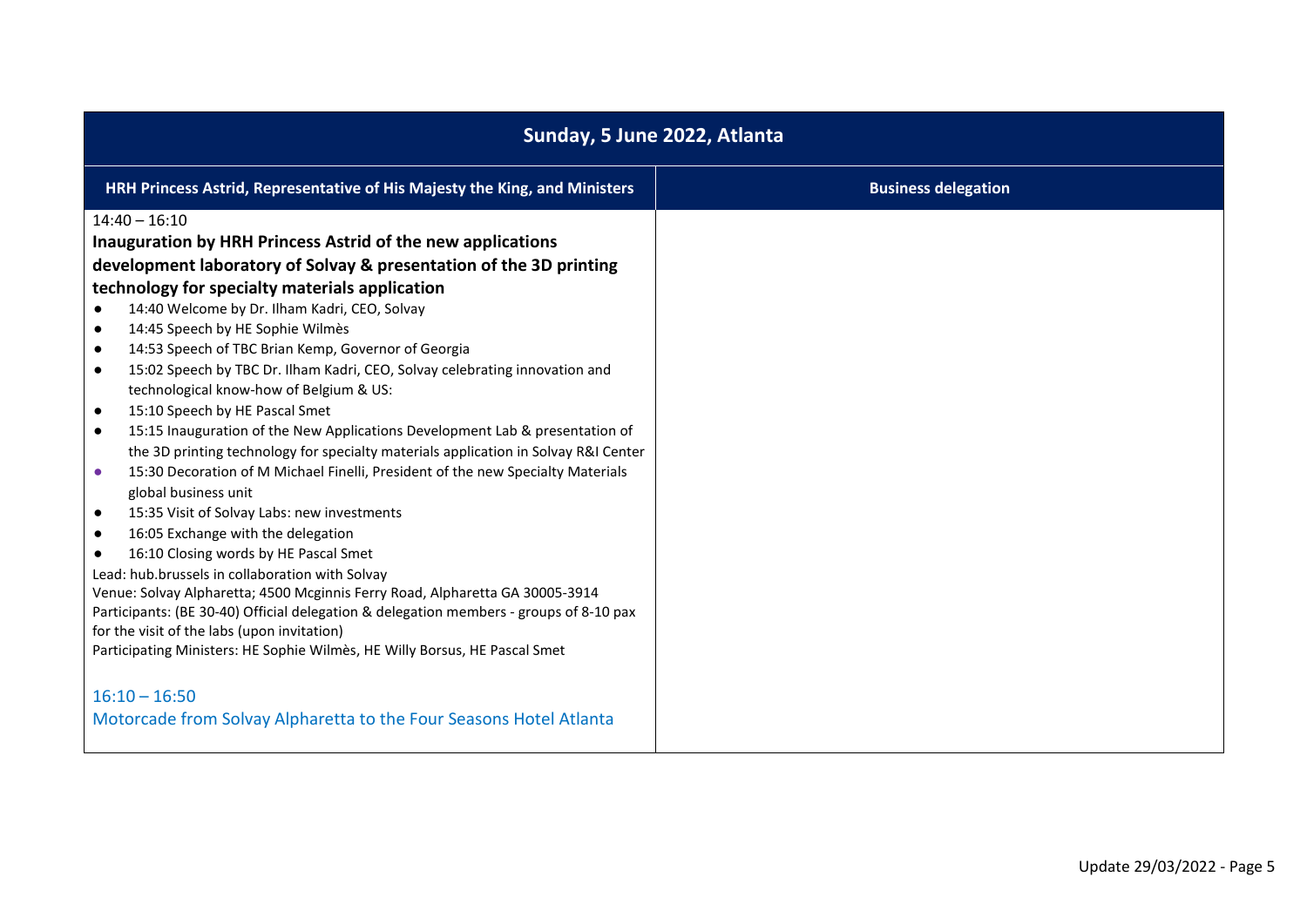| Sunday, 5 June 2022, Atlanta                                                                                                                                                                                                                                                                                                                                                                                                                                                                                                                                                                                                                                                                                      |                            |
|-------------------------------------------------------------------------------------------------------------------------------------------------------------------------------------------------------------------------------------------------------------------------------------------------------------------------------------------------------------------------------------------------------------------------------------------------------------------------------------------------------------------------------------------------------------------------------------------------------------------------------------------------------------------------------------------------------------------|----------------------------|
| HRH Princess Astrid, Representative of His Majesty the King, and Ministers                                                                                                                                                                                                                                                                                                                                                                                                                                                                                                                                                                                                                                        | <b>Business delegation</b> |
| 17:00-18:00<br>Distribution of the individual programs & participants badges<br>Venue: Ballroom Foyer, 4 <sup>th</sup> floor, Four Seasons Hotel Atlanta<br>$18:00 - 20:00$<br>Information session for the Belgian delegation followed by a welcome networking drink<br>Words of welcome by HE Jean-Arthur Régibeau, Ambassador of the Kingdom of Belgium to the United States of America<br>Program of the Mission presented by one regional representative of AWEX, FIT or hub.brussels<br>Closing speech by Dr.Paul Judge, technology entrepreneur and investor, co-Founder & Partner of TechSquare Labs and Co-Founder & Executive Chairman<br>of Pindrop.<br>19:00 Networking Cocktail in the Ballroom Foyer |                            |
| Lead: Consulate General Atlanta<br>Venue: Ballroom, 4th floor, Four Seasons Hotel Atlanta<br>Participants: (350) all delegation members<br>Participating Ministers: HE Sophie Wilmès, HE Jan Jambon, HE Willy Borsus, HE Pascal Smet                                                                                                                                                                                                                                                                                                                                                                                                                                                                              |                            |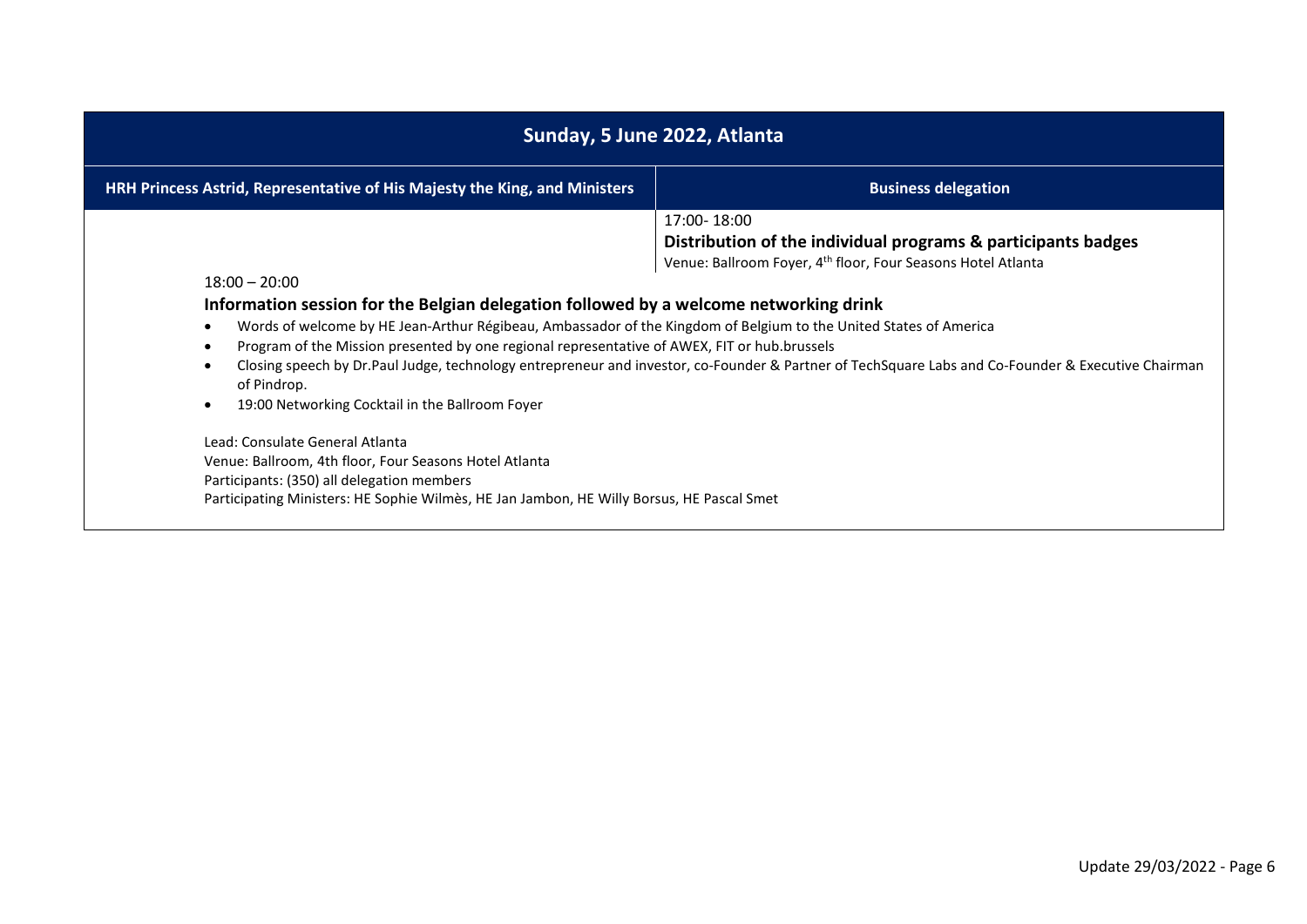| Monday, 6 June 2022, Atlanta                                                                                                                                                                                                                                                                                                                                                                                                                                                                                                                                                                                                                                                                                                                                                                                                                                                                                                                                                                                                                                                                                                                                                                                                                                                                                                                                                                                                                  |  |
|-----------------------------------------------------------------------------------------------------------------------------------------------------------------------------------------------------------------------------------------------------------------------------------------------------------------------------------------------------------------------------------------------------------------------------------------------------------------------------------------------------------------------------------------------------------------------------------------------------------------------------------------------------------------------------------------------------------------------------------------------------------------------------------------------------------------------------------------------------------------------------------------------------------------------------------------------------------------------------------------------------------------------------------------------------------------------------------------------------------------------------------------------------------------------------------------------------------------------------------------------------------------------------------------------------------------------------------------------------------------------------------------------------------------------------------------------|--|
| <b>Business delegation</b>                                                                                                                                                                                                                                                                                                                                                                                                                                                                                                                                                                                                                                                                                                                                                                                                                                                                                                                                                                                                                                                                                                                                                                                                                                                                                                                                                                                                                    |  |
| $6:55 - 7:00$<br>Transfer on foot from the Four Seasons Hotel/AC Hotel Atlanta<br>Midtown to King & Spadling for the participants of the Breakfast<br>debate<br>7:00-9:30<br>Breakfast debate: Belgium & the US, a sustainable partnership:<br>Business environment outlook, challenges & opportunities<br>7:00 Registration & Breakfast buffet<br>7:25 Welcome by D. Beauvois, Head of Corporate Banking and Member of the<br><b>Executive Board of BNP Paribas Fortis</b><br>7.30 Opening words by TBC HE Sophie Wilmès, Deputy Prime Minister and<br>Minister of Foreign Affairs, European Affairs & Foreign Trade<br>7.40 Keynote on the outlook for the US economy<br>8.00 Panel discussion on opportunities and challenges of doing business in the<br><b>US</b><br>8.40 Q&A and concluding remarks by M. Claes, Director of AmCham Belgium<br>8.50 Break-out sessions on investment topics such as immigration, logistics, tax<br>incentives and banking services<br>9.25 Conclusions<br>Lead: BNP Paribas Fortis with TBC AMCHAM and BACoS<br>Venue: King & Spalding, 1180 Peachtree St NE, Atlanta, GA 30309<br>Participants: (TBC 150): Belgian Business delegation - upon registration<br>Participating Ministers: HE Sophie Wilmès<br>From TBC 8:00<br><b>B2B</b> meetings<br>Lead: AWEX, Flanders Investment & Trade and hub.brussels<br>Venue: Ballroom I & II, 4th floor, Savannah hall, 3rd floor, Four Seasons Hotel Atlanta |  |
|                                                                                                                                                                                                                                                                                                                                                                                                                                                                                                                                                                                                                                                                                                                                                                                                                                                                                                                                                                                                                                                                                                                                                                                                                                                                                                                                                                                                                                               |  |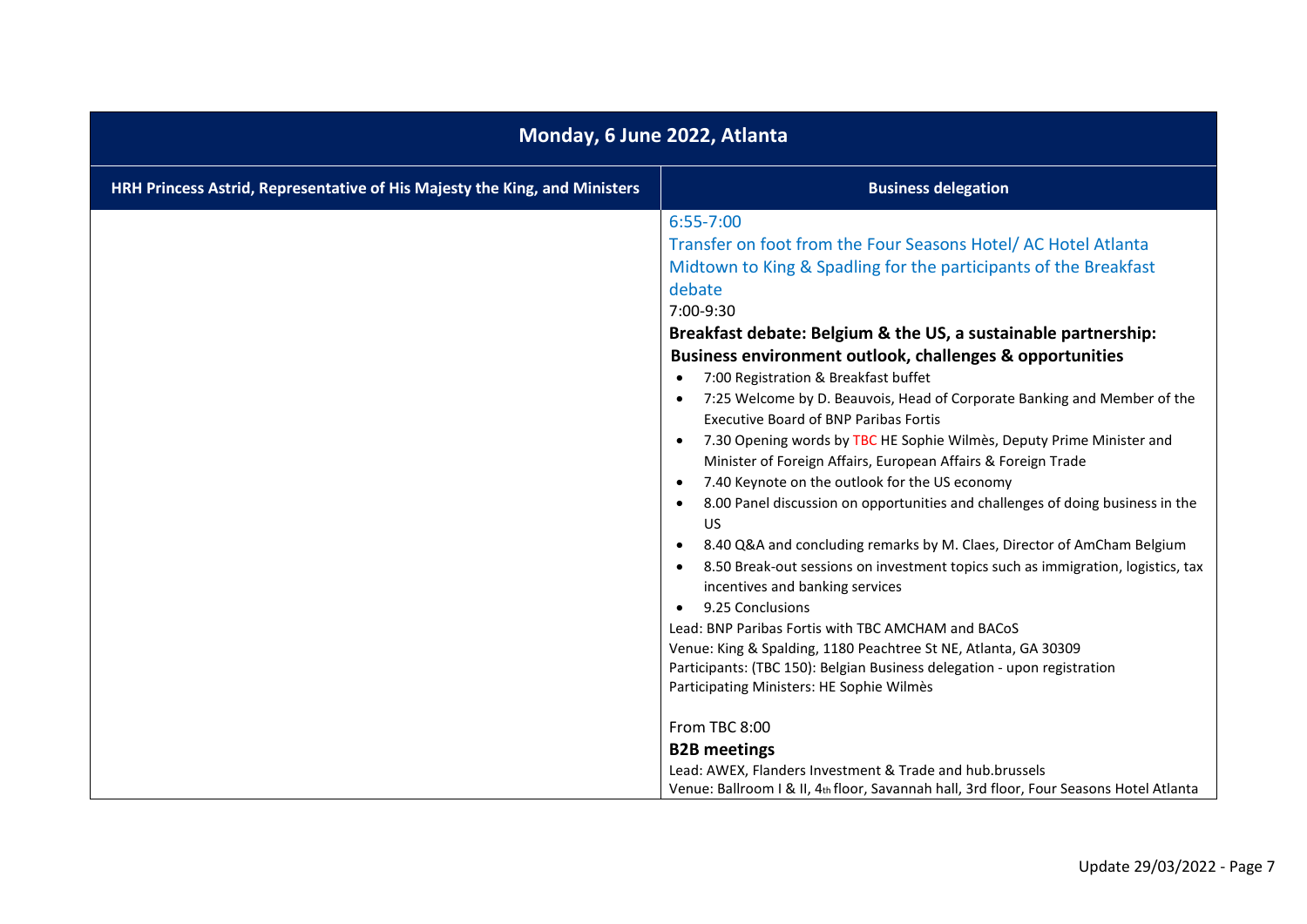| Monday, 6 June 2022, Atlanta                                                                                                                                    |                                                                                                                                                                                                                                                                                                                                                                                                                                                                                                                                                                                                                                                                                                                                                                                                                                                                                                     |
|-----------------------------------------------------------------------------------------------------------------------------------------------------------------|-----------------------------------------------------------------------------------------------------------------------------------------------------------------------------------------------------------------------------------------------------------------------------------------------------------------------------------------------------------------------------------------------------------------------------------------------------------------------------------------------------------------------------------------------------------------------------------------------------------------------------------------------------------------------------------------------------------------------------------------------------------------------------------------------------------------------------------------------------------------------------------------------------|
| HRH Princess Astrid, Representative of His Majesty the King, and Ministers                                                                                      | <b>Business delegation</b>                                                                                                                                                                                                                                                                                                                                                                                                                                                                                                                                                                                                                                                                                                                                                                                                                                                                          |
| TBC $8:00 - 8:30$<br>TBC Motorcade from the Four Seasons Hotel Atlanta to TBC the Georgia<br><b>State Capitol</b>                                               | $8:20 - 8:25$<br>Transfer on foot from the Four Seasons Atlanta Hotel to the TBC<br>(Cybersecurity)                                                                                                                                                                                                                                                                                                                                                                                                                                                                                                                                                                                                                                                                                                                                                                                                 |
| TBC $8:30 - 9:00$                                                                                                                                               | $8:30 - 10:00$                                                                                                                                                                                                                                                                                                                                                                                                                                                                                                                                                                                                                                                                                                                                                                                                                                                                                      |
| TBC Official meeting with Brian Kemp, Governor of Georgia<br>Lead: Consulate General<br>Venue: TBC Georgia State Capitol<br>Participants: Restricted delegation | <b>Breakfast Panel on Cybersecurity and Privacy</b><br>Introduction of Host by Flanders Investment & Trade<br>08:30<br>$\bullet$<br>Welcome word by Dr. Todd McLelland, Esq.<br>08:30<br>٠<br>Roundtable moderated by Dr. Todd McLelland, Esq<br>08:35<br>$\bullet$<br>Georgia Tech - School of Cybersecurity and Privacy - Prof Michael<br>Bailey<br>Microsoft - Mr. Michael Farrow-Head of Cyber security<br>Howest - Mr. Kurt Callewaert - Head of Research Computer Science<br>$\circ$<br>Catholic University Leuven - Dr. Lieven Desmet - Sr Research<br>$\circ$<br>Manager<br>09:20 5 Minute intro per company : SpotIT, Secutec, Toreon, Cyberwolf<br>Closing Remarks by Dr. Todd McLelland, Esq<br>09:45<br>٠<br>Lead: Flanders Investment & Trade<br>Venue: TBC Name of the venue, 1180 Peachtree St. NE, Suite<br>3350, Atlanta, GA 30309<br>Participants: (40 - 15 BE) upon registration |
|                                                                                                                                                                 | 8:35-9:00<br>Transfer from the Four Seasons Atlanta Hotel to UCB Smyrna HQ with<br>the bus D1                                                                                                                                                                                                                                                                                                                                                                                                                                                                                                                                                                                                                                                                                                                                                                                                       |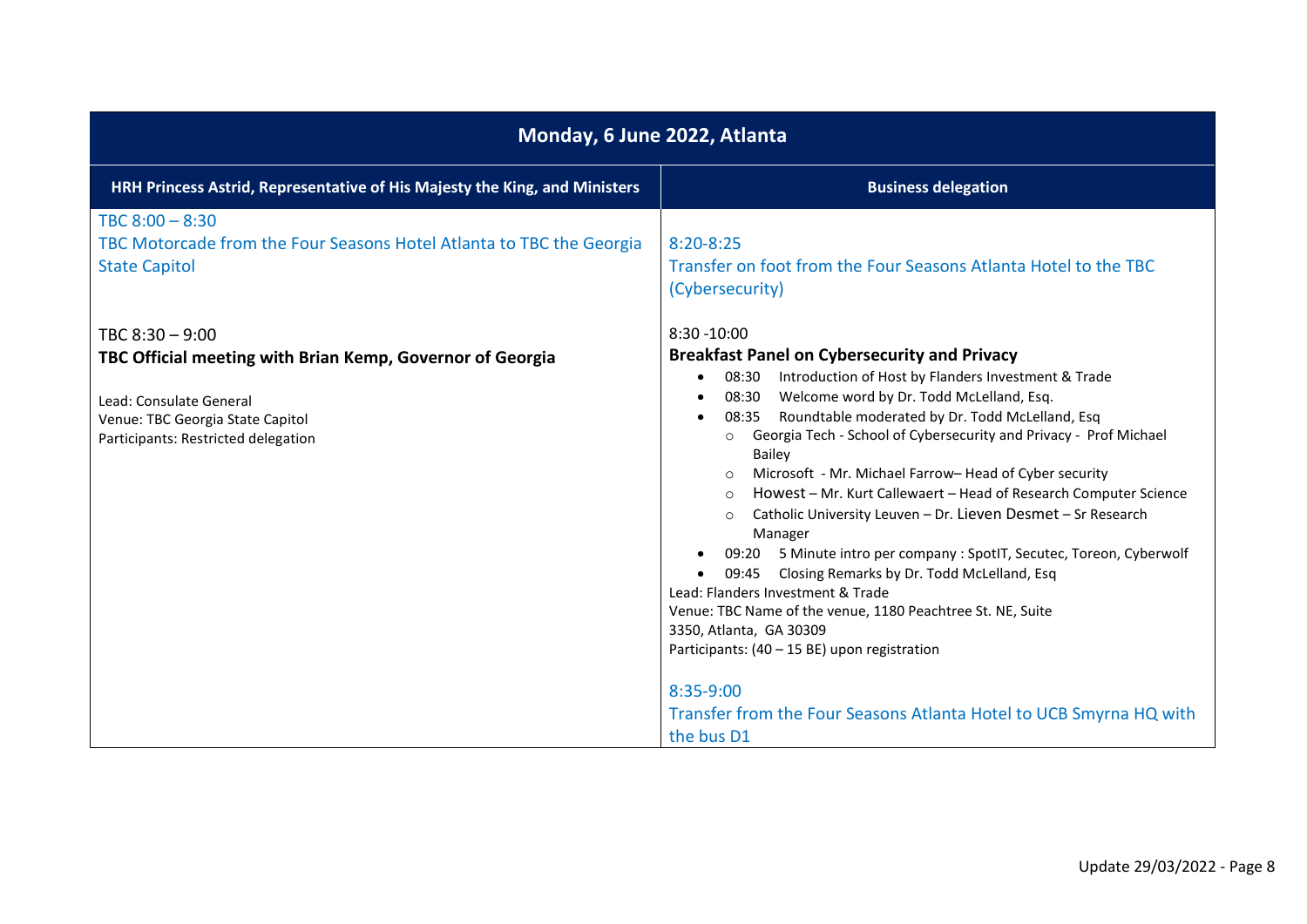| Monday, 6 June 2022, Atlanta                                                                                                                                                                                                                                                                                                                                                                                                                                                                                                                                                                                                                                                                                                         |                                                                                                                                                                                                                                                                                                                                                                                                                                                                                                                                                                                                                        |
|--------------------------------------------------------------------------------------------------------------------------------------------------------------------------------------------------------------------------------------------------------------------------------------------------------------------------------------------------------------------------------------------------------------------------------------------------------------------------------------------------------------------------------------------------------------------------------------------------------------------------------------------------------------------------------------------------------------------------------------|------------------------------------------------------------------------------------------------------------------------------------------------------------------------------------------------------------------------------------------------------------------------------------------------------------------------------------------------------------------------------------------------------------------------------------------------------------------------------------------------------------------------------------------------------------------------------------------------------------------------|
| HRH Princess Astrid, Representative of His Majesty the King, and Ministers                                                                                                                                                                                                                                                                                                                                                                                                                                                                                                                                                                                                                                                           | <b>Business delegation</b>                                                                                                                                                                                                                                                                                                                                                                                                                                                                                                                                                                                             |
| $TBC - 9:30$<br>Motorcade from TBC to UCB Smyrna HQ                                                                                                                                                                                                                                                                                                                                                                                                                                                                                                                                                                                                                                                                                  | $9:00 - 9:30$<br>Transfer from the Four Seasons Atlanta Hotel to OMP offices with the<br>bus D <sub>2</sub>                                                                                                                                                                                                                                                                                                                                                                                                                                                                                                            |
| $9:30 - 10:15$<br>UCB Facility Smyrna- Inauguration of the new inSpace building &<br>honoring a patient<br>9:30 Arrival & welcome by Jean Christophe Tellier, CEO of UCB<br>9:40 UCB's Partnership with Patients - UCB leader (background on honoree)<br>9:50 HRH Princess Astrid giving flowers to a patient who has been a UCB patient<br>advocate (Photo opportunities)<br>9:55 Inauguration & tour of the new InSpace building<br>Lead: AWEX in collaboration with UCB Atlanta & hub.brussels<br>Venue: UCB, 1950 Lake Park Drive, Smyrna, GA 30080<br>Participants: (75) Official & business delegation - upon registration<br>Participating ministers: HE Sophie Wilmès, TBC HE Jan Jambon, HE Willy Borsus, HE<br>Pascal Smet | 09:30-11:30 (registration at 9:00)<br><b>UCB Facility (Smyrna, GA)</b><br>Part 1(9:30-10:15) Inauguration of the new inSpace building &<br><b>Honoring a patient</b><br>9:30 Opening of Program, Recognition of Guests and Introductions<br>9:40 UCB's Partnership with Patients - UCB leader (background on honoree)<br>9:50 HRH Princess Astrid giving flowers to a patient who has been a UCB<br>$\bullet$<br>patient advocate (Photo opportunities)<br>9:55 Inauguration & tour of the new InSpace building<br>10:15 Official delegation leaves                                                                    |
|                                                                                                                                                                                                                                                                                                                                                                                                                                                                                                                                                                                                                                                                                                                                      | Part 2 (10:15 -11:30) A Look Inside UCB - Impact on patients, communities<br>and society<br>• 10:15 Introduction by HE Willy Borsus or Mrs Delcomminette, CEO of AWEX<br>Roundtable themes - UCB's innovative new medicines, digital business<br>transformation, and societal/community engagement<br>• 11:00 Closing reception<br>Lead: AWEX in collaboration with UCB Atlanta & hub.brussels<br>Venue: 2100 building ; UCB, 1950 Lake Park Drive SE, Smyrna, GA 30080<br>Participants : (75) - Upon registration<br>Participating ministers: HE Sophie Wilmès, TBC HE Jan Jambon, HE Willy Borsus, HE<br>Pascal Smet |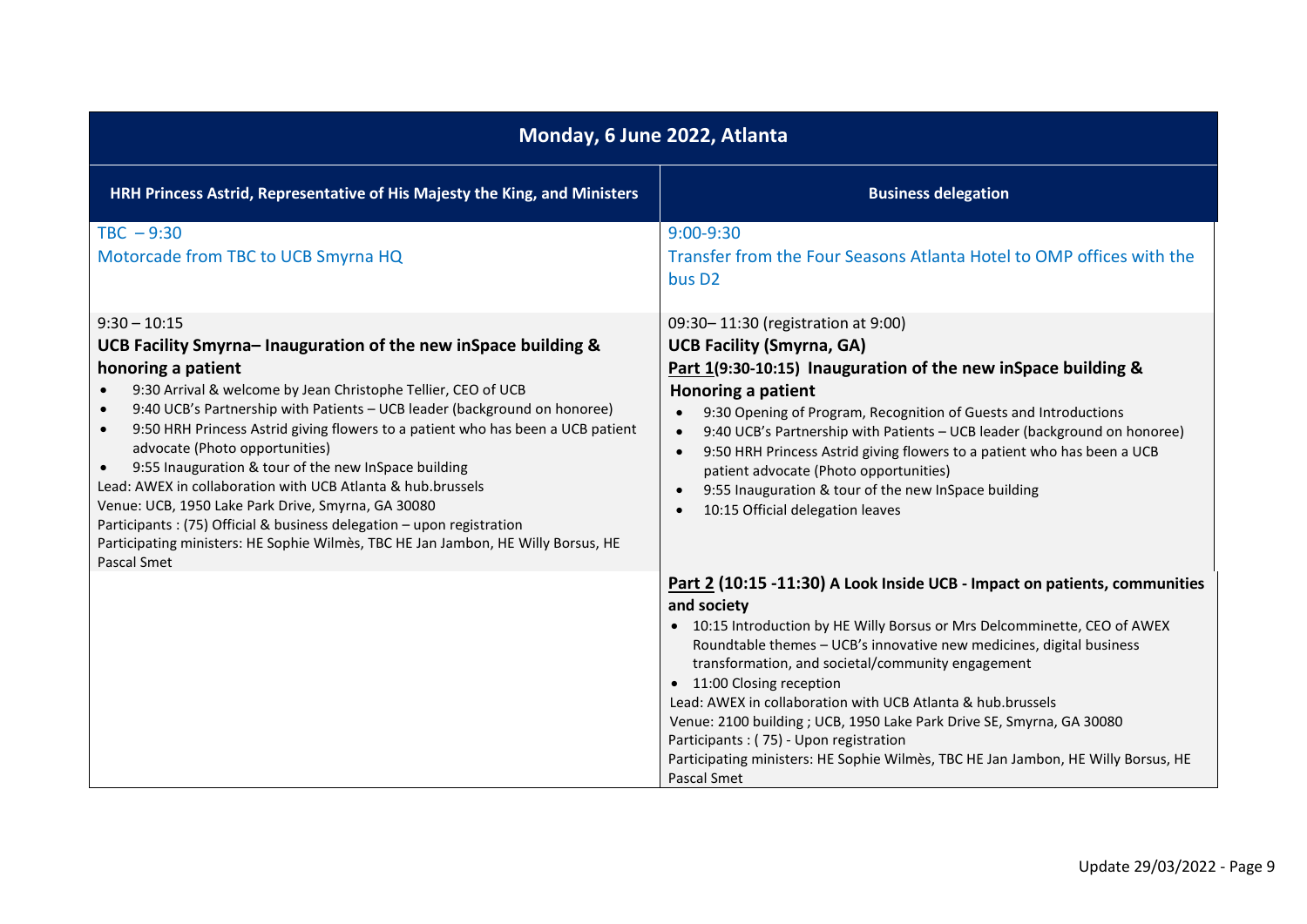| Monday, 6 June 2022, Atlanta                                                                                                                                                                                                                                                                                                                                                                                                                                                                                                                                                                                                                                                                                                                          |                                                                                                                                                                                                                                                                                                                                                                                                                                                                                                                                                                                                                                                                                                                                                                                                                                                                                                                                                                                                                                                                                                                                                                                                                                                                                                                                                                                                                                                                                                                                                                                                                      |
|-------------------------------------------------------------------------------------------------------------------------------------------------------------------------------------------------------------------------------------------------------------------------------------------------------------------------------------------------------------------------------------------------------------------------------------------------------------------------------------------------------------------------------------------------------------------------------------------------------------------------------------------------------------------------------------------------------------------------------------------------------|----------------------------------------------------------------------------------------------------------------------------------------------------------------------------------------------------------------------------------------------------------------------------------------------------------------------------------------------------------------------------------------------------------------------------------------------------------------------------------------------------------------------------------------------------------------------------------------------------------------------------------------------------------------------------------------------------------------------------------------------------------------------------------------------------------------------------------------------------------------------------------------------------------------------------------------------------------------------------------------------------------------------------------------------------------------------------------------------------------------------------------------------------------------------------------------------------------------------------------------------------------------------------------------------------------------------------------------------------------------------------------------------------------------------------------------------------------------------------------------------------------------------------------------------------------------------------------------------------------------------|
| HRH Princess Astrid, Representative of His Majesty the King, and Ministers                                                                                                                                                                                                                                                                                                                                                                                                                                                                                                                                                                                                                                                                            | <b>Business delegation</b>                                                                                                                                                                                                                                                                                                                                                                                                                                                                                                                                                                                                                                                                                                                                                                                                                                                                                                                                                                                                                                                                                                                                                                                                                                                                                                                                                                                                                                                                                                                                                                                           |
| $10:15 - 10:45$<br>Motorcade from UCB Smyrna HQ to the National Center for Civil and<br><b>Human Rights</b><br>$10:45 - 11:45$<br>Event on Business and Human Rights: The Business Case for Diversity<br>10:45 Arrival & welcome by Jill Savitt, CEO of the National Center<br>10:50 Speech by HE Sophie Wilmès, Deputy Prime Minister and Minister of<br>Foreign Affairs<br>10:57 Keynote speech by Katie Kirkpatrick, CEO of the Metro Atlanta (including a<br>presentation of ATL Action for Racial Equality)<br>11:12 Panel discussion with local and Belgian executives on best practices:<br>Dr. Ilham Kadri, CEO, Solvay<br>$\circ$<br>TBC Lori George Billingsley, Global Chief and Diversity and Inclusion Officer, The<br>Coca-Cola Company | 10:00-11:00 (registration at 9:30)<br>Panel discussion on the critical function of Supply Chain Optimization<br>and Innovation in global distribution and manufacturing $-$ a case<br>brought for Life Sciences<br>• 10:00 Welcome note by delegation lead & OMP and Port of Antwerp leadership<br>10:10 Panel discussion with TBD POA & OMP Leaders, TBC Georgia Tech Dean,<br>TBC the Life Science Industry in the SouthEast<br>• 10:45 Final questions<br>Lead: Flanders Investment & Trade in collaboration with OMP, the Belgian American<br>Chamber of the South, TBC Port of Antwerp & TBC Liège Airport<br>Venue: OMP offices, 2727 Paces Ferry Rd, Atlanta, GA 30339<br>Participants: (max 80): business delegation - upon registration<br>TBC 10:00 - 10:15<br>Transfer from the Four Seasons Atlanta Hotel to the National Center<br>for Civil and Human Rights with the bus D3 and TBC D4<br>10:45 - 11:45 (registration at 10:15)<br>Event on Business and Human Rights: The Business Case for Diversity<br>10:45 Arrival and welcome by Jill Savitt, CEO of the National Center<br>$\bullet$<br>10:50 Speech by HE Sophie Wilmès, Deputy Prime Minister and Minister of<br>$\bullet$<br><b>Foreign Affairs</b><br>10:57 Keynote speech by Katie Kirkpatrick, CEO of the Metro Atlanta (including<br>a presentation of ATL Action for Racial Equality)<br>11:12 Panel discussion with local and Belgian executives on best practices:<br>Dr. Ilham Kadri, CEO, Solvay<br>$\Omega$<br>TBC Lori George Billingsley, Global Chief and Diversity and Inclusion Officer, The<br>$\circ$<br>Coca-Cola Company |
| Pieter Timmermans, CEO of the Federation of Enterprises in Belgium (VBO-FEB)                                                                                                                                                                                                                                                                                                                                                                                                                                                                                                                                                                                                                                                                          | Pieter Timmermans, CEO of the Federation of Enterprises in Belgium (VBO-FEB)                                                                                                                                                                                                                                                                                                                                                                                                                                                                                                                                                                                                                                                                                                                                                                                                                                                                                                                                                                                                                                                                                                                                                                                                                                                                                                                                                                                                                                                                                                                                         |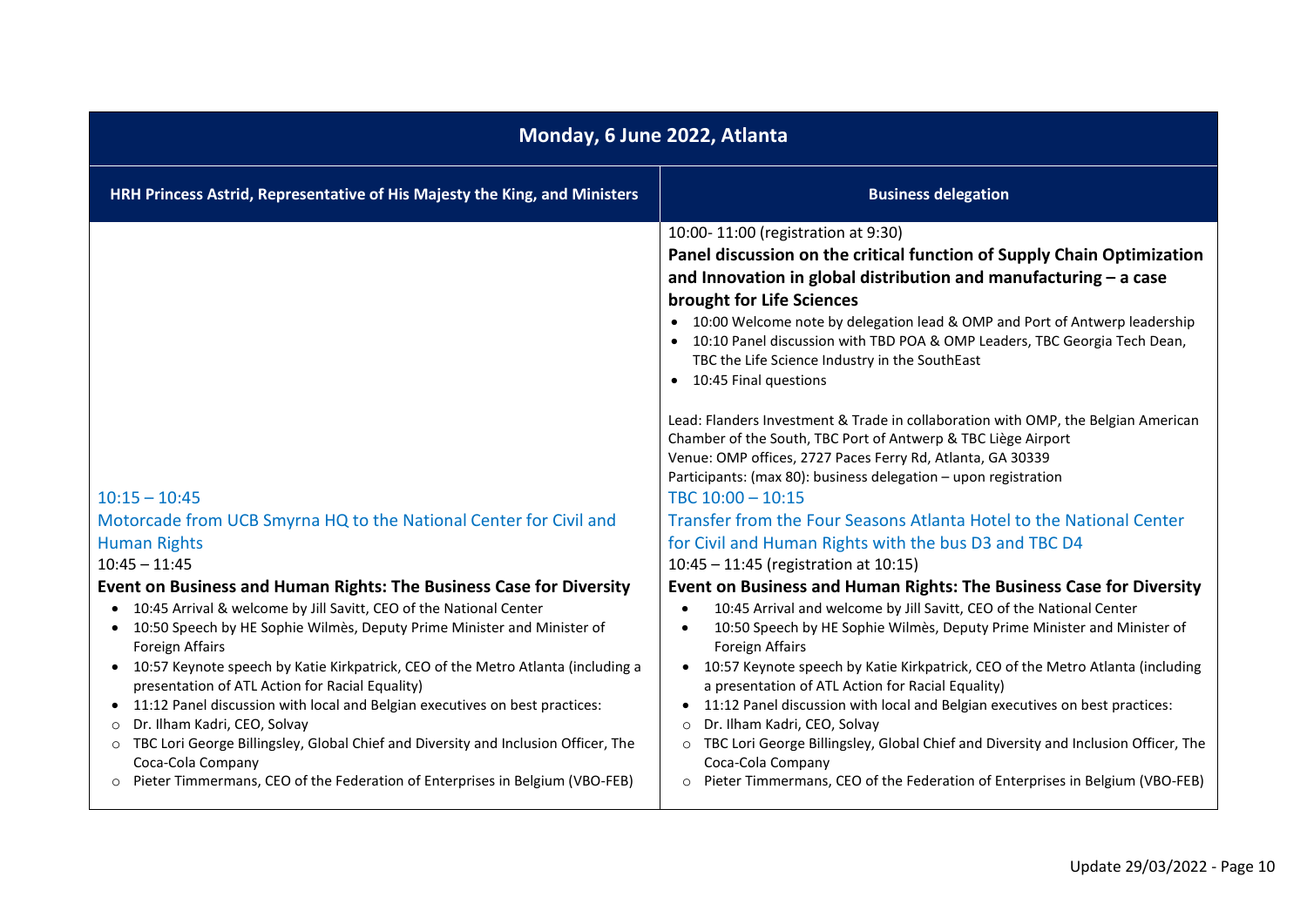| Monday, 6 June 2022, Atlanta                                                                                                                                                                                                                                                                                                |                                                                                                                                                                                                                                                                                            |
|-----------------------------------------------------------------------------------------------------------------------------------------------------------------------------------------------------------------------------------------------------------------------------------------------------------------------------|--------------------------------------------------------------------------------------------------------------------------------------------------------------------------------------------------------------------------------------------------------------------------------------------|
| HRH Princess Astrid, Representative of His Majesty the King, and Ministers                                                                                                                                                                                                                                                  | <b>Business delegation</b>                                                                                                                                                                                                                                                                 |
| TBC Willie Sullivan, Managing Director of John R. Lewis Racial Justice Case<br>$\circ$<br>Competition, Emory Goizueta Business School / Deloitte<br>11:40 Wrap-up of the main takeaways and goodbye words: TBC Andre Dickens,<br>$\bullet$<br>mayor of Atlanta (or TBC HE Pascal SMET)<br>11:45 Departure of the delegation | TBC Willie Sullivan, Managing Director of John R. Lewis Racial Justice Case<br>Competition, Emory Goizueta Business School / Deloitte<br>• 11:40 Wrap-up of the main takeaways and goodbye words: TBC Andre Dickens,<br>mayor of Atlanta (or TBC HE Pascal SMET)<br>$\bullet$ 11:45 End    |
| Lead: M3 department, FPS Foreign Affairs<br>Venue: National Center for Civil and Human Rights, 100 Ivan Allen Jr Blvd NW, Atlanta,<br>GA 30313<br>Participants: (250 (60 US + 190 BE) - upon registration<br>Participating Ministers: HE Sophie Wilmès, TBC HE Jan Jambon, HE Pascal Smet                                   | Lead: M3 department, FPS Foreign Affairs<br>Venue: National Center for Civil and Human Rights, 100 Ivan Allen Jr Blvd NW,<br>Atlanta, GA 30313<br>Participants:: (250 (60 US + 190 BE) - upon registration<br>Participating Ministers: HE Sophie Wilmès, TBC HE Jan Jambon, HE Pascal Smet |
|                                                                                                                                                                                                                                                                                                                             | $11:00 - 11:30$<br>Transfer from OMP to the Four Seasons Hotel with the bus D2                                                                                                                                                                                                             |
|                                                                                                                                                                                                                                                                                                                             | $11:20 - 11:30$<br>Transfer from the Four Seasons Hotel to the Metro Atlanta Chamber of<br>Commerce with the minivan D11 (Invest Lunch)                                                                                                                                                    |
|                                                                                                                                                                                                                                                                                                                             | $11:30 - 11:50$<br>Transfer from UCB Smyrna HQ to the Four Seasons Hotel with the bus<br>D <sub>1</sub>                                                                                                                                                                                    |
|                                                                                                                                                                                                                                                                                                                             | $11:30 - 11:45$<br>TBC Transfer from the Four Seasons Hotel to the National Center for<br>Civil and Human Rights with the bus D3 (Women entrepreneurs)                                                                                                                                     |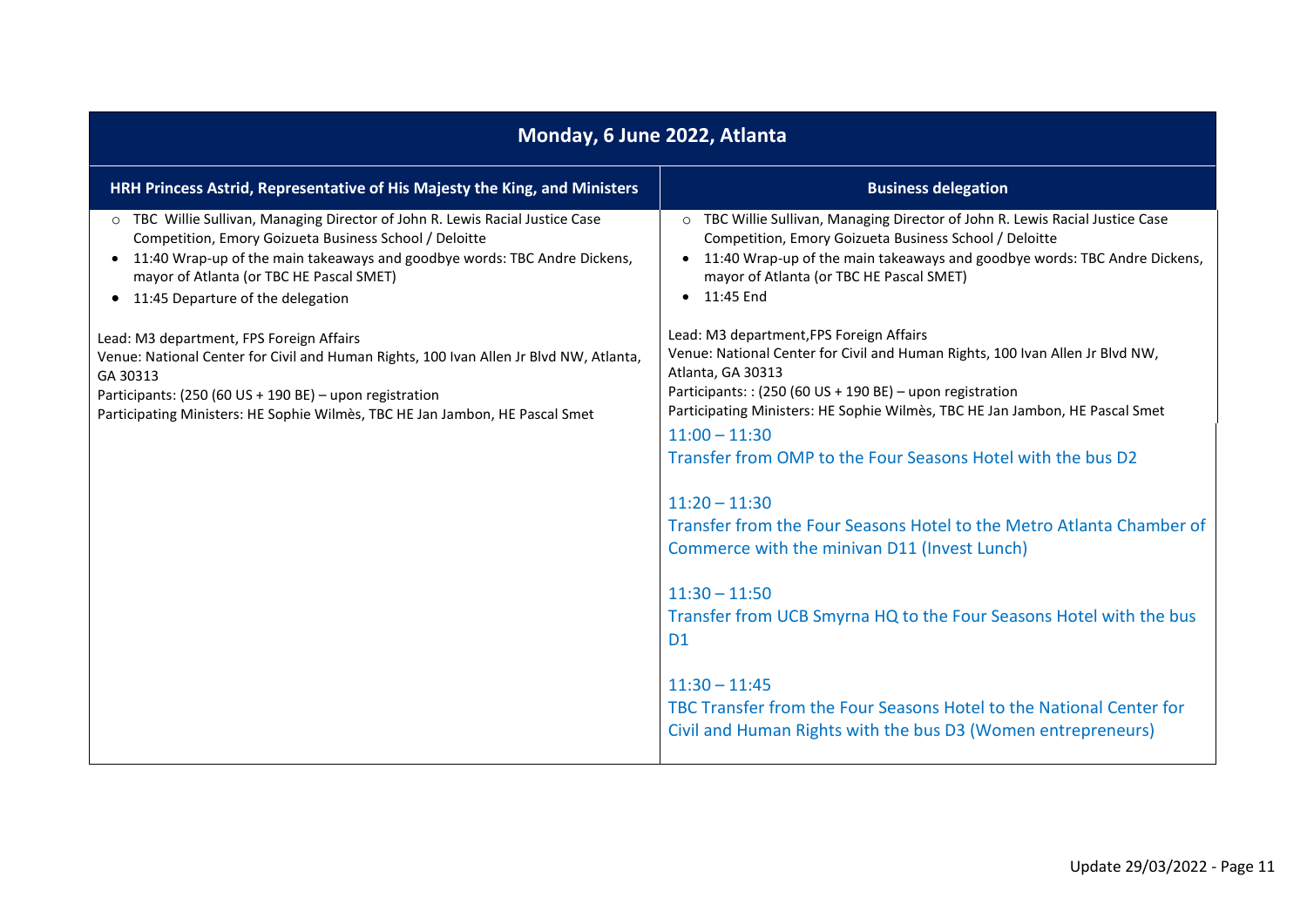| Monday, 6 June 2022, Atlanta                                                                                                        |                                                                                                                                                                                                                                                                                                                                                                                                                                                                                                                                                                                                                                                                                                                                                                                                                                                                                                            |
|-------------------------------------------------------------------------------------------------------------------------------------|------------------------------------------------------------------------------------------------------------------------------------------------------------------------------------------------------------------------------------------------------------------------------------------------------------------------------------------------------------------------------------------------------------------------------------------------------------------------------------------------------------------------------------------------------------------------------------------------------------------------------------------------------------------------------------------------------------------------------------------------------------------------------------------------------------------------------------------------------------------------------------------------------------|
| HRH Princess Astrid, Representative of His Majesty the King, and Ministers                                                          | <b>Business delegation</b>                                                                                                                                                                                                                                                                                                                                                                                                                                                                                                                                                                                                                                                                                                                                                                                                                                                                                 |
| $11:45 - 11:55$<br>Motorcade from the National Center for Civil and Human Rights to the<br><b>Metro Atlanta Chamber of Commerce</b> | $11:45 - 12:00$<br>Transfer from the National Center for Civil and Human Rights to the<br>Four Seasons Atlanta Hotel with the bus D3 and TBC D4<br>TBC 12:00 -14:00<br>Women Entrepreneurs contributing to our local and global economic<br>recovery: lessons learned & opportunities<br>12:05 Welcome word by TBC Andre Dickens, mayor of Atlanta<br>$\bullet$<br>12:10 Introduction by TBC Ilham Kadri, CEO Solvay<br>$\bullet$<br>12:15 Panel 1: Importance of supporting local government policies<br>$\bullet$<br>12:35 Panel 2: Challenges and opportunities for Women Entrepreneurs<br>$\bullet$<br>13:00 Q&A<br>$\bullet$<br>13:20 Closing remarks by TBC HE Pascal Smet<br>$\bullet$<br>13:25 Networking event<br>$\bullet$<br>Lead: hub.brussels<br>Venue: National Center for Civil and Human Rights<br>Participants (BE + US 100): Focus on Women entrepreneurs & CEO's - upon<br>registration |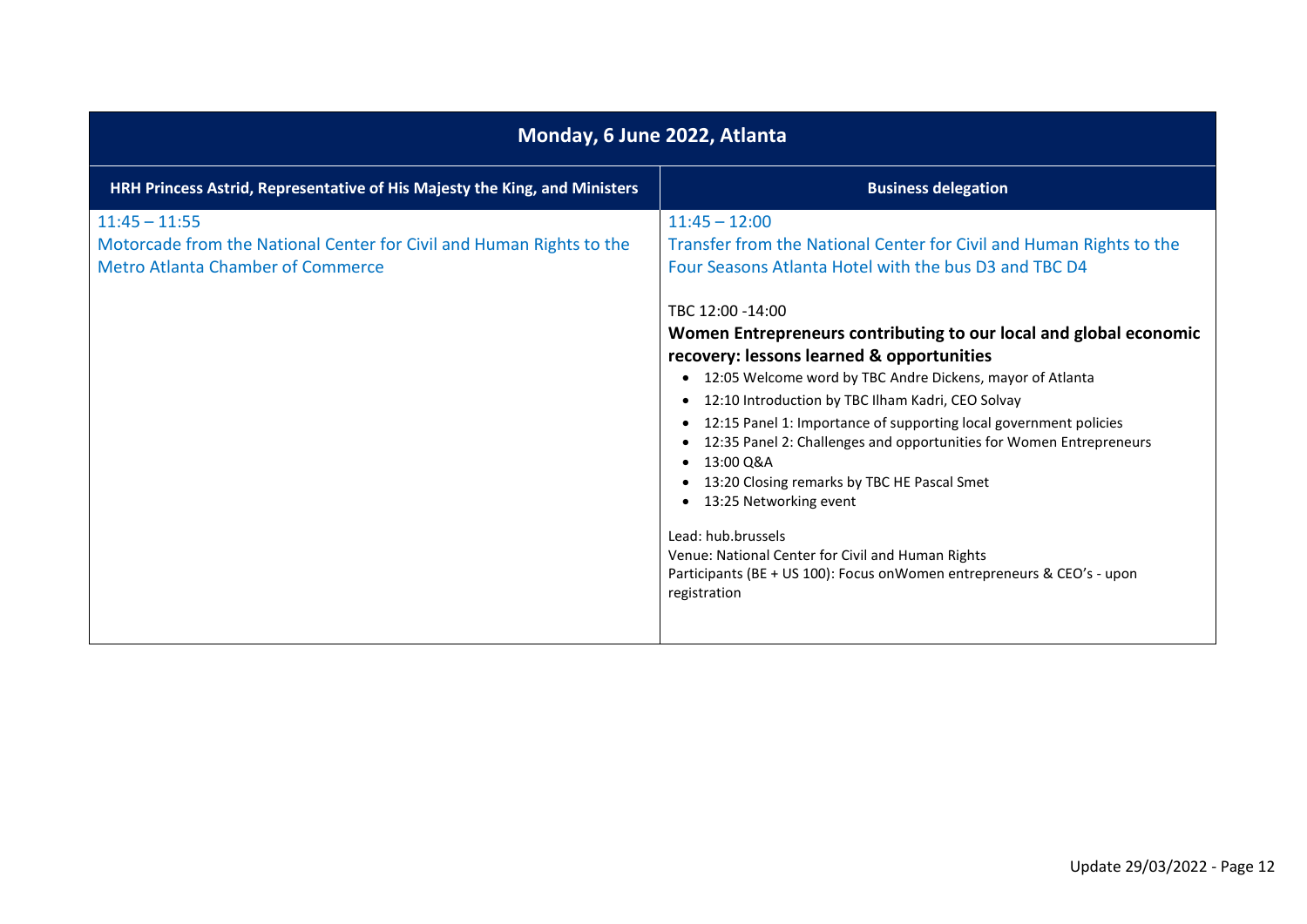| Monday, 6 June 2022, Atlanta                                                                                                                                                                                                                                                                                                                                                                                                                                                                                                                                                                                                                                                                                                                                                                                                                                                                                                                                                                                                                                                                                                                                                                                                                                                                                                                                                                                                                                                                                                                                                                                                             |                                                                                                                                                                                                                                                                                                                                                                                                                                                                                                                                                                                                                                                                                                                                                                                                                                                                                                                                                                                                                                                                                                                                                                                                                                                                                                                                                                                                                  |
|------------------------------------------------------------------------------------------------------------------------------------------------------------------------------------------------------------------------------------------------------------------------------------------------------------------------------------------------------------------------------------------------------------------------------------------------------------------------------------------------------------------------------------------------------------------------------------------------------------------------------------------------------------------------------------------------------------------------------------------------------------------------------------------------------------------------------------------------------------------------------------------------------------------------------------------------------------------------------------------------------------------------------------------------------------------------------------------------------------------------------------------------------------------------------------------------------------------------------------------------------------------------------------------------------------------------------------------------------------------------------------------------------------------------------------------------------------------------------------------------------------------------------------------------------------------------------------------------------------------------------------------|------------------------------------------------------------------------------------------------------------------------------------------------------------------------------------------------------------------------------------------------------------------------------------------------------------------------------------------------------------------------------------------------------------------------------------------------------------------------------------------------------------------------------------------------------------------------------------------------------------------------------------------------------------------------------------------------------------------------------------------------------------------------------------------------------------------------------------------------------------------------------------------------------------------------------------------------------------------------------------------------------------------------------------------------------------------------------------------------------------------------------------------------------------------------------------------------------------------------------------------------------------------------------------------------------------------------------------------------------------------------------------------------------------------|
| HRH Princess Astrid, Representative of His Majesty the King, and Ministers                                                                                                                                                                                                                                                                                                                                                                                                                                                                                                                                                                                                                                                                                                                                                                                                                                                                                                                                                                                                                                                                                                                                                                                                                                                                                                                                                                                                                                                                                                                                                               | <b>Business delegation</b>                                                                                                                                                                                                                                                                                                                                                                                                                                                                                                                                                                                                                                                                                                                                                                                                                                                                                                                                                                                                                                                                                                                                                                                                                                                                                                                                                                                       |
| $12:00 - 13:30$<br>Invest Lunch: Belgium, your access to the EU single market<br>12:00 Arrival and welcome by Michel Gerebtzoff Consul General and tbc Katie<br>$\bullet$<br>Kirkpatrick CEO & President of the Metro Atlanta Chamber of Commerce<br>12:02 Transfer to 34 th floor and TBC signing of the Golden Book before<br>$\bullet$<br>entering the luncheon room<br>12:10 Welcome by Katie Kirkpatrick CEO & President of MACOC<br>$\bullet$<br>12:15: Welcome and introduction by Michel Gerebtzoff, Consul General<br>$\bullet$<br>12:20 Speech by HE Sophie Wilmès, Deputy Prime Minister and Minister for<br>$\bullet$<br>Foreign Affairs, European Affairs and Foreign Trade<br>12:30 Lunch is served<br>$\bullet$<br>12:45 Company Testimonial by Michael Goltzman, Global Vice President Public<br>$\bullet$<br>Affairs, Sustainability and Social Impact, Coca Cola Company<br>13:00: Company Testimonial by Michael Dubose, President of Healthcare<br>$\bullet$<br>Market Division, Thermo Fisher Company<br>13:10 Closing remarks by HE Willy Borsus<br>$\bullet$<br>13:20 Group picture with HRH Princess Astrid and Ministers<br>$\bullet$<br>Lead: AWEX in collaboration with Flanders Investment & Trade & hub.brussels<br>Venue: 34 <sup>th</sup> floor of the Metro Atlanta Chamber of Commerce, 191 Peachtree Tower,<br>191 Peachtree St NE #3400, Atlanta, GA 30303<br>Participants: (max 80) Potential investors from the US (30), selected Belgian CEOs,<br>authorities. 1/3 BL, 2/3 US- upon invitation<br>Participating ministers: HE Sophie Wilmès, HE Jan Jambon, HE Willy Borsus, TBC HE<br>Pascal Smet | 12:00 - 13:30 (registration at 11:30)<br>Invest Lunch: Belgium, your access to the EU single market<br>11:30 Arrival of the guests and welcome drink<br>11:55 All guests and delegates to be seated<br>$\bullet$<br>12:10 Welcome by Katie Kirkpatrick CEO & President of MACOC<br>12:15: Welcome and introduction by Michel Gerebtzoff, Consul General<br>12:20 Speech by HE Sophie Wilmès, Deputy Prime Minister and Minister for<br>Foreign Affairs, European Affairs and Foreign Trade<br>12:30 Lunch is served<br>$\bullet$<br>12:45 Company Testimonial by Michael Goltzman, Global Vice President Public<br>Affairs, Sustainability and Social Impact, Coca Cola Company<br>13:00: Company Testimonial by Michael Dubose, President of Healthcare<br>$\bullet$<br>Market Division, Thermo Fisher Company<br>13:10 Closing remarks by HE Willy Borsus<br>$\bullet$<br>13:20 Group picture with HRH Princess Astrid and Ministers<br>Lead: AWEX in collaboration with Flanders Investment & Trade & hub.brussels<br>Venue: 34 <sup>th</sup> floor of the Metro Atlanta Chamber of Commerce, 191 Peachtree Tower,<br>191 Peachtree St NE #3400, Atlanta, GA 30303<br>Participants: (max 80) Potential investors from the US (30), selected Belgian CEOs,<br>authorities. 1/3 BL, 2/3 US- upon invitation<br>Participating ministers: HE Sophie Wilmès, HE Jan Jambon, HE Willy Borsus, TBC HE<br>Pascal Smet |
|                                                                                                                                                                                                                                                                                                                                                                                                                                                                                                                                                                                                                                                                                                                                                                                                                                                                                                                                                                                                                                                                                                                                                                                                                                                                                                                                                                                                                                                                                                                                                                                                                                          | 13:10-13:15<br>Transfer on foot from the Four Seasons Atlanta/ AC Hotel Atlanta<br>Midtown to the Georgia Tech Research Institute Conference Center                                                                                                                                                                                                                                                                                                                                                                                                                                                                                                                                                                                                                                                                                                                                                                                                                                                                                                                                                                                                                                                                                                                                                                                                                                                              |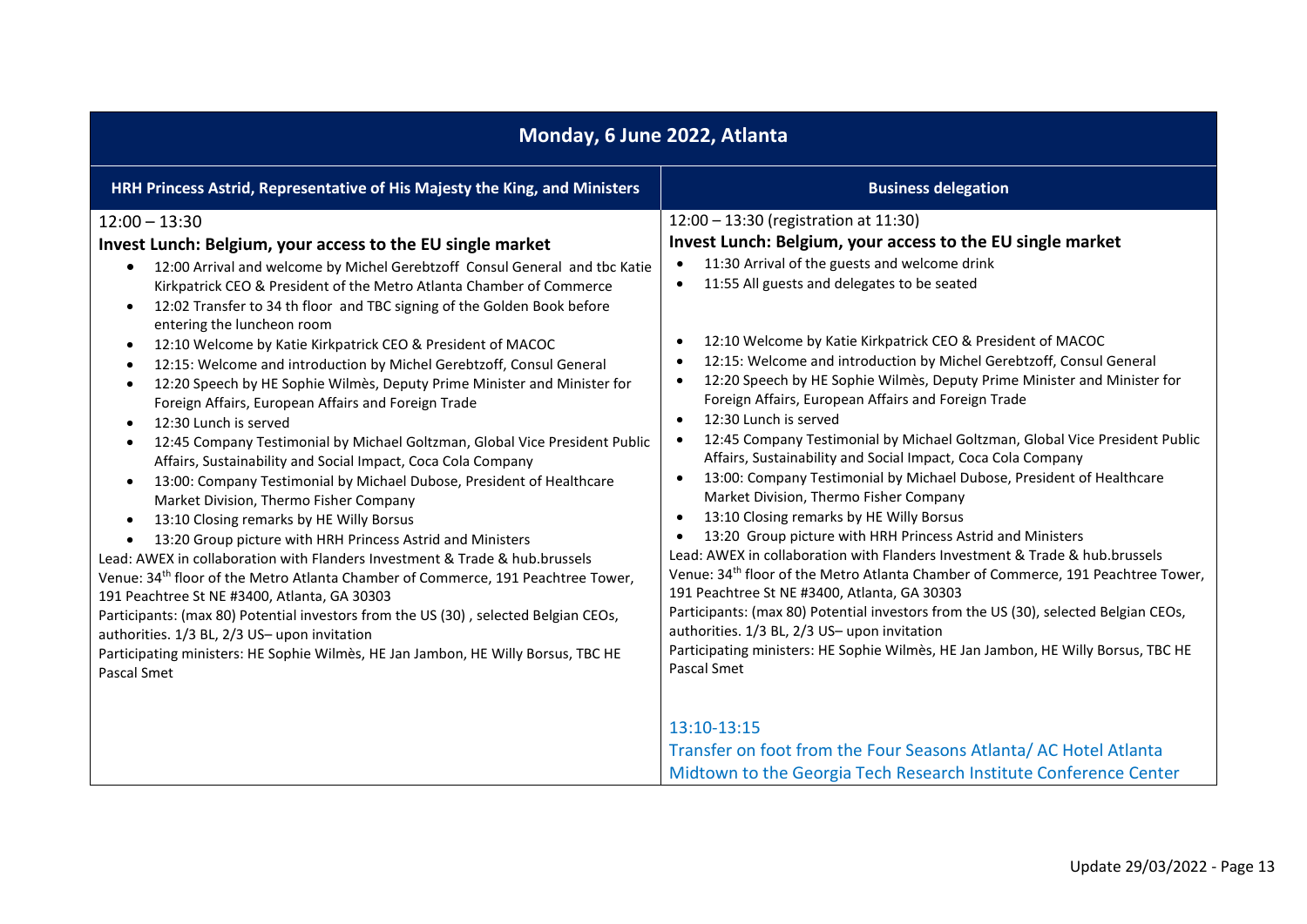| Monday, 6 June 2022, Atlanta                                               |                                                                                                                                                                                                                                                                                                                                                                                                                                                                                                                                                                                                                                                                                                                                                                                                                                                                                                                                                                                                                                                                                                                                                                                                                                                                                                                                                               |
|----------------------------------------------------------------------------|---------------------------------------------------------------------------------------------------------------------------------------------------------------------------------------------------------------------------------------------------------------------------------------------------------------------------------------------------------------------------------------------------------------------------------------------------------------------------------------------------------------------------------------------------------------------------------------------------------------------------------------------------------------------------------------------------------------------------------------------------------------------------------------------------------------------------------------------------------------------------------------------------------------------------------------------------------------------------------------------------------------------------------------------------------------------------------------------------------------------------------------------------------------------------------------------------------------------------------------------------------------------------------------------------------------------------------------------------------------|
| HRH Princess Astrid, Representative of His Majesty the King, and Ministers | <b>Business delegation</b>                                                                                                                                                                                                                                                                                                                                                                                                                                                                                                                                                                                                                                                                                                                                                                                                                                                                                                                                                                                                                                                                                                                                                                                                                                                                                                                                    |
|                                                                            | $13:15 - 15:00$<br>Executive Roundtable on AI "The race towards artificial intelligence:<br>the essential roles of open innovation and US-EU partnerships"<br>13:15 Registration<br>$\bullet$<br>13:30 Welcome word by Charles Dean Isbell Jr.<br>13:35 Panel moderated by Flanders Investment & Trade<br>Georgia Tech - Dean Computing & World leading in AI - Dean<br>$\circ$<br>Charles Isbell Jr. (ATL)<br>Google, Georgia Tech - Prof. Frank Dellaert (ATL)<br>$\circ$<br>University Ghent - Rector Rik Van de Walle (BE)<br>$\circ$<br>Nvidia - sr Director AI & ML - Mr. Han Vanholder (SF)<br>$\circ$<br>Microsoft - Executive TBC (ATL)<br>$\circ$<br>14:20 Q&A with audience starts<br>14:30 Arrival of the official delegation<br>14:30 Dean Isbell introduces President Cabrera<br>14:35 Speech by Prof Angel Cabrera, President Georgia Tech<br>14:45 Speech by HE Jan Jambon, Minister President of Flanders<br>14:50 Group photo on stage<br>14:55 Audience is invited for coffee & refreshments<br>Lead: Flanders Investment & Trade (Atlanta & San Francisco)<br>Venue: Room TBC, Georgia Tech Research Institute Conference Center, 250 14th<br>Street, NW, Atlanta, Georgia 30318<br>Participants: (max 125) upon registration<br>Participating ministers: TBC HE Sophie Wilmes, HE Jan Jambon, TBC HE Willy Borsus,<br>TBC HE Pascal Smet |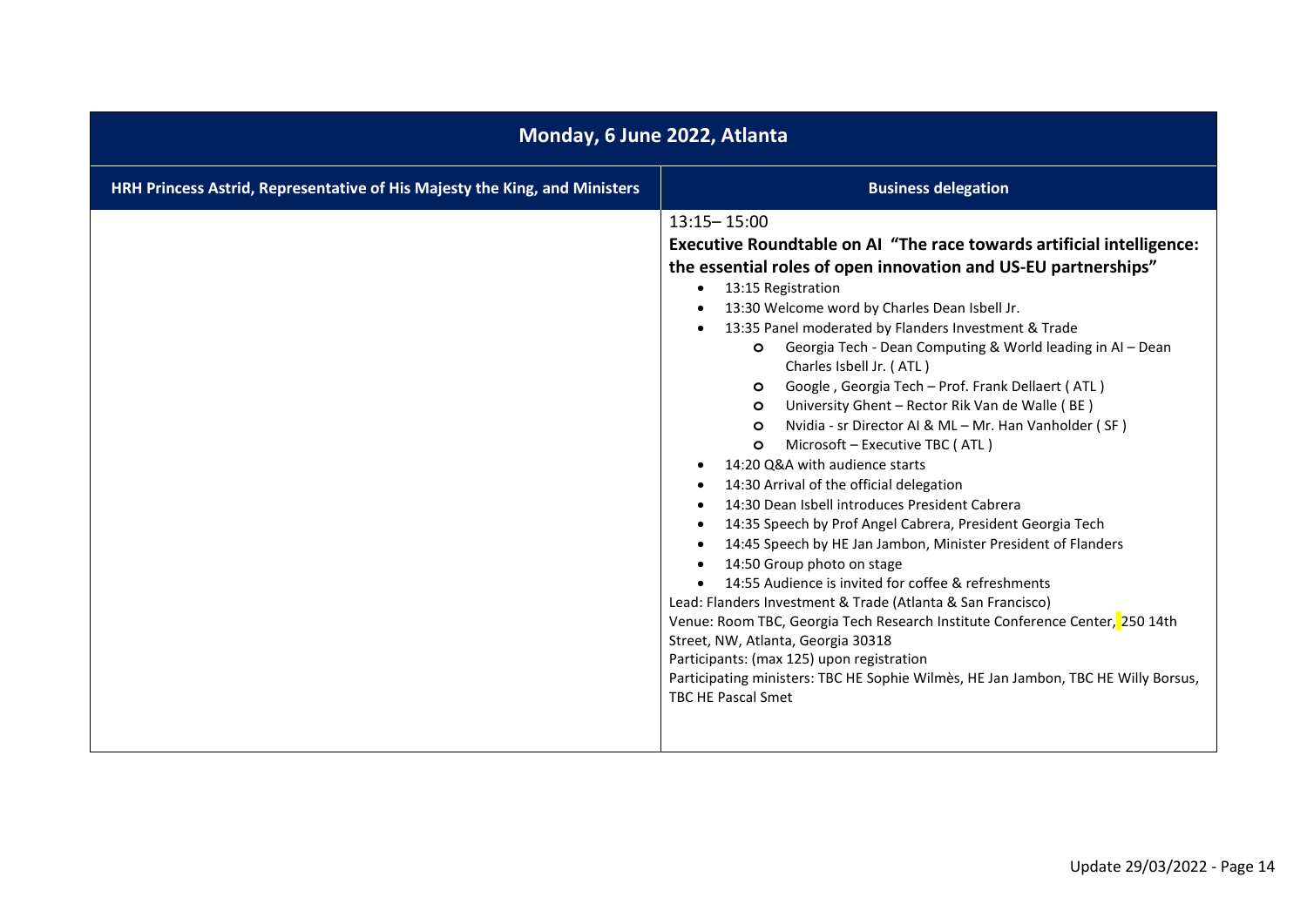| Monday, 6 June 2022, Atlanta                                                                                |                                                                                                                                                                                                                                                                                                                                                                                                                                                                                                                                                                                                                                                                                                                                                                                                                                                                                                                                                                                     |
|-------------------------------------------------------------------------------------------------------------|-------------------------------------------------------------------------------------------------------------------------------------------------------------------------------------------------------------------------------------------------------------------------------------------------------------------------------------------------------------------------------------------------------------------------------------------------------------------------------------------------------------------------------------------------------------------------------------------------------------------------------------------------------------------------------------------------------------------------------------------------------------------------------------------------------------------------------------------------------------------------------------------------------------------------------------------------------------------------------------|
| HRH Princess Astrid, Representative of His Majesty the King, and Ministers                                  | <b>Business delegation</b>                                                                                                                                                                                                                                                                                                                                                                                                                                                                                                                                                                                                                                                                                                                                                                                                                                                                                                                                                          |
| $13:30 - 13:45$<br>Motorcade from the Metro Atlanta Chamber of Commerce to the Four<br><b>Seasons Hotel</b> | $13:35 - 13:50$<br>Transfer from the Metro Atlanta Chamber of Commerce to the Four<br>Seasons Hotel with the TBC minivan D11 (Invest Lunch)<br>13:55-14:00                                                                                                                                                                                                                                                                                                                                                                                                                                                                                                                                                                                                                                                                                                                                                                                                                          |
|                                                                                                             | Transfer TBC on foot from the Four Seasons Hotel to Alston & Bird<br>(Fintech)<br>14:00 - 16:15                                                                                                                                                                                                                                                                                                                                                                                                                                                                                                                                                                                                                                                                                                                                                                                                                                                                                     |
|                                                                                                             | Fintech event – new trends & innovative solutions in digital payment<br>& insurtech & regtech<br>14:00 Arrival of the speakers and guests<br>$\bullet$<br>14:10 Welcome words by TBC Pascal Smet<br>14:15 Opening remarks & presentation Fintech landscape by Anthony Balloon,<br>Fintech specialist - Alston & Bird<br>14:25 Presentation Belgian Fintech landscape : key sectors (Regtech - Insurtech<br>- Paiements - Financement) by Toon Vanagt + tbc<br>14:35 TBC Fintech Atlanta presentation<br>14:45 Panel 1 New trends and innovative solutions in digital payments<br>15:00 Q&A<br>15:10 Panel 2: Regulations are constantly changing. Regtech can help<br>15:25 Q&A<br>15:35 Networking<br>Lead: hub.brussels in collaboration with Fintech Belgium, Fintech Atlanta & Alston &<br><b>Bird</b><br>Venue: Alston & Bird - One Atlantic Center, 1201 West Peachtree Street, Atlanta, GA<br>30309<br>Participants (max 20 BE + 30 US): upon invitation (fintech companies) |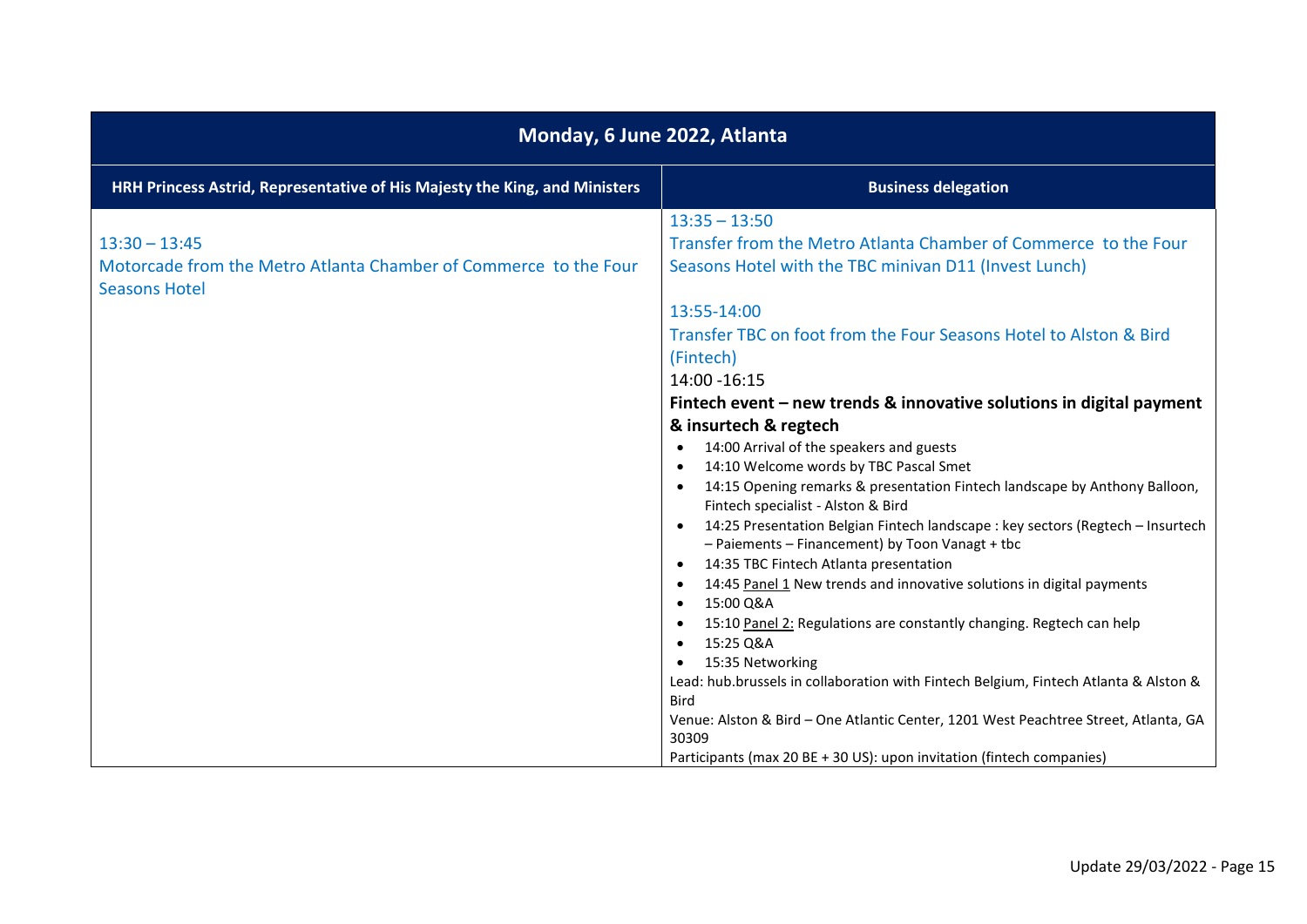| Monday, 6 June 2022, Atlanta                                                                                                                                                                                                                                                                                                                                                                                                                                                                                                                                                                                                                                                                                                                                                                                                                                                                                                                                                        |                                                                                                                 |
|-------------------------------------------------------------------------------------------------------------------------------------------------------------------------------------------------------------------------------------------------------------------------------------------------------------------------------------------------------------------------------------------------------------------------------------------------------------------------------------------------------------------------------------------------------------------------------------------------------------------------------------------------------------------------------------------------------------------------------------------------------------------------------------------------------------------------------------------------------------------------------------------------------------------------------------------------------------------------------------|-----------------------------------------------------------------------------------------------------------------|
| HRH Princess Astrid, Representative of His Majesty the King, and Ministers                                                                                                                                                                                                                                                                                                                                                                                                                                                                                                                                                                                                                                                                                                                                                                                                                                                                                                          | <b>Business delegation</b>                                                                                      |
| $14:20 - 14:25$<br>Motorcade from the Four Seasons Atlanta Hotel to the Georgia Tech<br>Research Institute Conference Center                                                                                                                                                                                                                                                                                                                                                                                                                                                                                                                                                                                                                                                                                                                                                                                                                                                        | $14:30 - 15:00$<br>Transfer from the Four Seasons to the Creative Media Industries<br>Institute with the bus D2 |
| 14:25 - 15:00<br>Opening of the Executive Roundtable on AI "The race towards artificial<br>intelligence: the essential roles of open innovation and US-EU<br>partnerships"<br>14:25 Arrival & Welcome by HE Jan JAMBON & the President of the Georgia<br>Tech<br>14:30 Dean Isbell introduces President Cabrera<br>$\bullet$<br>14:35 Speech by Prof Angel Cabrera, President Georgia Tech<br>$\bullet$<br>14:45 Speech by HE Jan Jambon, Minister President of Flanders<br>$\bullet$<br>14:50 Group photo on stage<br>$\bullet$<br>14:55 Audience is invited for coffee & refreshments<br>$\bullet$<br>Lead: Flanders Investment & Trade (Atlanta & San Francisco)<br>Venue: Room TBC, Georgia Tech Research Institute Conference Center, 250 14th Street,<br>NW, Atlanta, Georgia 30318<br>Participants: (max 125) official & business delegation - upon registration<br>Participating ministers: TBC HE Sophie Wilmès, HE Jan Jambon, TBC HE Willy Borsus,<br>TBC HE Pascal Smet |                                                                                                                 |
| $15:00 - 15:20$<br>Motorcade from the Georgia Tech Research Institute Conference Center<br>to the Creative Media Industries Institute                                                                                                                                                                                                                                                                                                                                                                                                                                                                                                                                                                                                                                                                                                                                                                                                                                               |                                                                                                                 |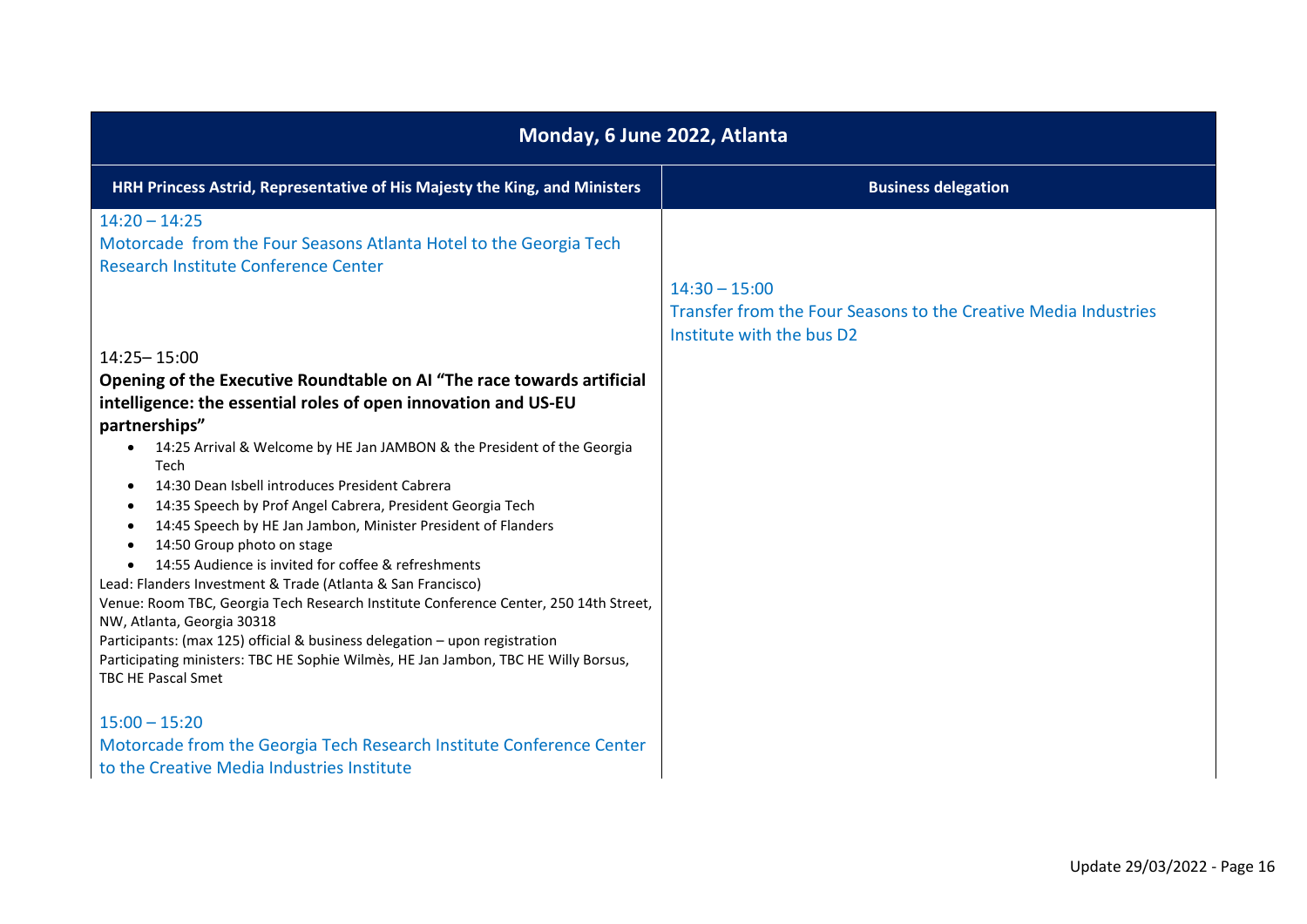| Monday, 6 June 2022, Atlanta                                                                                                                                                                                                                                                                                                                                                                                                                                                                                                                                                                                                                                                                                                                                                                                                                                                                                                                                                                                                                                                                                                                                                                                                                                                                        |                                                                                                                                                                                                                                                                                                                                                                                                                                                                                                                                                                                                                                                                                                                                                                                                                                                                                                                                                                                                                                                                                                                                                                                                                                                                                                                                                                                                                                 |
|-----------------------------------------------------------------------------------------------------------------------------------------------------------------------------------------------------------------------------------------------------------------------------------------------------------------------------------------------------------------------------------------------------------------------------------------------------------------------------------------------------------------------------------------------------------------------------------------------------------------------------------------------------------------------------------------------------------------------------------------------------------------------------------------------------------------------------------------------------------------------------------------------------------------------------------------------------------------------------------------------------------------------------------------------------------------------------------------------------------------------------------------------------------------------------------------------------------------------------------------------------------------------------------------------------|---------------------------------------------------------------------------------------------------------------------------------------------------------------------------------------------------------------------------------------------------------------------------------------------------------------------------------------------------------------------------------------------------------------------------------------------------------------------------------------------------------------------------------------------------------------------------------------------------------------------------------------------------------------------------------------------------------------------------------------------------------------------------------------------------------------------------------------------------------------------------------------------------------------------------------------------------------------------------------------------------------------------------------------------------------------------------------------------------------------------------------------------------------------------------------------------------------------------------------------------------------------------------------------------------------------------------------------------------------------------------------------------------------------------------------|
| HRH Princess Astrid, Representative of His Majesty the King, and Ministers                                                                                                                                                                                                                                                                                                                                                                                                                                                                                                                                                                                                                                                                                                                                                                                                                                                                                                                                                                                                                                                                                                                                                                                                                          | <b>Business delegation</b>                                                                                                                                                                                                                                                                                                                                                                                                                                                                                                                                                                                                                                                                                                                                                                                                                                                                                                                                                                                                                                                                                                                                                                                                                                                                                                                                                                                                      |
| $15:20 - 16:10$<br>Spotlight on the Belgian media & entertainment sector: video games<br>• 15:20 Welcoming words by Brennen Dicker, Executive Director or President of GSU,<br>Dr. M. Brian Blake<br>15:25 Opening words by HE Jan Jambon, Minister-President of the Government of<br>Flanders and Flemish Minister for Foreign Policy, Culture, Digitization and Facilities<br>15:30 Guided tour of the facilities and exposing Belgian companies by David<br>Verbruggen, General Manager of FLEGA, and Brennen Dicker, Executive Director<br>CMII: Accent on eSports Tournament and Jill Vanparys representing female game<br>developers 'Princesses don't need saving'<br>16:00 CMII makes an AVATAR of TBC HRH Princess Astrid and Minister-President<br>Jambon<br>16:05 Signing ceremony<br>• 16:10 Departure of the official delegation<br>Lead: Flanders Investment & Trade in collaboration with Flega, VAF, Howest<br>Venue: Creative Media Industries Institute (CMII), 25 Park Pl NE, Atlanta, GA 30303<br>Participants: (100 BE) 30 - 40 people from the videogames and Esports cluster in<br>Atlanta and Belgian official & business delegation - upon registration<br>Participating ministers: TBC HE Sophie Wilmès, HE Jan Jambon, TBC HE Willy Borsus,<br><b>TBC HE Pascal Smet</b> | 15:20 -17:10 (registration at 15:00)<br>Spotlight on the Belgian media & entertainment sector: video games<br>• 15:20 Welcoming words by Brennen Dicker, Executive Director or President of<br>GSU, Dr. M. Brian Blake<br>15:25 Opening words by HE Jan Jambon, Minister-President of the Government<br>$\bullet$<br>of Flanders and Flemish Minister for Foreign Policy, Culture, Digitization and<br><b>Facilities</b><br>15:30 Guided tour of the facilities and exposing Belgian companies by David<br>$\bullet$<br>Verbruggen, General Manager of FLEGA, and Brennen Dicker, Executive<br>Director CMII : Accent on eSports Tournament and Jill Vanparys representing<br>female game developers 'Princesses don't need saving'<br>16:00 CMII makes an AVATAR of TBC HRH Princess Astrid and Minister-<br>$\bullet$<br>President Jambon<br>16:05 Signing ceremony<br>$\bullet$<br>16:10 Departure of the Official delegation/ networking cocktail starts<br>$\bullet$<br>Lead: Flanders Investment & Trade in collaboration with Flega, VAF, Howest<br>Venue: Creative Media Industries Institute (CMII), 25 Park Pl NE, Atlanta, GA 30303<br>Participants: $(100 BE)+30-40$ people from the videogames and Esports cluster in<br>Atlanta and Belgian official & business delegation - upon registration<br>Participating ministers: TBC HE Sophie Wilmès, HE Jan Jambon, TBC HE Willy Borsus,<br><b>TBC HE Pascal Smet</b> |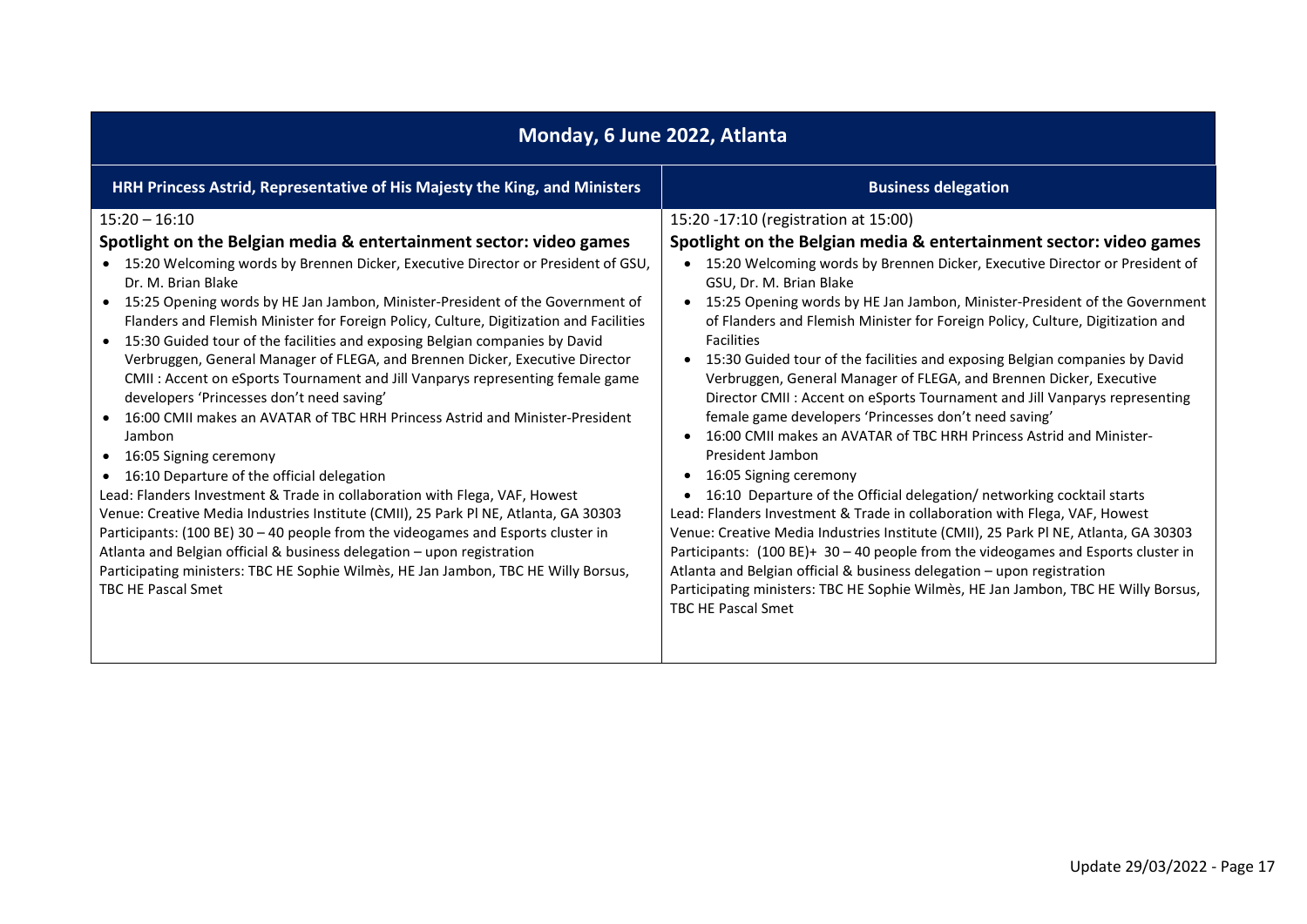| Monday, 6 June 2022, Atlanta                                                                                                                                                                                                                                                                                                                                                                                                                                        |                                                                                                                                                                                                                                                                                                                                                                                                                                                                                                                                                                                                               |
|---------------------------------------------------------------------------------------------------------------------------------------------------------------------------------------------------------------------------------------------------------------------------------------------------------------------------------------------------------------------------------------------------------------------------------------------------------------------|---------------------------------------------------------------------------------------------------------------------------------------------------------------------------------------------------------------------------------------------------------------------------------------------------------------------------------------------------------------------------------------------------------------------------------------------------------------------------------------------------------------------------------------------------------------------------------------------------------------|
| HRH Princess Astrid, Representative of His Majesty the King, and Ministers                                                                                                                                                                                                                                                                                                                                                                                          | <b>Business delegation</b>                                                                                                                                                                                                                                                                                                                                                                                                                                                                                                                                                                                    |
| $16:10 - 16:30$<br>Motorcade from the Creative Media Industries Institute to the Four<br><b>Seasons Hotel Atlanta</b>                                                                                                                                                                                                                                                                                                                                               | $16:15 - 16:20$<br>Transfer on foot from Alston & Bird to the Four Seasons Hotel<br>(Fintech)                                                                                                                                                                                                                                                                                                                                                                                                                                                                                                                 |
| 16:45-17:30<br>Signing ceremony followed by a networking cocktail<br>16:45 Arrival of HRH Princess Astrid and Ministers<br>17:10 Photo opportunity<br>17:15 Networking drink<br>Lead: Belgian Foreign Trade Agency<br>Venue: Ballroom III, 4 <sup>th</sup> floor, Four Seasons Hotel Atlanta<br>Participants: (max 100) Official delegation, Signees & their guests<br>Participating ministers: HE Sophie Wilmès, HE Jan Jambon, HE Willy Borsus, HE Pascal<br>Smet | 16:45 -17:30 (registration at 16:15)<br>Signing ceremony followed by a networking cocktail<br>16:45 Arrival of HRH Princess Astrid and Ministers<br>17:10 Photo opportunity<br>17:15 Networking drink<br>Lead: Belgian Foreign Trade Agency<br>Venue: Ballroom III, 4th floor, Four Seasons Hotel Atlanta<br>Participants: (max 120) Official delegation, Signees & their guests<br>Participating ministers: HE Sophie Wilmès, HE Jan Jambon, HE Willy Borsus, HE<br>Pascal Smet<br>17:10-17:40<br>Transfer from the Creative Media Industries Institute to the Four<br>Seasons Hotel Atlanta with the bus D2 |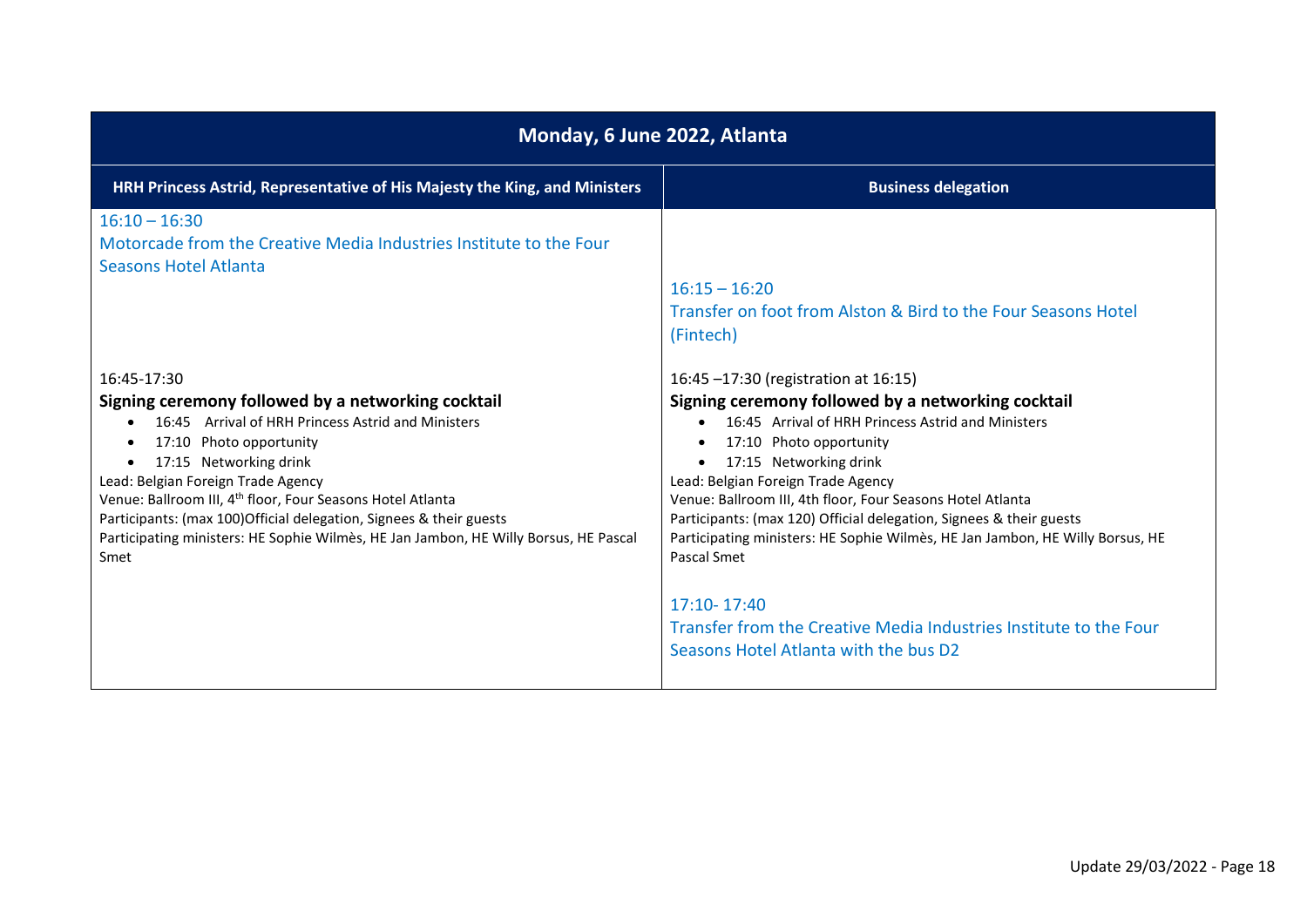| Monday, 6 June 2022, Atlanta                                                                                                                                                                                                                                                                                                                                                                                                                                                                                                                                                                                                                                                                          |                                                                                                                                                                                                                                                                                                                                                                                        |  |
|-------------------------------------------------------------------------------------------------------------------------------------------------------------------------------------------------------------------------------------------------------------------------------------------------------------------------------------------------------------------------------------------------------------------------------------------------------------------------------------------------------------------------------------------------------------------------------------------------------------------------------------------------------------------------------------------------------|----------------------------------------------------------------------------------------------------------------------------------------------------------------------------------------------------------------------------------------------------------------------------------------------------------------------------------------------------------------------------------------|--|
| HRH Princess Astrid, Representative of His Majesty the King, and Ministers                                                                                                                                                                                                                                                                                                                                                                                                                                                                                                                                                                                                                            | <b>Business delegation</b>                                                                                                                                                                                                                                                                                                                                                             |  |
| 18:50-18:55<br>Transfer TBC on foot from the Four Seasons Hotel Atlanta to King &<br><b>Spalding</b><br>$18:30 - 21:00$<br><b>Walking dinner reception</b><br>18:30 Arrival of the delegation<br>18:55 Arrival of HRH Princess Astrid and the Belgian Ministers<br>TBC speech by TBC (Belgian Delegation)<br>21:00 Departure of the delegation<br>Lead: BACoS in collaboration with AWEX, Flanders Investment & Trade, hub.brussels & FPS Foreign Affairs<br>Venue: King & Spalding, 1180 Peachtree St NE, Atlanta, GA 30309<br>ties in Europe, and the participants of the mission) - upon registration<br>Participating ministers: HE Sophie Wilmès, HE Jan Jambon, HE Willy Borsus, HE Pascal Smet | $18:25 - 18:30$<br>Transfer on foot to from the Four Seasons Hotel Atlanta to King &<br><b>Spalding</b><br>19:00 Welcome speeches by the TBC Governor of Georgia, the President of BACoS and the President of the Metro Atlanta Chamber.<br>Participants: 500 guests (Members of the Belgian American Chamber of the South, the Metro Atlanta Chamber members, American companies with |  |
| Transfer TBC on foot from King & Spalding to the Four Seasons Hotel<br>Atlanta                                                                                                                                                                                                                                                                                                                                                                                                                                                                                                                                                                                                                        | 21:00-21:05<br>Transfer on foot from King & Spalding to the Four Seasons Hotel<br>Atlanta & AC Hotel by Marriott Atlanta Midtown                                                                                                                                                                                                                                                       |  |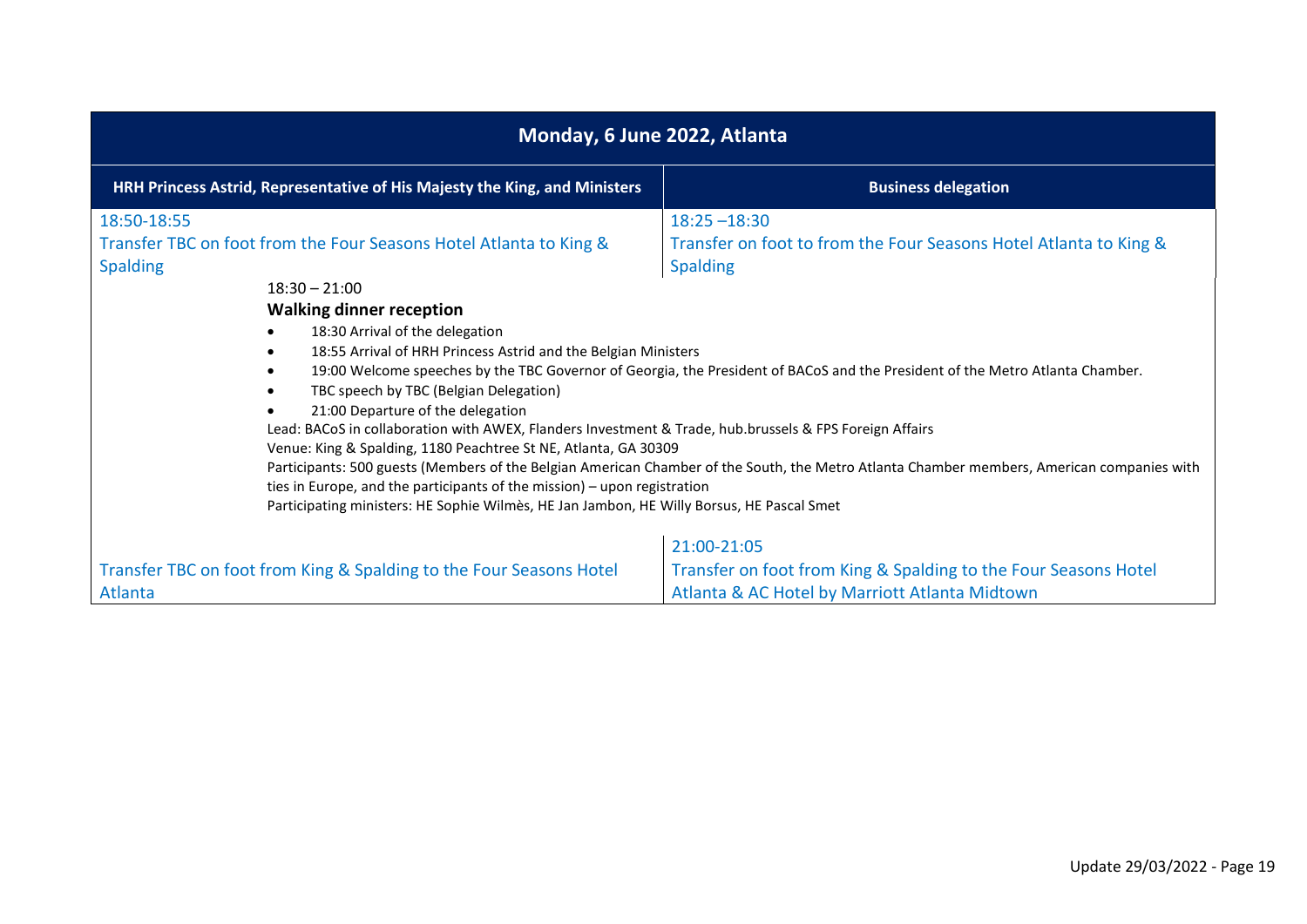| Tuesday, 7 June 2022, Atlanta – New York                                                                                       |                                                                                                                                                                                                                                                                                 |
|--------------------------------------------------------------------------------------------------------------------------------|---------------------------------------------------------------------------------------------------------------------------------------------------------------------------------------------------------------------------------------------------------------------------------|
| HRH Princess Astrid, Representative of His Majesty the King, and Ministers                                                     | <b>Business delegation</b>                                                                                                                                                                                                                                                      |
|                                                                                                                                | TBC 6:15-7:15<br>Bus transfer from the Four Seasons Hotel Atlanta to Atlanta Hartsfield<br>Jackson International Airport (ATL) with the buses D1, D2,D3                                                                                                                         |
| TBC 7:00 -7:45<br>Motorcade from the Four Seasons Hotel Atlanta to Atlanta Airport                                             |                                                                                                                                                                                                                                                                                 |
|                                                                                                                                | †9:16 – 11:31 Flight UA 2139 from Atlanta Hartsfield Jackson International Airport (ATL) to Newark Liberty International Airport (EWR) 128                                                                                                                                      |
| TBC 12:00 - 13:00<br>Motorcade from Newark Liberty International Airport to the Sheraton<br><b>New York Times Square Hotel</b> | TBC 12:05 -12:30<br>Transfer from Newark Liberty International Airport to Nokia Bell Labs<br>with the TBC minivan D11<br>TBC $12:15 - 13:30$<br>Transfer from Newark Liberty International Airport to the Sheraton<br>New York Times Square Hotel with the buses D1, D2, TBC D3 |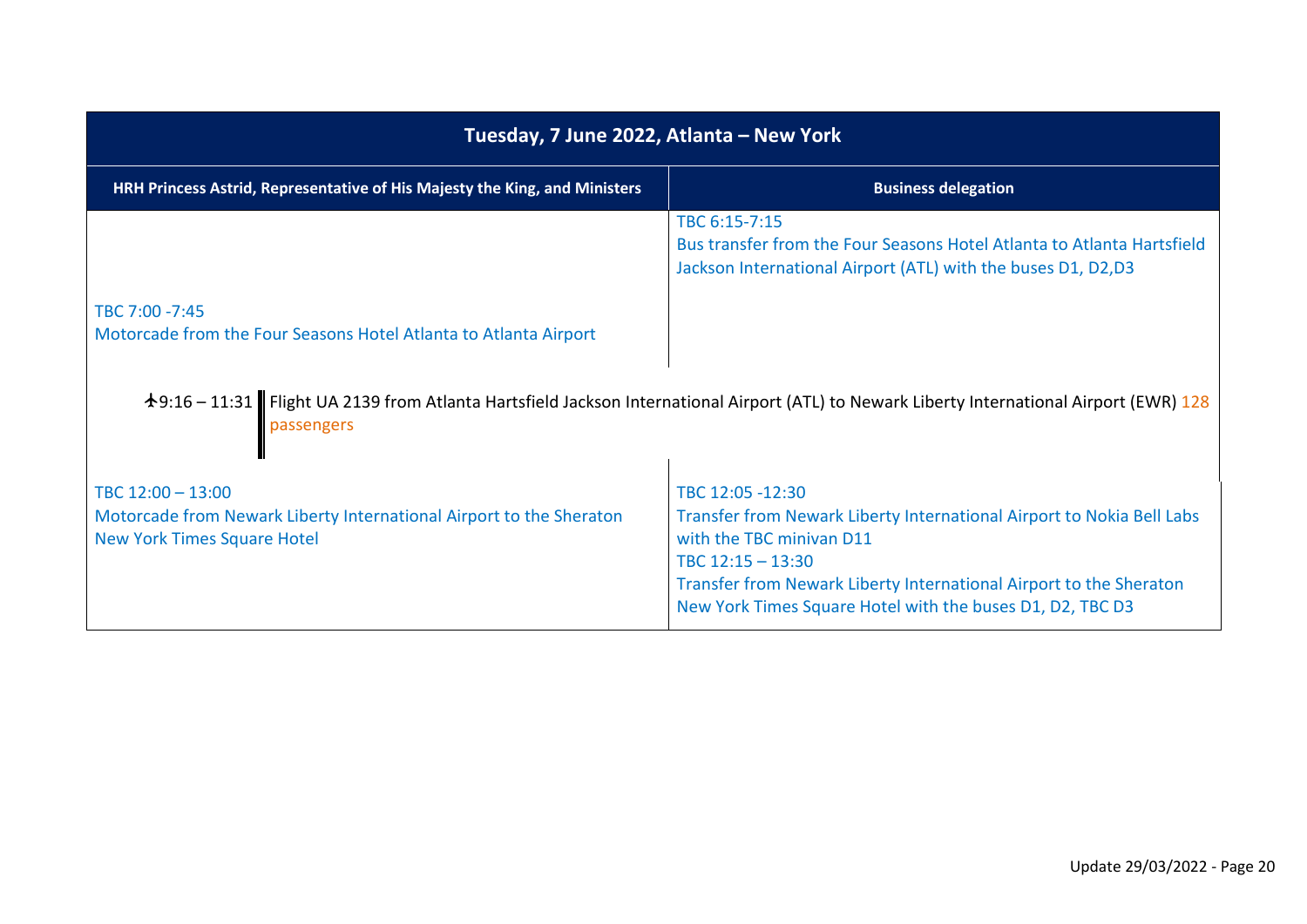| Tuesday, 7 June 2022, New York                                                                                                                                                         |                                                                                                                                                                                                                                                                                                                                                                                                                                                                                                                                                                                                                                                                                                                                                                                                                                                                                                                                                                                                                     |
|----------------------------------------------------------------------------------------------------------------------------------------------------------------------------------------|---------------------------------------------------------------------------------------------------------------------------------------------------------------------------------------------------------------------------------------------------------------------------------------------------------------------------------------------------------------------------------------------------------------------------------------------------------------------------------------------------------------------------------------------------------------------------------------------------------------------------------------------------------------------------------------------------------------------------------------------------------------------------------------------------------------------------------------------------------------------------------------------------------------------------------------------------------------------------------------------------------------------|
| HRH Princess Astrid, Representative of His Majesty the King, and Ministers                                                                                                             | <b>Business delegation</b>                                                                                                                                                                                                                                                                                                                                                                                                                                                                                                                                                                                                                                                                                                                                                                                                                                                                                                                                                                                          |
| 13:00<br><b>Check-in of HRH Princess Astrid and the Ministers at the Sheraton New</b><br><b>York Times Square Hotel</b><br>Address: 811 7th Avenue, W 53rd St, New York, NY 10019, USA | $12:30 - 14:30$<br><b>Executive Roundtable on the Future of Communications "Connecting</b><br>human and digital worlds: US leadership in the path to 6G"<br>12:30 Introduction to the program by FIT<br>$\bullet$<br>Welcome by President(s) Nokia Bell labs<br>13:15 Panel debate, moderated FIT Science & Technology Counselor<br>Dr.ir Peter Vetter, President Nokia Bell Labs Core Research<br>Dr. Vint Cerf, Chief Internet Evangelist, Google<br>Dr.ir Thierry Klein, President Nokia Bell Labs Solution Research<br>Ir Lieven Danneels, IMEC Board member, Chair VARIO Flemish Government<br>Lead: FIT<br>Venue: Nokia Bell Labs, 600 Mountain Avenue, Murray Hill, NJ 07974-0636, United<br><b>States</b><br>Participants: upon registration (max 25 relevant companies)<br>Participating Minister: HE Jan Jambon<br>TBC 13:30<br>Check-in of the passengers of the flight TBC UA 2139 at the Sheraton<br><b>New York Times Square Hotel</b><br>Address: 811 7th Avenue, W 53rd St, New York, NY 10019, USA |

The secretariat of the mission is located in the Liberty 1 room, 3<sup>rd</sup> floor of the Sheraton New York Times Square Hotel and will be operational on 7 June (PM) and on 8 June 2022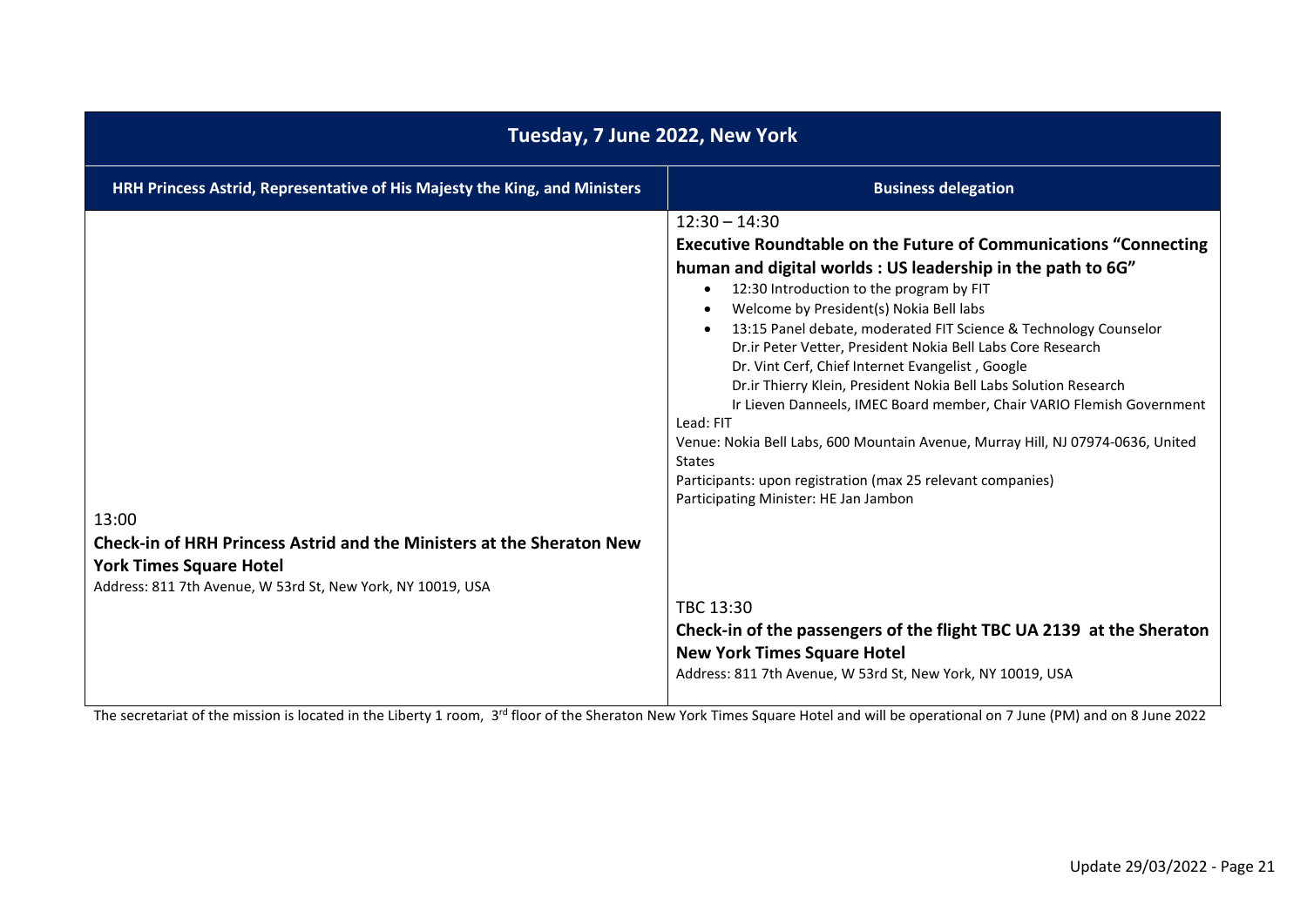| Tuesday, 7 June 2022, New York                                                                                                                                                                                                                                                                                                                                                                                                                                                                                                                                                                                                                                                                                                                                                                                                                                                                                                                                                                                                                                                                                                                                                                                                                                                                                       |                                                                                                                                                                                                                                                                                                                                                                                                                                                                                                                                                                                                                                                                                                                                                                                                                                                                                                                                        |  |
|----------------------------------------------------------------------------------------------------------------------------------------------------------------------------------------------------------------------------------------------------------------------------------------------------------------------------------------------------------------------------------------------------------------------------------------------------------------------------------------------------------------------------------------------------------------------------------------------------------------------------------------------------------------------------------------------------------------------------------------------------------------------------------------------------------------------------------------------------------------------------------------------------------------------------------------------------------------------------------------------------------------------------------------------------------------------------------------------------------------------------------------------------------------------------------------------------------------------------------------------------------------------------------------------------------------------|----------------------------------------------------------------------------------------------------------------------------------------------------------------------------------------------------------------------------------------------------------------------------------------------------------------------------------------------------------------------------------------------------------------------------------------------------------------------------------------------------------------------------------------------------------------------------------------------------------------------------------------------------------------------------------------------------------------------------------------------------------------------------------------------------------------------------------------------------------------------------------------------------------------------------------------|--|
| HRH Princess Astrid, Representative of His Majesty the King, and Ministers                                                                                                                                                                                                                                                                                                                                                                                                                                                                                                                                                                                                                                                                                                                                                                                                                                                                                                                                                                                                                                                                                                                                                                                                                                           | <b>Business delegation</b>                                                                                                                                                                                                                                                                                                                                                                                                                                                                                                                                                                                                                                                                                                                                                                                                                                                                                                             |  |
| 13:55-14:15 (or 14:25-14:45)<br>Motorcade from the Sheraton New York Times Square Hotel to AB InBev<br><b>NYC</b><br>14:15 - 15:15 (or 14:45-15:45)<br><b>Meeting with AB InBev</b><br>Meeting HRH Princess Astrid & selected officials with Brendan Whitworth, CEO of<br>Anheuser-Busch; Chief Sustainability Officer Ezgi Barcenas en Chief Legal &<br>Corporate Affairs Officer John Blood<br>Introductory remarks by Brendan Whitworth, CEO of Anheuser-Busch<br>$\bullet$<br>Presentation on the beer category and Belgian beer in the US by Peter Van<br>$\bullet$<br>Overstraeten, VP Premium/Super Premium North America (8 min)<br>Presentation on AB InBev Global Sustainability Goals by Ezgi Barcenas, Chief<br>$\bullet$<br>Sustainability Officer AB InBev (8 min)<br>Presentation on Smart Drinking by Andres Penate (Global VP Regulatory & Public<br>$\bullet$<br>Affairs) / Catalina Garcia (Global Director Corporate Affairs) (8 min)<br>Photo opportunity<br>$\bullet$<br>Lead: AB InBev in collaboration with FEVIA<br>Venue: Commercial Strategy Offices Anheuser-Busch InBev, 125 W 24th St #7, New York,<br>NY 10011<br>Participants (max 50: 38 BE + 12 US): Official delegation-upon invitation<br>Participating ministers: TBC HE Sophie Wilmès, TBC HE Willy Borsus, TBC HE Pascal Smet | <b>PM</b><br><b>B2B Meetings</b><br>Lead: AWEX, Flanders Investment & Trade and hub.brussels<br>Venue: Riverside Ballroom & Riverside Suite, 3rd floor, Sheraton New York Times<br>Square Hotel<br>"Let's meet in Brussels" (Mice Event)<br>welcome<br>$\bullet$<br>presentation of the destination<br>informal networking & reception/tasting<br>$\bullet$<br>Lead: Visit Brussels<br>Venue: TBC<br>Participants: 15 US participants : NY based mice associations, agencies, corporate<br>(upon invitation)<br>"Brussels as a leisure destination"<br>welcome<br>$\bullet$<br>presentation of the destination<br>informal networking & reception/tasting<br>Lead: Visit Brussels<br>Venue: TBC<br>Participants: 50 US participants: NY based tour operators, travel agencies, OTA<br>$14:20 - 14:45$<br>Transfer from the Sheraton to the Bohemian Benevolent and Literary<br>Association (FINTECH EVENT & VC EVENTS) with the bus D1 |  |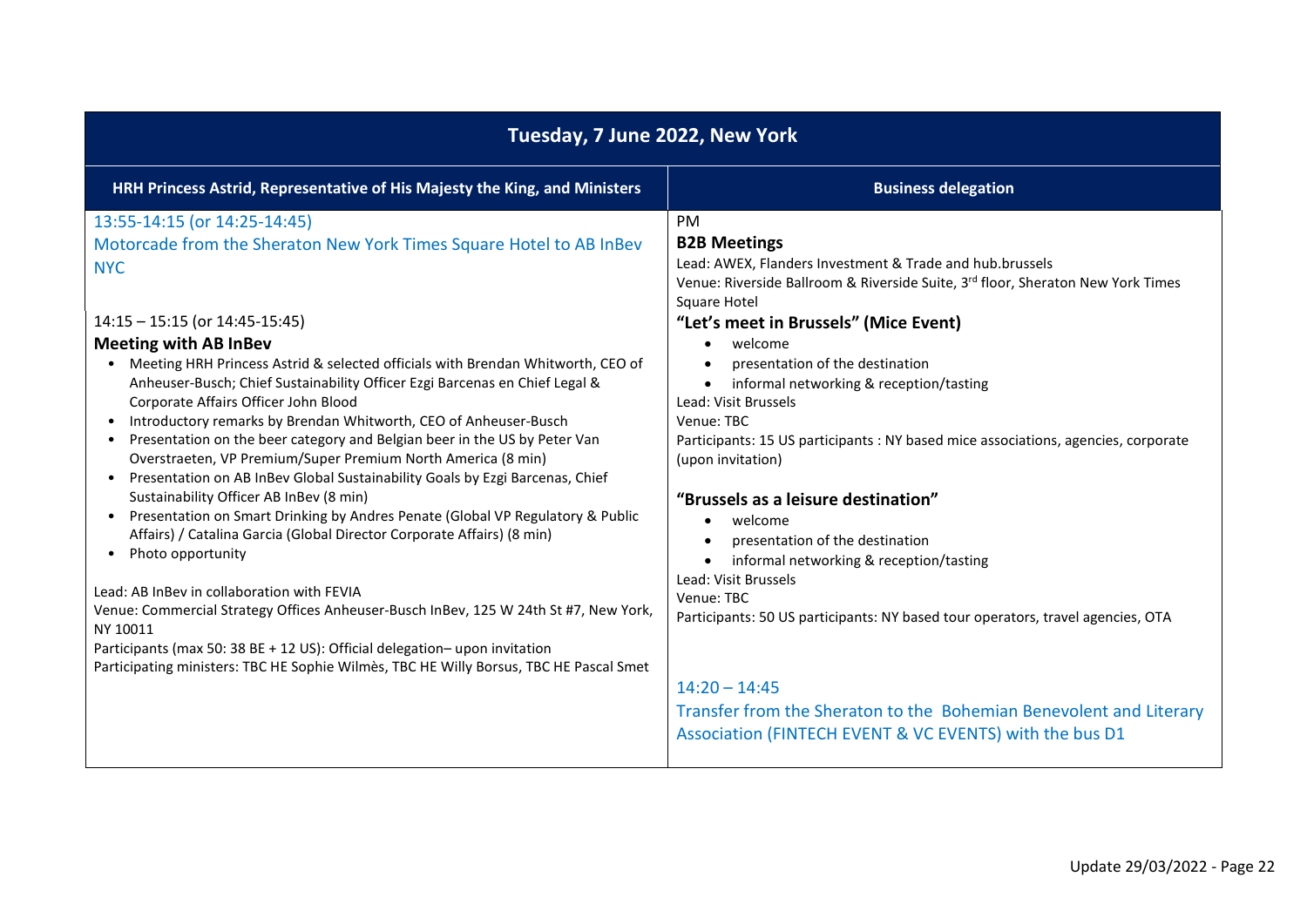| Tuesday, 7 June 2022, New York                                             |                                                                                                                                                                                                                                                                                                                                                                                                                                                                                                                                                                                                                                                                                                                                                                                                                                                                                                                                                                                                                                                                                                                                                                                                                                                    |
|----------------------------------------------------------------------------|----------------------------------------------------------------------------------------------------------------------------------------------------------------------------------------------------------------------------------------------------------------------------------------------------------------------------------------------------------------------------------------------------------------------------------------------------------------------------------------------------------------------------------------------------------------------------------------------------------------------------------------------------------------------------------------------------------------------------------------------------------------------------------------------------------------------------------------------------------------------------------------------------------------------------------------------------------------------------------------------------------------------------------------------------------------------------------------------------------------------------------------------------------------------------------------------------------------------------------------------------|
| HRH Princess Astrid, Representative of His Majesty the King, and Ministers | <b>Business delegation</b>                                                                                                                                                                                                                                                                                                                                                                                                                                                                                                                                                                                                                                                                                                                                                                                                                                                                                                                                                                                                                                                                                                                                                                                                                         |
|                                                                            | $14:30 - 16:30$<br>Learn, network and pitch for Venture Capital investment in the USA -<br><b>Focus on Tech</b><br>14:30 Arrival of the delegation<br>$\bullet$<br>14:45 Welcome by Weve acceleration<br>٠<br>14:48 Opening Speech by HE Pascal Smet, Secretary of State of the Brussels-<br>$\bullet$<br>Capital Region.<br>14:53 Round of presentation of the Belgian VC's (2 min each)<br>٠<br>15:10 Local expert speaker about Venture Capital Scene trends, New York<br>٠<br>15:20 Witness account from Mr. Youri Dauber, CEO and Co-founder of Cohabs -<br>$\bullet$<br>coliving How to negotiate with US funds. Do's and Don'ts<br>15:55 8 pitches (5 min each & 3 min Q&A)<br>$\bullet$<br>16:37 Word of thanks and networking drinks<br>$\bullet$<br>17:15 Delegation leaves<br>٠<br>Lead: hub.brussels New York & Weve accelaration<br>Venue: The Library of the Bohemian Benevolent and Literary Association - 321 E 73rd<br>Street - New York, NY 10021<br>Participants: (25 US + 25 BE) Belgian & American VCs, start-ups & scale-ups experts<br>in start-up ecosystem -upon invitation (selection)<br>Participating Minister: HE Pascal Smet<br>14:30 - 15:15<br>Transfer from Nokia Bell Labs to the Sheraton New York Times Square |
|                                                                            | Hotel with the minivan D11                                                                                                                                                                                                                                                                                                                                                                                                                                                                                                                                                                                                                                                                                                                                                                                                                                                                                                                                                                                                                                                                                                                                                                                                                         |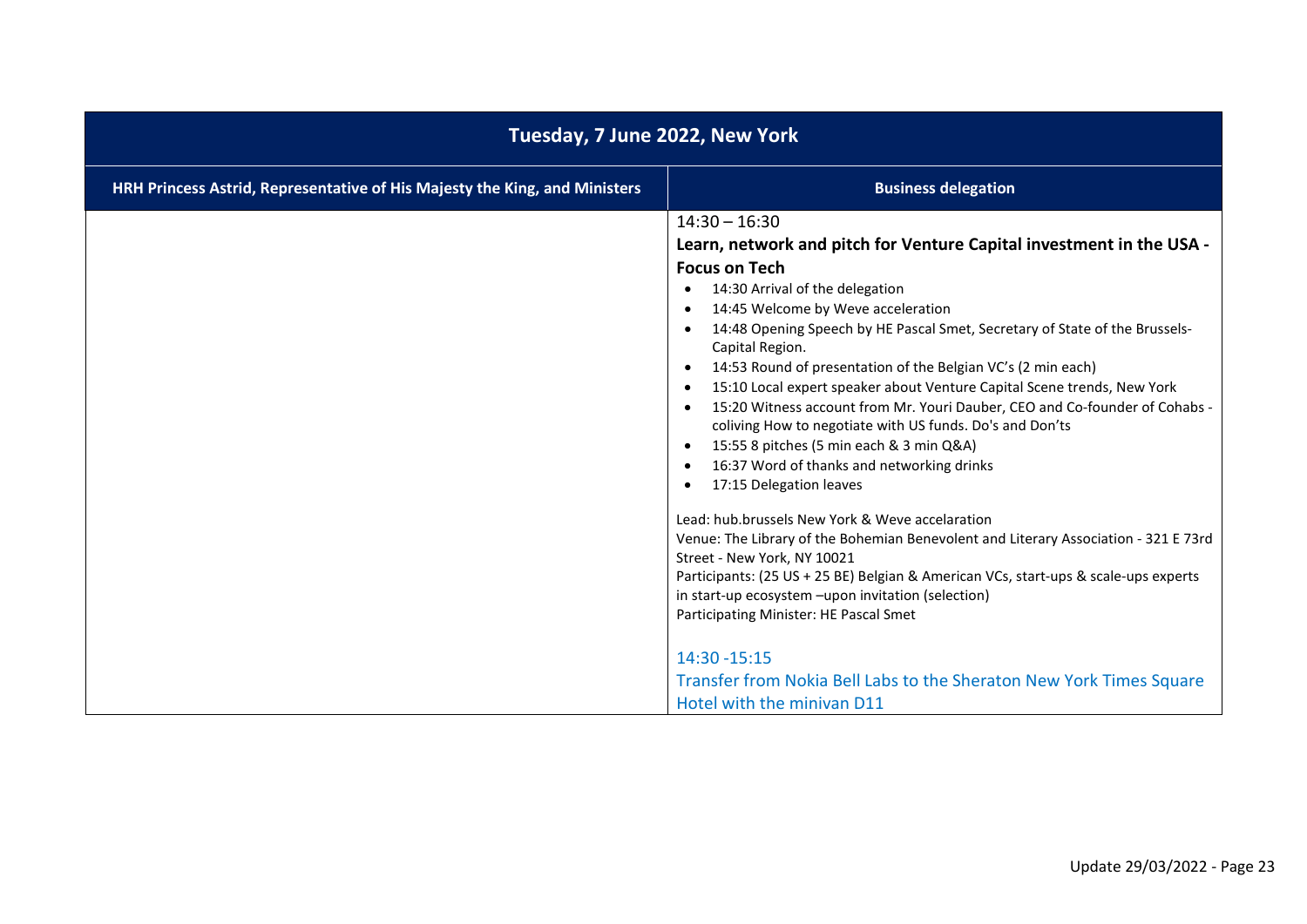| Tuesday, 7 June 2022, New York                                             |                                                                                                                                                                                                                                                                                                                                                                                                                                                                                                                                                                                                                                                                                                                                                                                                                                                               |
|----------------------------------------------------------------------------|---------------------------------------------------------------------------------------------------------------------------------------------------------------------------------------------------------------------------------------------------------------------------------------------------------------------------------------------------------------------------------------------------------------------------------------------------------------------------------------------------------------------------------------------------------------------------------------------------------------------------------------------------------------------------------------------------------------------------------------------------------------------------------------------------------------------------------------------------------------|
| HRH Princess Astrid, Representative of His Majesty the King, and Ministers | <b>Business delegation</b>                                                                                                                                                                                                                                                                                                                                                                                                                                                                                                                                                                                                                                                                                                                                                                                                                                    |
|                                                                            | $14:45 - 16:45$<br>Fintech event: Specificities and Opportunities in the European Fintech<br>landscape<br>14:45 Arrival of the speakers and guests<br>15:00 Presentation Belgian Fintech landscape by Toon Vanagt + TBC<br>15:10 Fintech New York Presentation<br>15:20 Panel1: New trends and innovative solutions in digital payments<br>15:40 Q&A<br>$\bullet$<br>15:50 Panel2: Regulations are constantly changing. Regtech can help.<br>16:10 Q&A<br>16:20 Closing remarks Pascal Smet<br>16:25 Networking<br>Lead: hub.brussels and Fintech Belgium<br>Venue: The Library of the Bohemian Benevolent and Literary Association - 321 E 73rd<br>Street - New York, NY 10021<br>Participants: (15 BE + 40 US) upon invitation (fintech companies)<br>$14:45 - 15:00$<br>Transfer on foot from the Sheraton to the Harvard Club (Data driven<br>healthcare) |
|                                                                            | $15:00 - 16:00$<br>Transfer from the Sheraton to Brooklyn Navy Yard with the minibus D12<br>(Creative Ecosystems)                                                                                                                                                                                                                                                                                                                                                                                                                                                                                                                                                                                                                                                                                                                                             |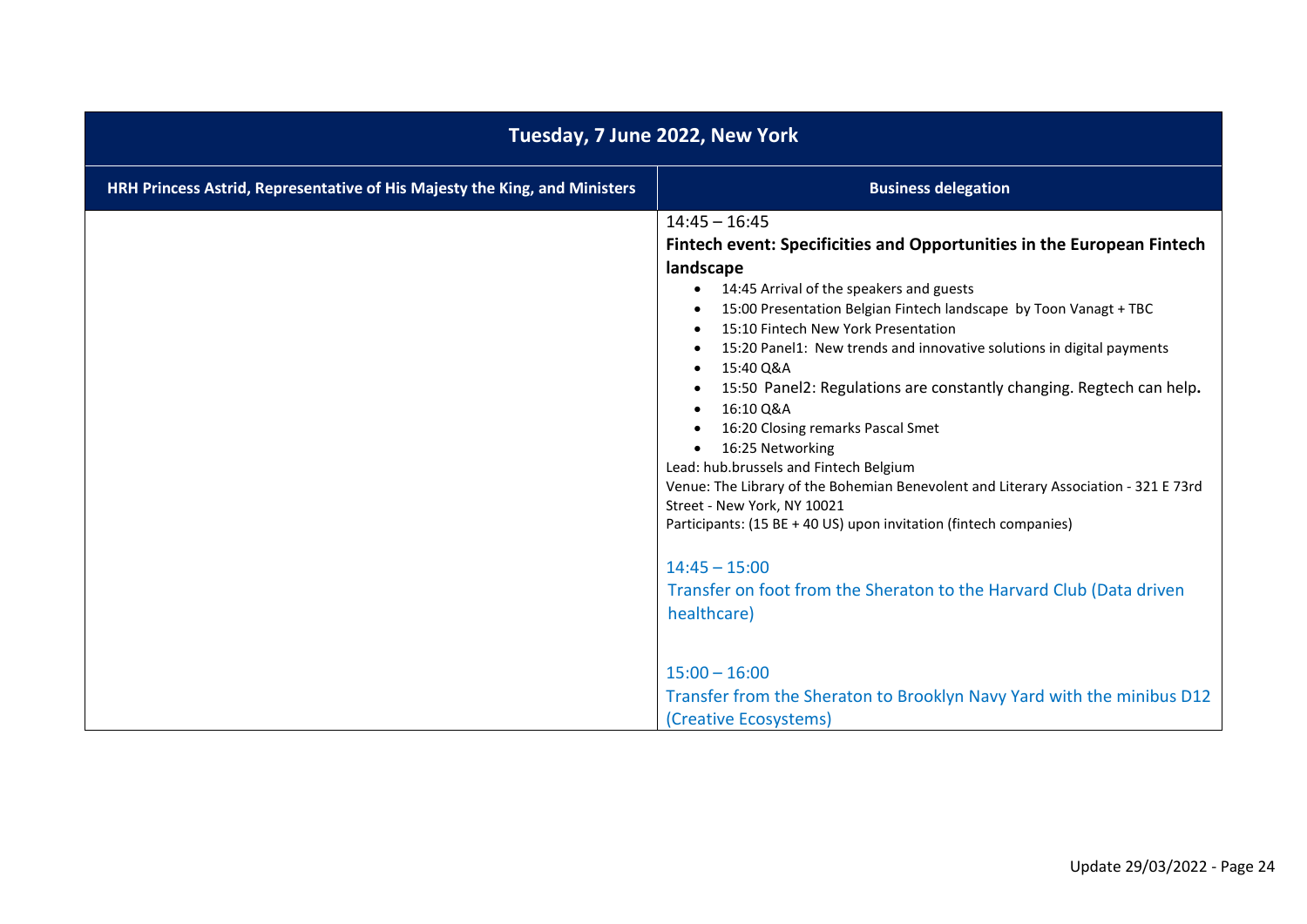| Tuesday, 7 June 2022, New York                                                                                                                                                                                                                                                                                                                                                                                                                                                                                                                                                                                                                                     |                                                                                                                                                                                                                                                                                                                                                                                                                                                                                                                                                                                                                       |
|--------------------------------------------------------------------------------------------------------------------------------------------------------------------------------------------------------------------------------------------------------------------------------------------------------------------------------------------------------------------------------------------------------------------------------------------------------------------------------------------------------------------------------------------------------------------------------------------------------------------------------------------------------------------|-----------------------------------------------------------------------------------------------------------------------------------------------------------------------------------------------------------------------------------------------------------------------------------------------------------------------------------------------------------------------------------------------------------------------------------------------------------------------------------------------------------------------------------------------------------------------------------------------------------------------|
| HRH Princess Astrid, Representative of His Majesty the King, and Ministers                                                                                                                                                                                                                                                                                                                                                                                                                                                                                                                                                                                         | <b>Business delegation</b>                                                                                                                                                                                                                                                                                                                                                                                                                                                                                                                                                                                            |
| $15:15 - 15:30$<br>Motorcade transfer from AB InBey NYC to the Harvard Club<br>$15:30 - 16:30 - (or TBC 16:00-17:00)$<br>Data Driven Healthcare Excellence<br>15:31 Welcome & kickoff by HE Jan Jambon, Minister President of Flanders<br>15:35 Data Driven Healthcare - Introduction into the topic by John<br>Baekelmans, Technology Attaché - FIT<br>15:45 Speaker 1 - 15 min presentation on Data Driven Healthcare (Faqir)<br>$\bullet$<br>16:00 Speaker 2 - 15 min presentation on Data Driven Healthcare (Pfizer)<br>$\bullet$<br>16:15 Speaker 3 - 15 min presentation on Data Driven Healthcare (Janssen  <br>J&J)<br>16:30 Departure official delegation | 15:30 -18:30 (registration at 15:00) (or TBC 16:00 - 17:00)<br>Data Driven Healthcare Excellence<br>15:31 Welcome & kickoff by HE Jan Jambon, Minister President of Flanders<br>$\bullet$<br>15:35 Data Driven Healthcare - Introduction into the topic by John<br>Baekelmans, Technology Attaché - FIT<br>15:45 Speaker 1 - 15 min presentation on Data Driven Healthcare (Faqir)<br>$\bullet$<br>16:00 Speaker 2 - 15 min presentation on Data Driven Healthcare (Pfizer)<br>16:15 Speaker 3 - 15 min presentation on Data Driven Healthcare (Janssen  <br>J&J)<br>16:30 Departure official delegation<br>$\bullet$ |
| Lead: Flanders Investment & Trade New York and AWEX and TBC hub.brussels<br>Venue: Harvard Club, 35 W 44th St, New York, NY 10036<br>Participants (150-200): upon registration<br>Participating ministers: TBC HE Sophie Wilmès, HE Jan Jambon, TBC HE Willy Borsus                                                                                                                                                                                                                                                                                                                                                                                                | 16:35 Panel discussion & Q&A with audience (moderated by FIT)<br>17:15 End of session<br>17:15 Start of networking reception (drinks / canapes)<br>18:30 End of reception<br>Lead: Flanders Investment & Trade New York and AWEX and TBC hub.brussels<br>Venue: Harvard Club, 35 W 44th St, New York, NY 10036<br>Participants (150-200 tbc 50 BE): upon registration<br>Participating ministers: TBC HE Sophie Wilmes, HE Jan Jambon, TBC HE Willy Borsus                                                                                                                                                            |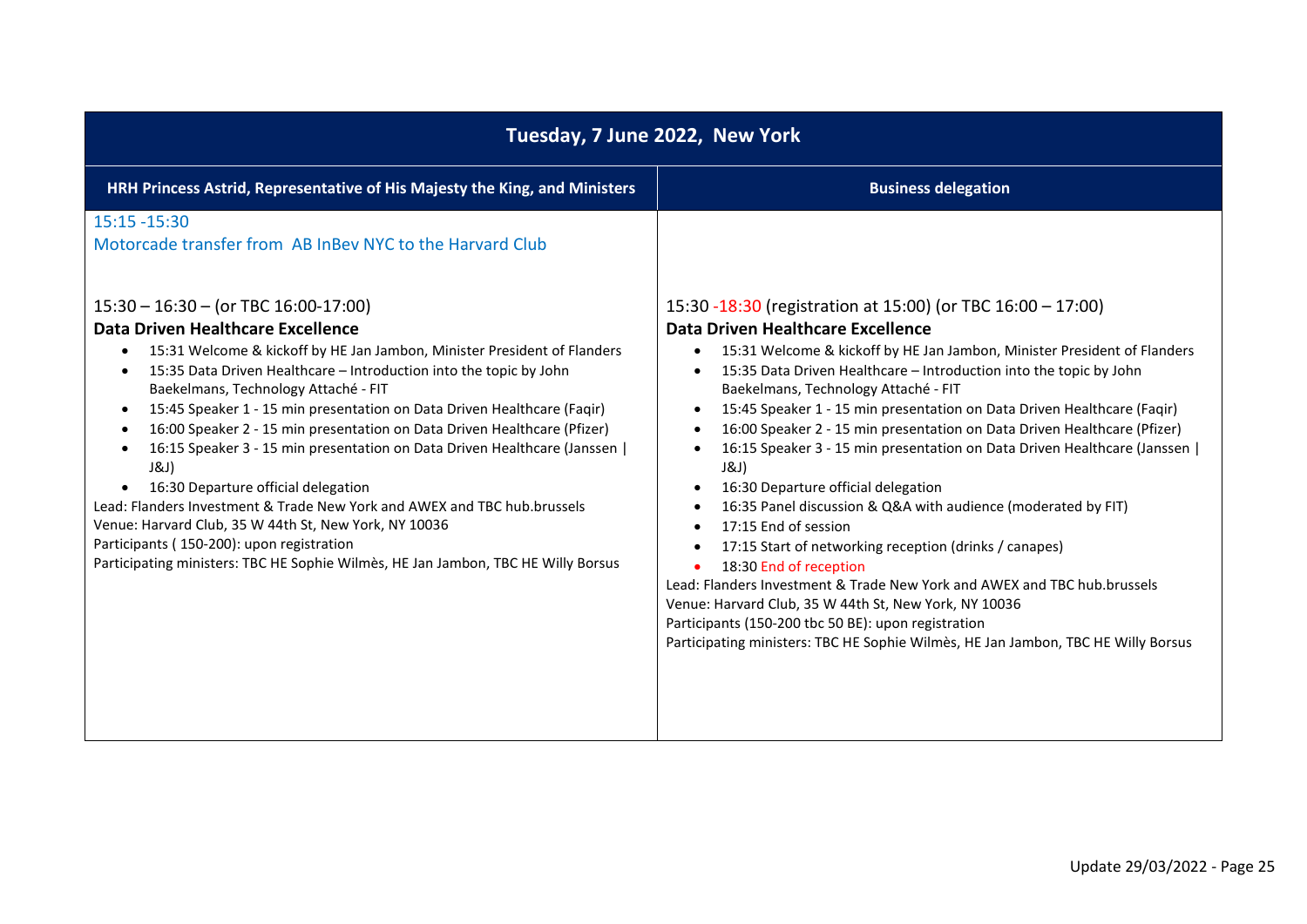| Tuesday, 7 June 2022, New York                                                                                    |                                                                                                                                                                                                                                                                                                                                                                                                                                                      |
|-------------------------------------------------------------------------------------------------------------------|------------------------------------------------------------------------------------------------------------------------------------------------------------------------------------------------------------------------------------------------------------------------------------------------------------------------------------------------------------------------------------------------------------------------------------------------------|
| HRH Princess Astrid, Representative of His Majesty the King, and Ministers                                        | <b>Business delegation</b>                                                                                                                                                                                                                                                                                                                                                                                                                           |
| $16:30 - 16:50$<br>Motorcade transfer from the Harvard Club to the Sheraton New York<br><b>Times Square Hotel</b> | $16:00 - 18:00$<br><b>Creative Ecosystems - From inception to impact</b><br>16:00: Arrival of the audience - meeting room in building 92, $4th$ floor<br>$\bullet$<br>16:20 start of the panel/roundtable<br>17:20 Tour of building<br>18:00 Departure of the speakers and audience<br>Lead: WBI in collaboration with AWEX<br>Venue: Building 77, Brooklyn Navy Yard, 141 Flushing Ave., Brooklyn 11205<br>Participants 20 BE-10 US upon invitation |
|                                                                                                                   | $16:45 - 17:10$<br>Transfer from the Bohemian Benevolent and Literary Association to the<br>the Sheraton (FINTECH EVENT & VC EVENTS) with the bus D1                                                                                                                                                                                                                                                                                                 |
|                                                                                                                   | $18:00 - 18:50$<br>Transfer from the Brooklyn Navy Yard to the Loeb Boathouse Central<br>Park with the minivan D12                                                                                                                                                                                                                                                                                                                                   |
|                                                                                                                   | 18:10-18:50<br>Transfer from the Sheraton New York Times Square Hotel to the Loeb<br>Boathouse Central Park with the buses D1, D2, D3, D4, D5, TBC D6, TBC<br>D7                                                                                                                                                                                                                                                                                     |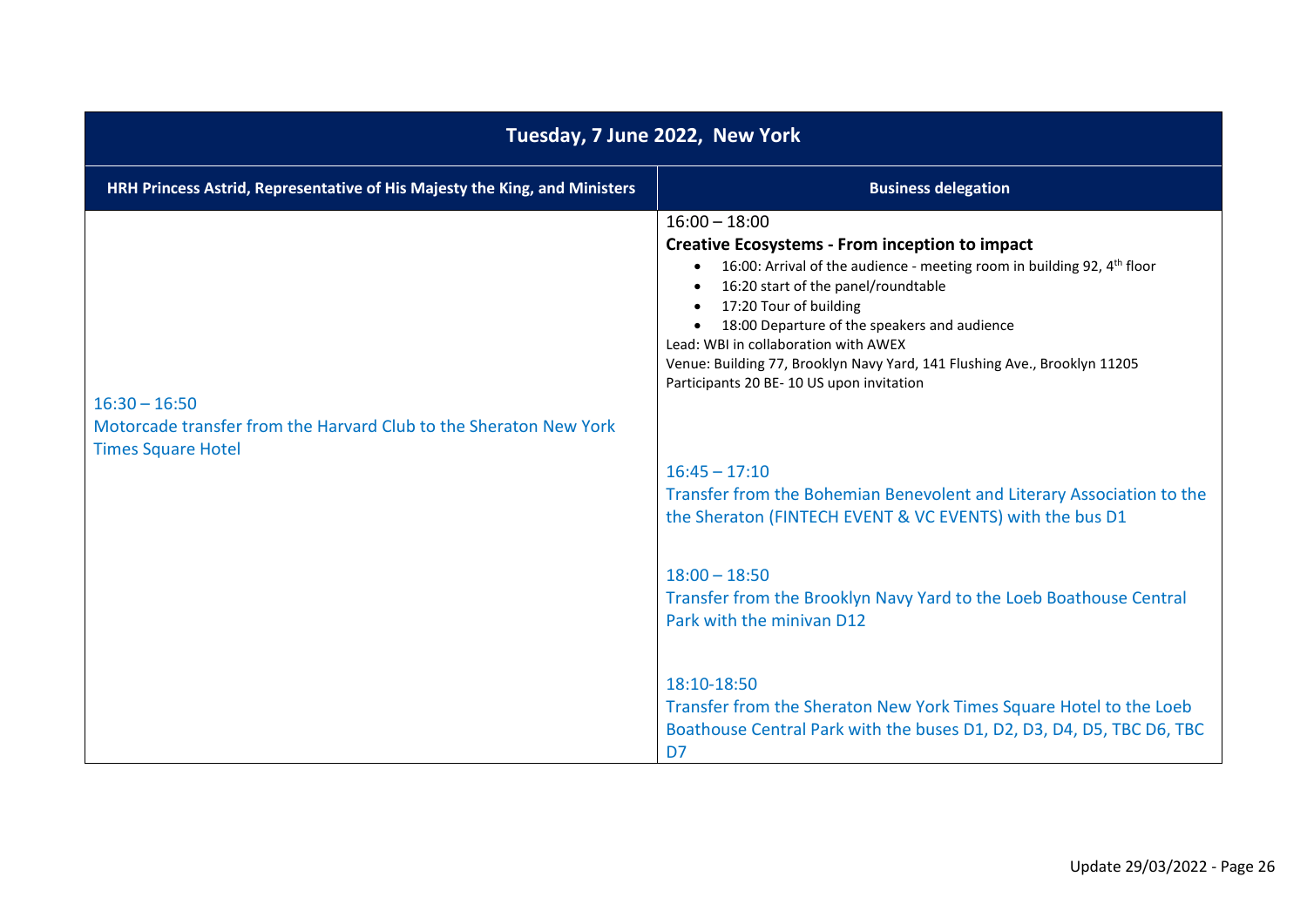| Tuesday, 7 June 2022, New York                                                                                                                                                                                                                                                                                                                                                                                                                             |                                                                                                                                                         |
|------------------------------------------------------------------------------------------------------------------------------------------------------------------------------------------------------------------------------------------------------------------------------------------------------------------------------------------------------------------------------------------------------------------------------------------------------------|---------------------------------------------------------------------------------------------------------------------------------------------------------|
| HRH Princess Astrid, Representative of His Majesty the King, and Ministers                                                                                                                                                                                                                                                                                                                                                                                 | <b>Business delegation</b>                                                                                                                              |
| 18:50 - 19:20<br>Motorcade from the Sheraton New York Times Square Hotel to the Loeb<br><b>Boathouse Central Park</b>                                                                                                                                                                                                                                                                                                                                      |                                                                                                                                                         |
| $19:00 - 21:00$<br><b>Belgian Official Reception</b><br>19:00 Arrival of the guests<br>19:20 Arrival of HRH Princess Astrid and Ministers<br>19:45 Speech by HRH Princess Astrid, Representative of His Majesty the King<br>$\bullet$<br>Lead: Consulate General<br>Venue: The Loeb Boathouse Central Park, Park Drive North, E 72nd St, New York, NY 10021<br>Participants: (1000 pax max) The entire delegation and the local guests - upon registration |                                                                                                                                                         |
| TBC 21:00 -21:20<br>Motorcade from the Loeb Boathouse Central Park to the Sheraton New<br><b>York Times Square Hotel</b>                                                                                                                                                                                                                                                                                                                                   | 21:05 - 21:30<br>Transfer from the Loeb Boathouse Central Park to the Sheraton New<br>York Times Square Hotel with the buses D1, D2, D3, D4, D5, D6, D7 |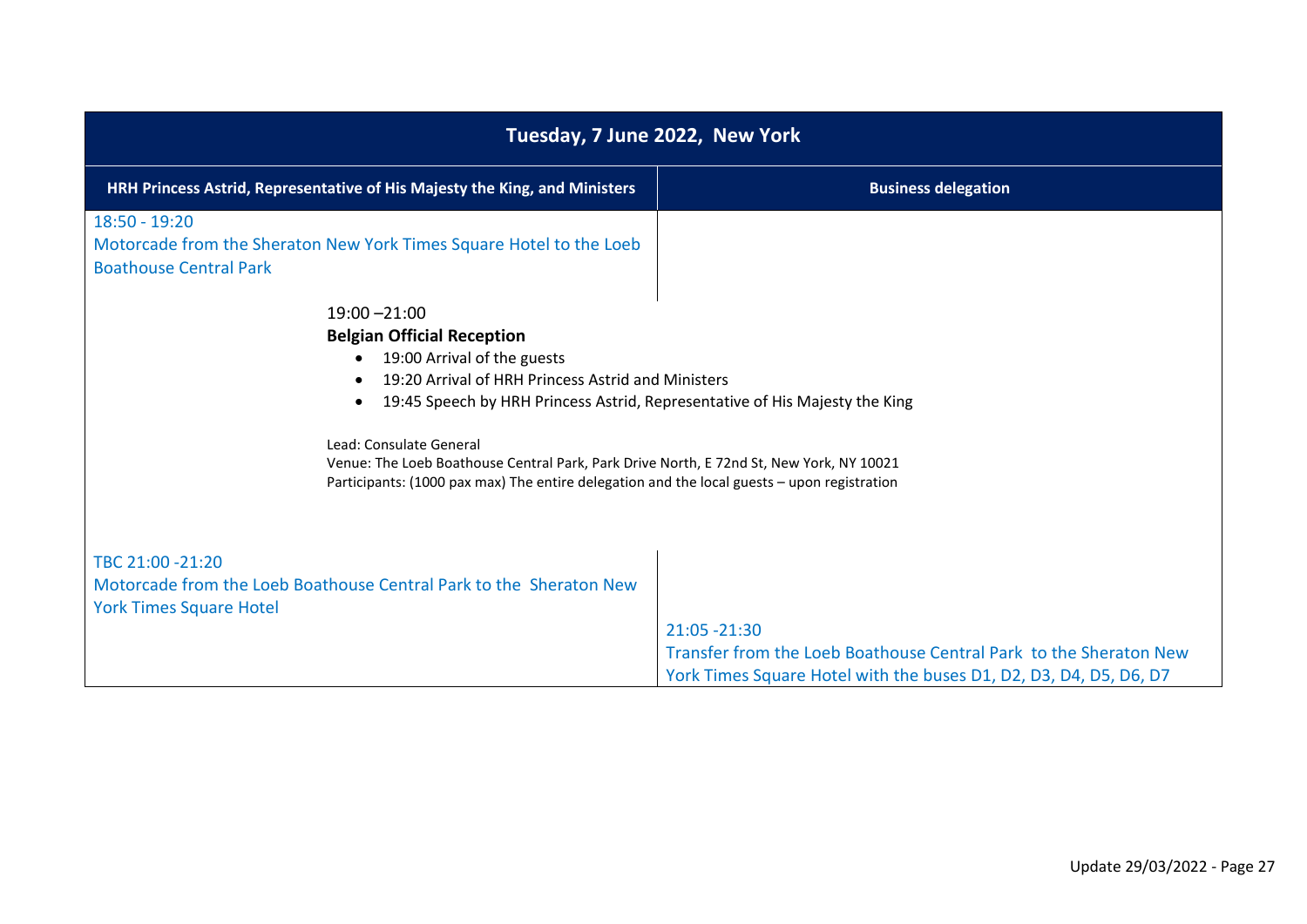| Wednesday, 8 June 2022, New York                                                                                           |                                                                                                                                                                                                                                                                                                                                                  |
|----------------------------------------------------------------------------------------------------------------------------|--------------------------------------------------------------------------------------------------------------------------------------------------------------------------------------------------------------------------------------------------------------------------------------------------------------------------------------------------|
| HRH Princess Astrid, Representative of His Majesty the King, and Ministers                                                 | <b>Business delegation</b>                                                                                                                                                                                                                                                                                                                       |
| $07:40 - 8:20$<br>Motorcade from the Sheraton New York Times Square Hotel to the<br><b>Building Energy Exchange office</b> | $7:00 - 7:45$<br>Transfer from the Sheraton New York Times Square Hotel to the<br>Building Energy Exchange office with the bus D1<br>From 8am<br><b>B2B Meetings</b><br>Lead: AWEX, Flanders Investment & Trade and hub.brussels<br>Venue: New York Ballroom West and New York Ballroom East, 3rd floor, Sheraton<br>New York Times Square Hotel |
|                                                                                                                            | $7:45 - 14:00$<br>The Case of Two Inspiring Cities New York and Brussels: Exchange                                                                                                                                                                                                                                                               |
| $8:20 - 9:05$                                                                                                              | of Best Practices on the Economic Transition towards 'Cities for the                                                                                                                                                                                                                                                                             |
| The Case of Two Inspiring Cities New York and Brussels: Exchange of                                                        | People'                                                                                                                                                                                                                                                                                                                                          |
| Best Practices on the Economic Transition towards 'Cities for the People'                                                  | 7:45 Registration                                                                                                                                                                                                                                                                                                                                |
| 8:20 Welcome by Richard Yancey, Executive Director, BEEX<br>$\bullet$                                                      |                                                                                                                                                                                                                                                                                                                                                  |
| 8:25 Opening session<br>$\bullet$<br>Welcome by Richard Yancey, master of ceremony<br>$\circ$                              | 8:25 Opening session                                                                                                                                                                                                                                                                                                                             |
| Economic Transition - Brussels for the people by HE Pascal Smet<br>$\circ$                                                 | Welcome by Richard Yancey, master of ceremony<br>$\circ$<br>Economic Transition - Brussels for the people by HE Pascal Smet<br>$\circ$                                                                                                                                                                                                           |
| European Union's Economic Transition priorities by Stavros Lambrinidis,<br>$\circ$                                         | European Union's Economic Transition priorities by Stavros Lambrinidis,<br>$\Omega$                                                                                                                                                                                                                                                              |
| Ambassador of the European Union to the United States                                                                      | Ambassador of the European Union to the United States                                                                                                                                                                                                                                                                                            |
| The building Challenge, priorities for New York State by Doreen M. Harris,<br>$\Omega$<br>President and CEO of NYSERDA     | The building Challenge, priorities for New York State by Doreen M. Harris,<br>$\circ$                                                                                                                                                                                                                                                            |
| Next steps for NYC by Kizzy Charles-Guzman, Executive Director, NYC Mayor's                                                | President and CEO of NYSERDA                                                                                                                                                                                                                                                                                                                     |
| $\circ$<br>Office of Climate and Environmental climate sustainability, environmental                                       | Next steps for NYC by Kizzy Charles-Guzman, Executive Director, NYC Mayor's<br>$\circ$<br>Office of Climate and Environmental climate sustainability, environmental                                                                                                                                                                              |
| justice, and resiliency                                                                                                    | justice, and resiliency                                                                                                                                                                                                                                                                                                                          |
| 8:45 TBC Visit of the exhibition of Brussels projects                                                                      | 8:45 TBC Visit of the exhibition of Brussels projects                                                                                                                                                                                                                                                                                            |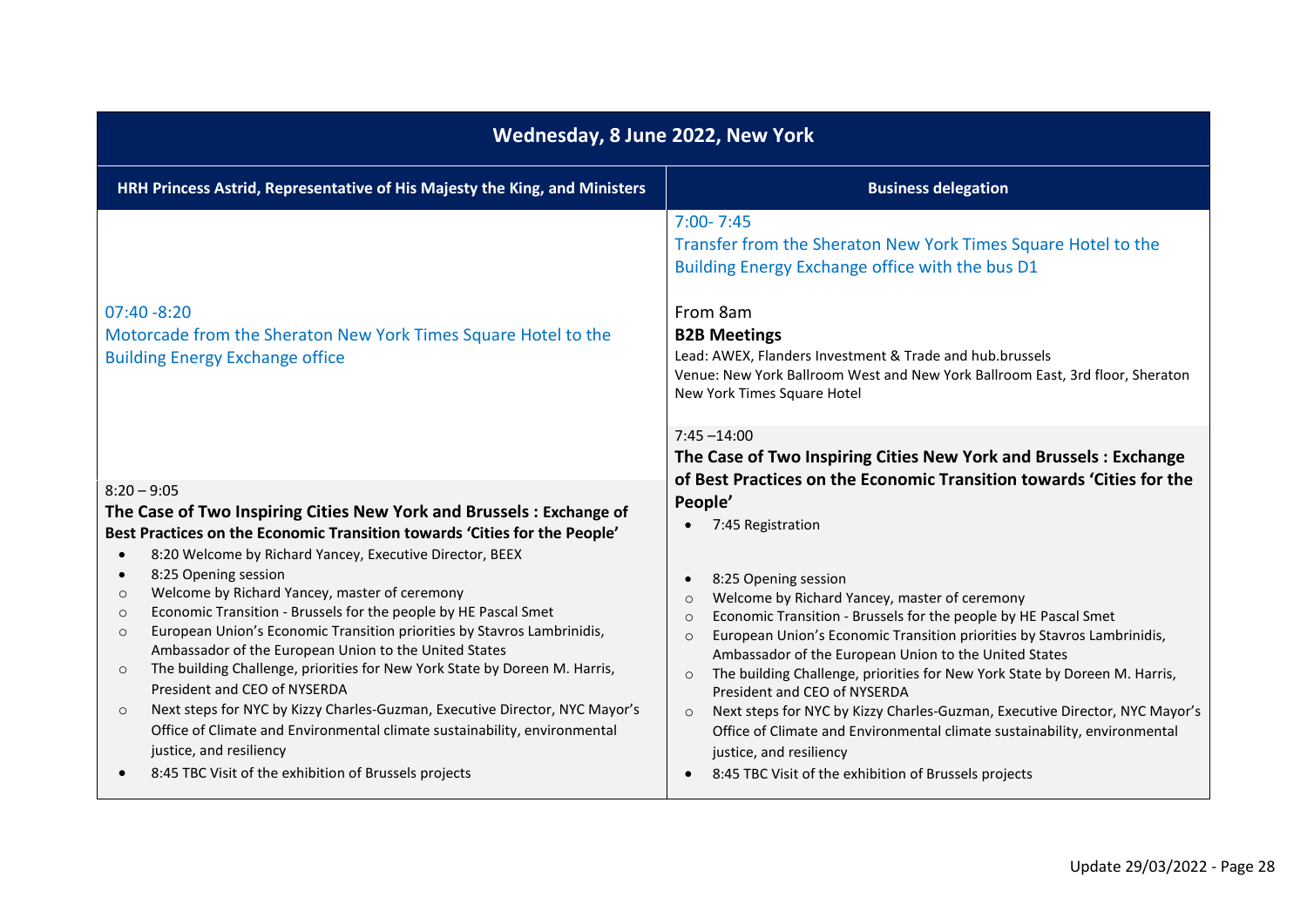| Wednesday, 8 June 2022, New York                                                                                                                                                                                                                                                                                                                                                                                                                                                  |                                                                                                                                                                                                                                                                                                                                                                                                                                                                                                                                                                                                                                                                                                                                                                                                                                                                                                                       |
|-----------------------------------------------------------------------------------------------------------------------------------------------------------------------------------------------------------------------------------------------------------------------------------------------------------------------------------------------------------------------------------------------------------------------------------------------------------------------------------|-----------------------------------------------------------------------------------------------------------------------------------------------------------------------------------------------------------------------------------------------------------------------------------------------------------------------------------------------------------------------------------------------------------------------------------------------------------------------------------------------------------------------------------------------------------------------------------------------------------------------------------------------------------------------------------------------------------------------------------------------------------------------------------------------------------------------------------------------------------------------------------------------------------------------|
| HRH Princess Astrid, Representative of His Majesty the King, and Ministers                                                                                                                                                                                                                                                                                                                                                                                                        | <b>Business delegation</b>                                                                                                                                                                                                                                                                                                                                                                                                                                                                                                                                                                                                                                                                                                                                                                                                                                                                                            |
| 9:00 Official delegation leaves<br>$\bullet$<br>Lead: hub.brussels in collaboration with BEEX, New York City Mayor's Office of<br>Sustainability & NYSERDA<br>Venue: Building Energy Exchange office, 31 Chambers St Ste 608, New York, NY 10007<br>Participants: (150) Belgian & American companies & start-ups involved in sustainable<br>solutions - upon registration<br>Participating Ministers: TBC HE Sophie Wilmes, HE Jan Jambon, TBC HE Willy Borsus, HE<br>Pascal Smet | 9:30 Panel 1 INCLUSIVITY IN THE ECONOMIC TRANSITION / STRATEGIES<br>$\bullet$<br>FOR URBAN GREEN MOBILITY / FOOD WASTE REDUCTION / SHIFTING<br>FROM SUSTAINABILITY TO REGENERATION<br>11:00 Coffee break<br>$\bullet$<br>11:20 Panel 2 INNOVATIVE BUSINESS APPROACHES FOR COMMUNITY<br>$\bullet$<br>ENGAGEMENT / INTELLIGENT TRANSPORTATION SYSTEMS / AGRICULTURE<br>IN THE BUILT ENVIRONMENT / SUSTAINABLE LOW CARBON RETROFITTING<br>12:30 Lunch & roundtables with experts<br>Lead: hub.brussels in collaboration with BEEX, New York City Mayor's Office of<br>Sustainability & NYSERDA<br>Venue: Building Energy Exchange office, 31 Chambers St Ste 608, New York, NY<br>10007<br>Participants: (150) Belgian & American companies & start-ups involved in<br>sustainable solutions - upon registration<br>Participating Ministers: TBC HE Sophie Wilmès, HE Jan Jambon, TBC HE Willy<br>Borsus, HE Pascal Smet |
|                                                                                                                                                                                                                                                                                                                                                                                                                                                                                   | TBC $8:20 - 8:30$<br>Transfer on foot from the Sheraton New York Times Square Hotel to<br>the TBC Marriott Marquis Hotel (Food workshop)<br>TBC 8:30 -8:45<br>Transfer on foot from the Sheraton New York Times Square Hotel to<br>the Flanders House                                                                                                                                                                                                                                                                                                                                                                                                                                                                                                                                                                                                                                                                 |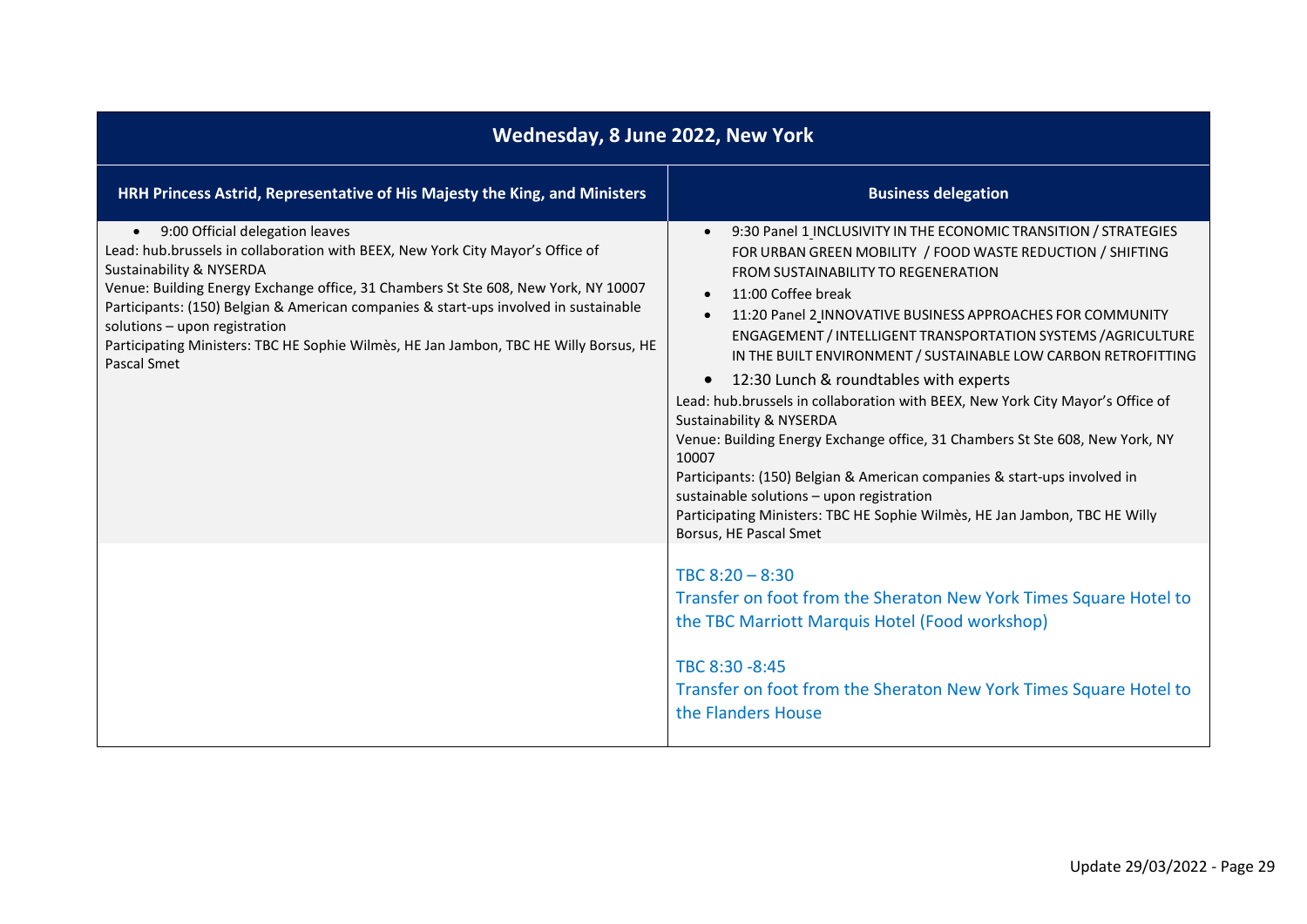| Wednesday, 8 June 2022, New York                                           |                                                                                                                                                                                                                                                                                                                                                                                                                                                                                                                                                                                                                                                                                                                                                                                                                                                                                                                                                                            |
|----------------------------------------------------------------------------|----------------------------------------------------------------------------------------------------------------------------------------------------------------------------------------------------------------------------------------------------------------------------------------------------------------------------------------------------------------------------------------------------------------------------------------------------------------------------------------------------------------------------------------------------------------------------------------------------------------------------------------------------------------------------------------------------------------------------------------------------------------------------------------------------------------------------------------------------------------------------------------------------------------------------------------------------------------------------|
| HRH Princess Astrid, Representative of His Majesty the King, and Ministers | <b>Business delegation</b>                                                                                                                                                                                                                                                                                                                                                                                                                                                                                                                                                                                                                                                                                                                                                                                                                                                                                                                                                 |
|                                                                            | $8:50 - 9:15$<br>Transfer from the Sheraton New York Times Square Hotel to the UN<br>Headquarters with the minivan D11<br>08:30 -17:00<br><b>Belgian American Trade in Food and Drinks</b><br><u>(8:30 – 11:00) Workshop – "The ins and outs of the US Food and</u><br><b>Drink Market"</b><br>Welcome to the members of the official delegation and participants<br>$\bullet$<br>The state of the U.S. specialty food and drink market<br>Prerequisites and fact checking for Belgian food exporters<br>Market & current trends, best performing categories and the USA consumer &<br>landscape challenges by a large food company and a US retailer<br>Role, importance of and need for an importer $-$ an agent $-$ a distributor<br>Do's and don'ts and testimonies by food and drinks key players on the US<br>market<br>Q&A, final remarks & closure<br>Lead: AWEX in collaboration with Flanders Investment & Trade and hub.brussels and<br><b>FEVIA &amp; VLAM</b> |
|                                                                            | Venue: TBC Room Odets, 4th Floor Marriott Marquis, 1535 Broadway New York<br>10036 Participants (max 40-50 pax) Belgian F&B companies-upon registration                                                                                                                                                                                                                                                                                                                                                                                                                                                                                                                                                                                                                                                                                                                                                                                                                    |
|                                                                            | Transfer from the Marriott Marquis to the Aliz Hotel                                                                                                                                                                                                                                                                                                                                                                                                                                                                                                                                                                                                                                                                                                                                                                                                                                                                                                                       |
|                                                                            | (11:30 13:30) Tasting Event - A taste of Belgium<br>11:30 Opening in presence of HRH Princess Astrid (selected companies)                                                                                                                                                                                                                                                                                                                                                                                                                                                                                                                                                                                                                                                                                                                                                                                                                                                  |
|                                                                            | 11:50 Tasting & networking lunch *                                                                                                                                                                                                                                                                                                                                                                                                                                                                                                                                                                                                                                                                                                                                                                                                                                                                                                                                         |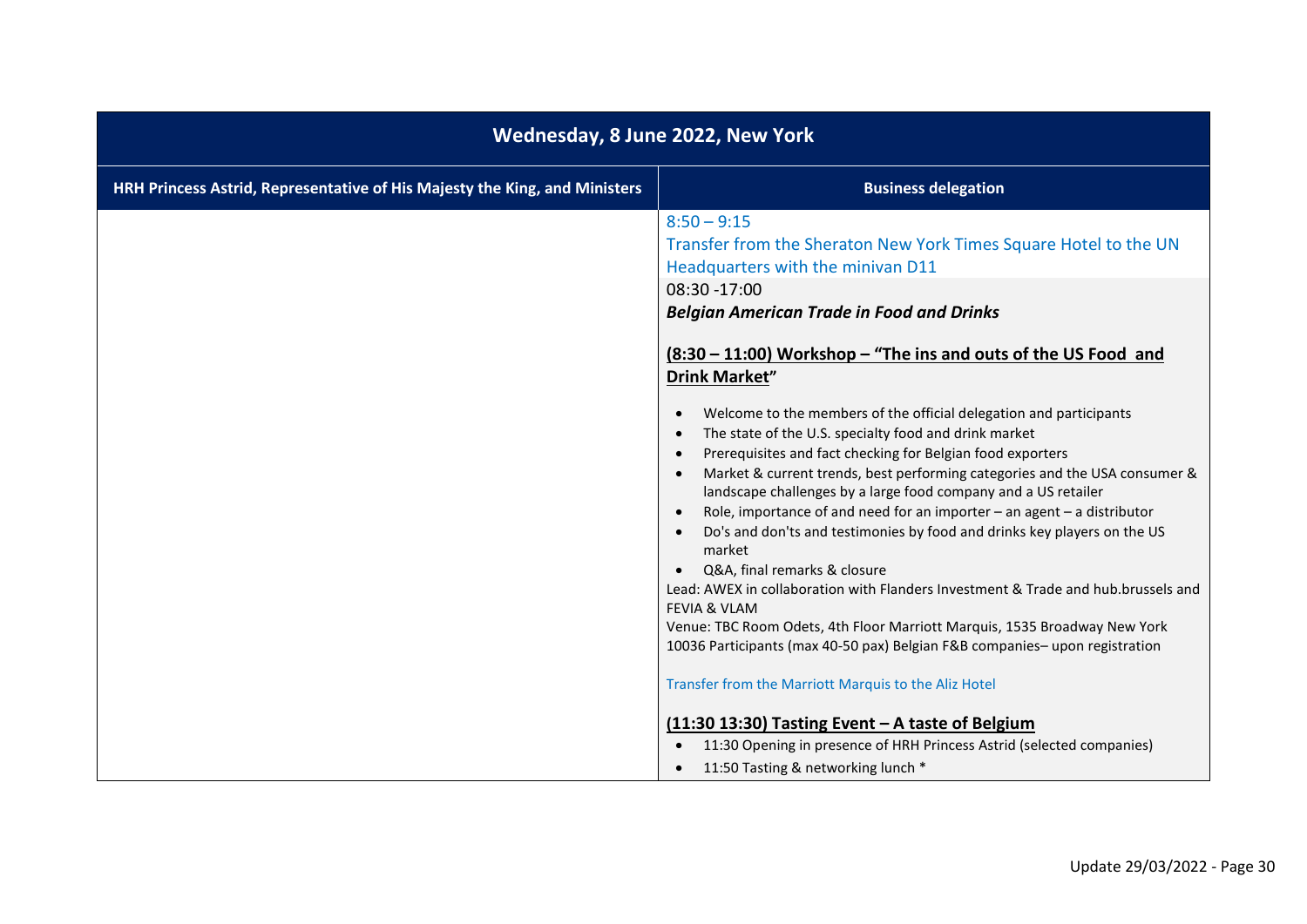| Wednesday, 8 June 2022, New York                                           |                                                                                                                                                                                                                                                                                                                                                                                                                                                                                                                                                                                                                                                                                                                                                         |
|----------------------------------------------------------------------------|---------------------------------------------------------------------------------------------------------------------------------------------------------------------------------------------------------------------------------------------------------------------------------------------------------------------------------------------------------------------------------------------------------------------------------------------------------------------------------------------------------------------------------------------------------------------------------------------------------------------------------------------------------------------------------------------------------------------------------------------------------|
| HRH Princess Astrid, Representative of His Majesty the King, and Ministers | <b>Business delegation</b>                                                                                                                                                                                                                                                                                                                                                                                                                                                                                                                                                                                                                                                                                                                              |
|                                                                            | Lead: Flanders Investment & Trade, FEVIA & VLAM<br>Venue: Aliz Hotel (41 <sup>st</sup> floor)/Sheraton<br>Participants: Belgian food companies, Local food buyers, retail, distributors, media<br>influencers - upon selection<br>(13:30 -17:00) B2B's for Belgian Food companies<br>Lead: AWEX, Flanders Investment & Trade and hub.brussels<br>Venue: Aliz room, Aliz Hotel (ground floor)<br>Participants: (50) Belgian F&B companies & US - upon registration                                                                                                                                                                                                                                                                                       |
|                                                                            | 9:00 - 16:00 (Registration at TBC 8:45)<br>Nail it before you scale it: Building structures and partnerships to<br>develop a sustainable, international business model and accelerate<br>growth<br>Part 1 (at Flanders House)<br>09:00 - 10:30 Entrepreneur panel "Learn from peers about the most<br>significant obstacles to international growth<br>10:50-11:15 coffee break & Meet & Greet with HRH Princess Astrid & the<br><b>Ministers</b><br>11:20-12:15 Investor panel "In the mind of the investor"<br>Transfer on foot to Belcham (8mn)<br>12:30-14:00: Lunch & networking (at Belcham)<br>Part 2 (on-site B2B)<br>14:00-16:00: Customized on site B2B's<br>Lead: Flanders Investment & Trade and BELCHAM in collaboration with hub.brussels |
|                                                                            | & AWEX<br>Venues: (Part 1): Flanders House, 620 8th Avenue, 38th Floor, New York, NY 10018,<br>Lunch: Belcham: 530 7th Avenue, Suite 902; Part 2: on-site<br>Participants: (40 BE) Belgian startups, Belgian & American entrepreneurs & investors<br>- upon invitation                                                                                                                                                                                                                                                                                                                                                                                                                                                                                  |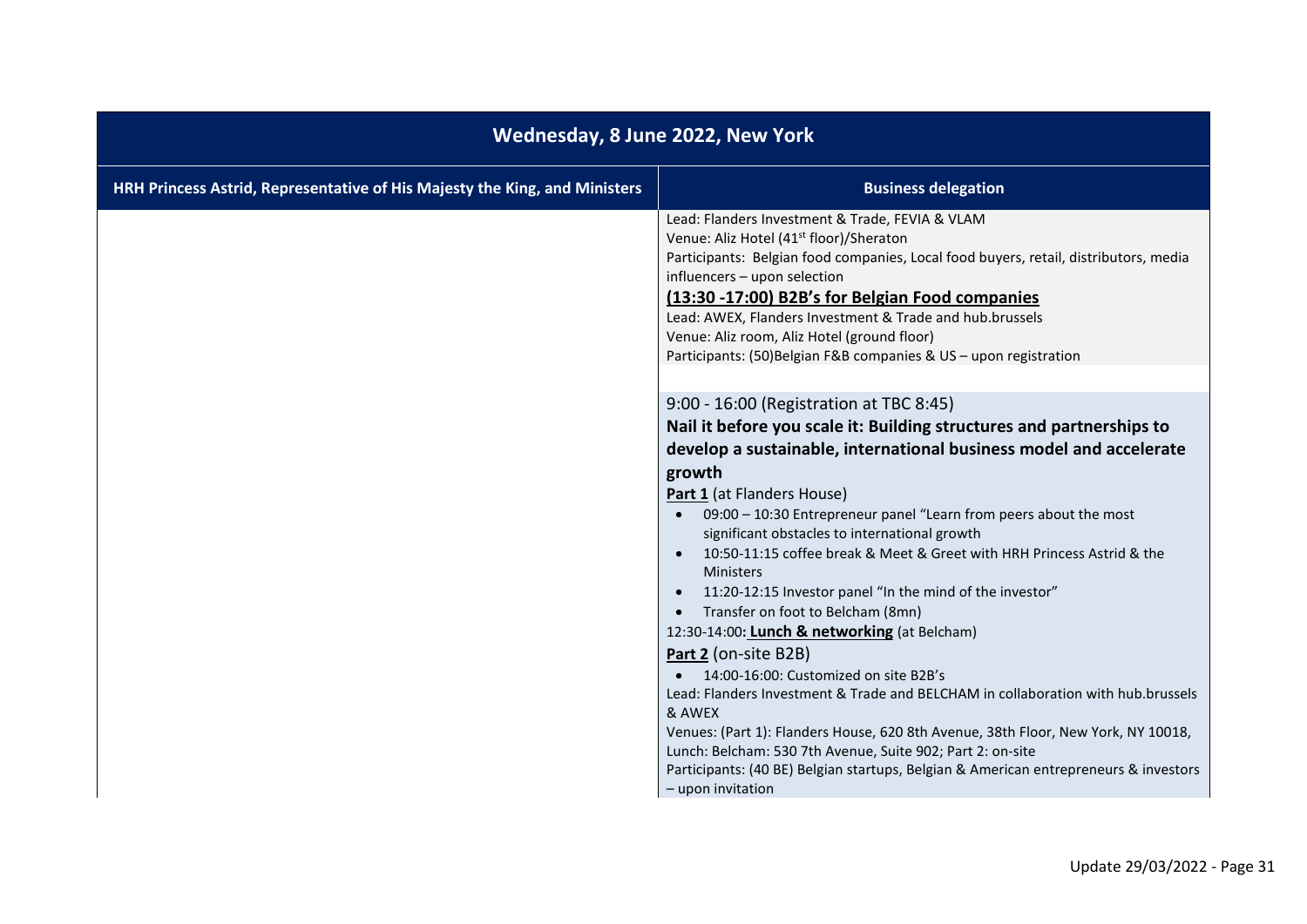| Wednesday, 8 June 2022, New York                                                                                             |                                                                                                                                                                           |
|------------------------------------------------------------------------------------------------------------------------------|---------------------------------------------------------------------------------------------------------------------------------------------------------------------------|
| HRH Princess Astrid, Representative of His Majesty the King, and Ministers                                                   | <b>Business delegation</b>                                                                                                                                                |
| $9:05 - 9:30$                                                                                                                |                                                                                                                                                                           |
| Motorcade from the Building Energy Exchange office to the United                                                             |                                                                                                                                                                           |
| <b>Nations Head Quarters</b>                                                                                                 |                                                                                                                                                                           |
| $9:30 - 10:00$                                                                                                               | $9:30 - 11:35$ (Registration at $9:15$ )                                                                                                                                  |
| Opening of the seminar United Nations Opportunities in Operational                                                           | United Nations Opportunities in Operational Logistical Support                                                                                                            |
| <b>Logistical Support</b>                                                                                                    | Part 1: Opening of the Seminar                                                                                                                                            |
| • 9:30 Transfer to the conference room on the 27 <sup>th</sup> floor                                                         | 9:15 Arrival via the security check at the Main Entrance and transfer to the<br>$\bullet$                                                                                 |
| 9:35 Arrival & Welcome by Atul Khare, Under-Secretary-General for Operational                                                | Conference Room 27th Floor                                                                                                                                                |
| Support at United Nations and Ambassador Philippe Kridelka, Permanent                                                        |                                                                                                                                                                           |
| Representative of Belgium to the United Nations                                                                              | 9:35 Opening of the seminar in presence of HRH Princess Astrid<br>$\bullet$                                                                                               |
| 9:55 Kick off of the Seminar by HE Willy Borsus, Walloon Minister of Economy,                                                | 9:40 Opening of the seminar by Atul Khare, Under-Secretary-General for<br>$\bullet$                                                                                       |
| introducing the Belgian Business Delegation and current collaborations with                                                  | Operational Support at United Nations and Ambassador Philippe Kridelka                                                                                                    |
| UN/Unicef (ED Catherine Russel TBC) by Jacques Vandermeiren, CEO Port of<br>Antwerp & TBC Laurent Jossart, CEO Liege Airport | 9:55 Kick off of the Seminar by HE Willy Borsus, Walloon Minister of Economy,<br>$\bullet$<br>introducing the Belgian Business Delegation and current collaborations with |
|                                                                                                                              | UN/Unicef (ED Catherine Russel TBC) by Jacques Vandermeiren, CEO Port of                                                                                                  |
| Lead: AWEX in collaboration Flanders Investment & Trade and hub.brussels                                                     | Antwerp & TBC Laurent Jossart, CEO Liege Airport                                                                                                                          |
| Venue: tbc name of the meeting room, 27 <sup>th</sup> floor, United Nations Headquarters, 405                                |                                                                                                                                                                           |
| East 42nd Street - New York, NY 10017                                                                                        |                                                                                                                                                                           |
| Participants: (TBC 20-30) Restricted Official delegation & tbc selected companies                                            | Part 2: Seminar                                                                                                                                                           |
| Participating Ministers: TBC HE Sophie Wilmès, TBC HE Jan Jambon, HE Willy Borsus,                                           | Introduction by Awex/FIT/HUB-BRU of the initiatives they took these last<br>$\bullet$                                                                                     |
| <b>TBC HE Pascal Smet</b>                                                                                                    | years in NY to familiarize our entrepreneurs to UN's procurement procedures.                                                                                              |
|                                                                                                                              | Introduction of the UN and Belgian participants<br>$\bullet$                                                                                                              |
| 10:00-10:20                                                                                                                  | Presentation of UN priorities and procedures in the field of logistics by DOS<br>$\bullet$                                                                                |
| Meet & Greet with Belgians of the UN                                                                                         | (Department of Operational Support) and UNICEF<br>Q&A                                                                                                                     |
| Lead: AWEX & Permanent Mission of Belgium to the UN                                                                          | $\bullet$<br>Wrapping up by the Ambassador Philippe Kridelka, Permanent Representative                                                                                    |
| Venue: tbc name of the meeting room, TBC floor, United Nations Headquarters, 405<br>East 42nd Street, New York, NY 10017     | of Belgium to the United Nations and the Belgian Trade Commissioner                                                                                                       |
| Participants: Very Restricted Official delegation                                                                            | (representing Awex/FIT/HUB-BRU)                                                                                                                                           |
| Participating Ministers: TBC HE Sophie Wilmès, TBC HE Jan Jambon, HE Willy Borsus,                                           | <b>B2B</b> conversations<br>$\bullet$                                                                                                                                     |
| TBC HE Pascal Smet                                                                                                           |                                                                                                                                                                           |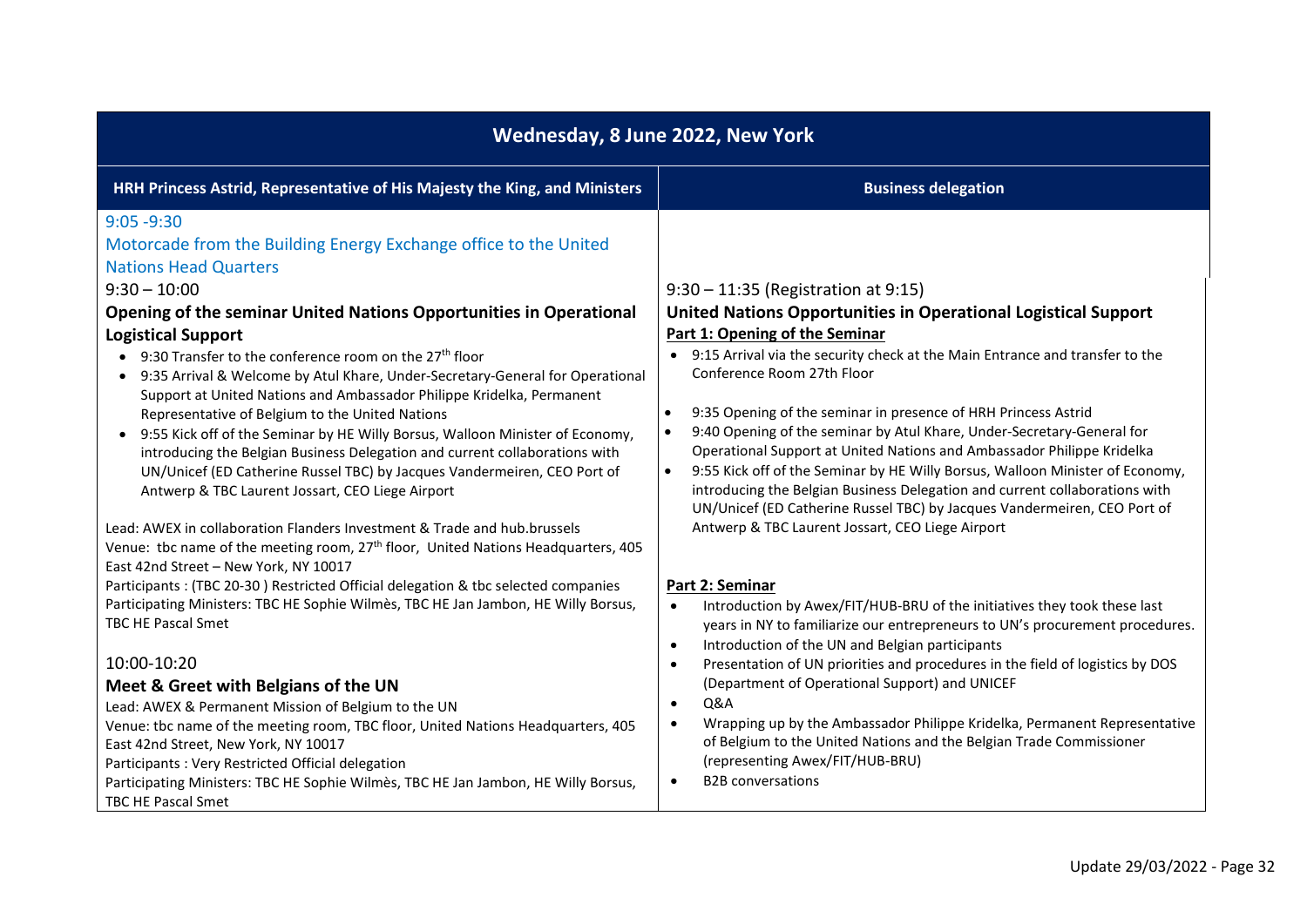| Wednesday, 8 June 2022, New York                                                                                                                                                                                                                                                                                                                                                                                                                                                                                                                                                                                                                                                                          |                                                                                                                                                                                                                                                                                       |
|-----------------------------------------------------------------------------------------------------------------------------------------------------------------------------------------------------------------------------------------------------------------------------------------------------------------------------------------------------------------------------------------------------------------------------------------------------------------------------------------------------------------------------------------------------------------------------------------------------------------------------------------------------------------------------------------------------------|---------------------------------------------------------------------------------------------------------------------------------------------------------------------------------------------------------------------------------------------------------------------------------------|
| HRH Princess Astrid, Representative of His Majesty the King, and Ministers                                                                                                                                                                                                                                                                                                                                                                                                                                                                                                                                                                                                                                | <b>Business delegation</b>                                                                                                                                                                                                                                                            |
| $10:25 - 10:50$<br>Motorcade from the United Nations Headquarters to Flanders House                                                                                                                                                                                                                                                                                                                                                                                                                                                                                                                                                                                                                       | Lead: AWEX in collaboration Flanders Investment & Trade and hub.brussels<br>Venue: tbc name of the meeting room, United Nations Headquarters, 405 East 42nd<br>Street, New York, NY 10017<br>Participants: (TBC 20-30) Restricted Official delegation & tbc nbr selected<br>companies |
| 10:50-11:20                                                                                                                                                                                                                                                                                                                                                                                                                                                                                                                                                                                                                                                                                               |                                                                                                                                                                                                                                                                                       |
| Meet & Greet with startups at Flanders House<br>10:50 Transfer to the 38th floor<br>10:55 Welcome by TBC (FIT & Belcham)<br>$\bullet$<br>10:57 Meet & Greet with startups & the panelists<br>$\bullet$<br>11:15 Official delegation leaves<br>$\bullet$<br>Lead: Flanders Investment & Trade and BELCHAM in collaboration with hub.brussels<br>& AWEX<br>Venue: Flanders House, The New York Times Building 620 8th Avenue, 38th Floor New<br>York, NY 10018<br>Participants: Very Restricted official delegation (15) & Belgian startups, Belgian &<br>American entrepreneurs & investors<br>Participating Ministers: TBC HE Sophie Wilmès, HE Jan Jambon, HE Willy Borsus, TBC<br><b>HE Pascal Smet</b> |                                                                                                                                                                                                                                                                                       |
| $11:20 - 11:25$<br>Transfer on foot from Flanders House to the Aliz Hotel                                                                                                                                                                                                                                                                                                                                                                                                                                                                                                                                                                                                                                 |                                                                                                                                                                                                                                                                                       |
| $11:25 - 12:00$<br>Opening of the Tasting event $-$ A taste of Belgium<br>11:25 Transfer to the 41 <sup>st</sup> floor (3 elevators)<br>$\bullet$<br>11:30 Welcome by TBC<br>$\bullet$<br>Visit of several Belgian Food & Drink stands<br>$\bullet$<br>11:55 Official delegation leaves<br>$\bullet$<br>Lead: Flanders Investment & Trade, FEVIA & VLAM                                                                                                                                                                                                                                                                                                                                                   | $11:40 - 12:00$<br>Transfer from the United Nations Headquarters to the Sheraton New<br>York Times Square with the minivan D11                                                                                                                                                        |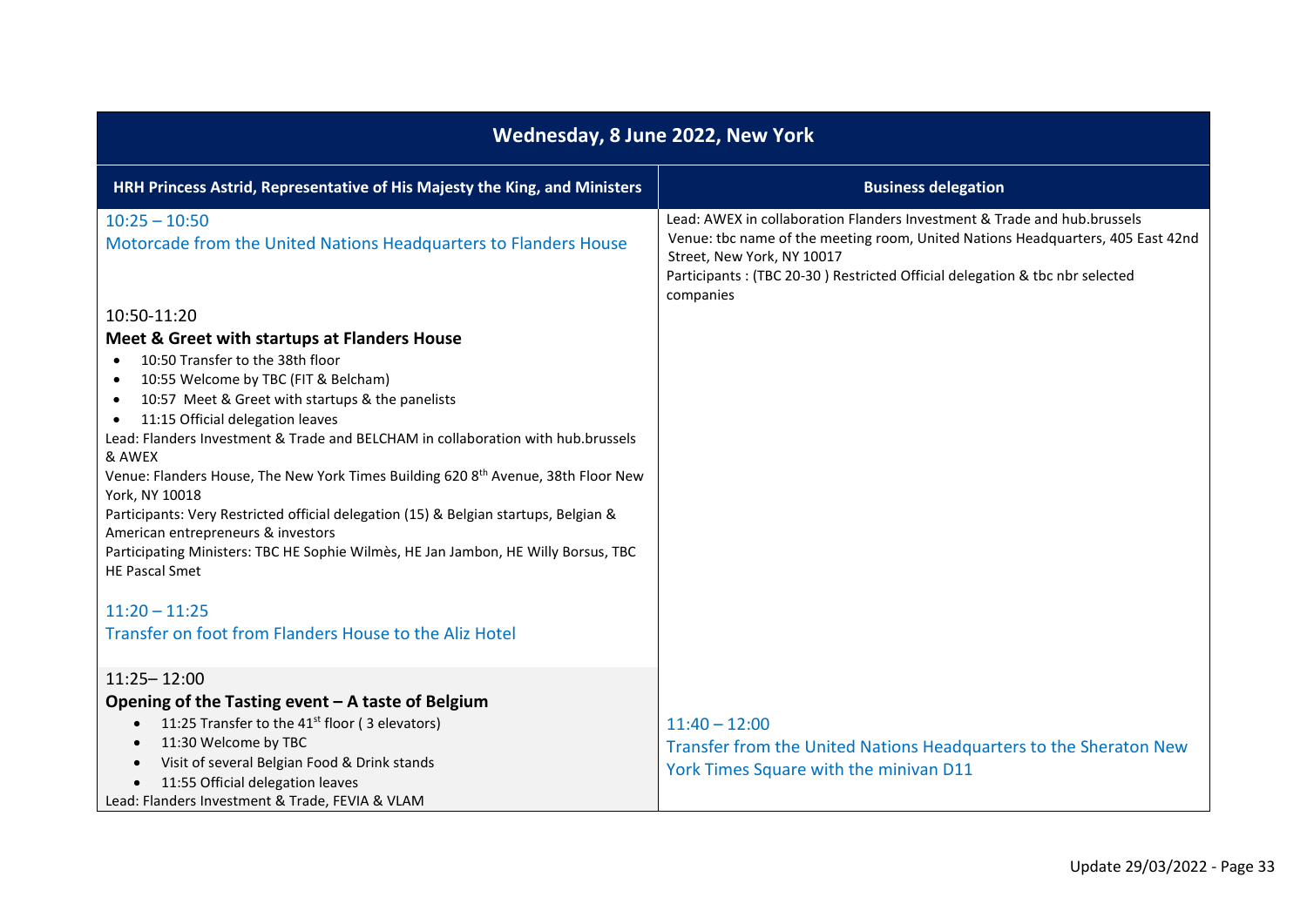| Wednesday, 8 June 2022, New York                                                                                                                                                                              |                                                                                                                                       |
|---------------------------------------------------------------------------------------------------------------------------------------------------------------------------------------------------------------|---------------------------------------------------------------------------------------------------------------------------------------|
| HRH Princess Astrid, Representative of His Majesty the King, and Ministers                                                                                                                                    | <b>Business delegation</b>                                                                                                            |
| Venue: Aliz Hotel (41 <sup>st</sup> floor)<br>Participants: Restricted official delegation<br>Participating Ministers: TBC HE Sophie Wilmès, TBC HE Jan Jambon, HE Willy Borsus,<br><b>TBC HE Pascal Smet</b> |                                                                                                                                       |
| $12:00 - 12:10$                                                                                                                                                                                               |                                                                                                                                       |
| Motorcade from Aliz Hotel to the Sheraton New York Times Square                                                                                                                                               |                                                                                                                                       |
| $12:25 - 13:55$                                                                                                                                                                                               | $12:25 - 14:00$ (registration at 12:00)                                                                                               |
| <b>FEB B2G luncheon</b>                                                                                                                                                                                       | <b>FEB B2G luncheon</b>                                                                                                               |
| 12:25 Arrival of HRH Princess Astrid & the Ministers welcome by Pieter<br>$\bullet$                                                                                                                           | 12:00 Registration of participants and welcome drink is served                                                                        |
| Timmermans & TBC guest speaker                                                                                                                                                                                | 12:25 Arrival of HRH Princess Astrid & the Ministers                                                                                  |
| 12:30 Words of welcome by Pieter Timmermans & Speech by HE Sophie Wilmes<br>$\bullet$                                                                                                                         | 12:30 Words of welcome by Pieter Timmermans & Speech by HE Sophie                                                                     |
| 12:40 Starter + main course are served<br>$\bullet$                                                                                                                                                           | Wilmès                                                                                                                                |
| 13:15 Key note speech by TBC guest speaker (TBC Secretary of Commerce, Gina<br>$\bullet$<br>Raimondo or Marisa Lago, Under Secretary of Commerce for International                                            | 12:40 Starter + main course are served                                                                                                |
| Trade)                                                                                                                                                                                                        | 13:15 Key note speech by TBC guest speaker (TBC Secretary of Commerce,<br>$\bullet$<br>Gina Raimondo or Deputy Secretary of Commerce) |
| 13:35 Dessert is served - Concluding remarks by HE Stavros Lambrinidis,<br>$\bullet$<br>Ambassador of the European Union to the United States                                                                 | 13:40 Dessert is served - Concluding remarks by HE Stavros Lambrinidis,                                                               |
| 13:50 Words of appreciation by Pieter Timmermans<br>$\bullet$                                                                                                                                                 | Ambassador of the European Union to the United States<br>13:50 Words of appreciation by Pieter Timmermans<br>$\bullet$                |
| Lead: The Federation of Enterprises in Belgium (FEB)                                                                                                                                                          | Lead: The Federation of Enterprises in Belgium (FEB)                                                                                  |
| Venue: Riverside Ballroom, 3rd floor, Sheraton New York Times Square Hotel                                                                                                                                    | Venue: Riverside Ballroom, 3 <sup>rd</sup> floor, Sheraton New York Times Square Hotel                                                |
| Participants: 60 BE guests - upon invitation                                                                                                                                                                  | Participants: 60 BE guests - upon invitation                                                                                          |
| Participating Ministers: HE Sophie Wilmès, HE Jan Jambon, HE Willy Borsus, TBC HE                                                                                                                             | Participating Ministers: HE Sophie Wilmès, HE Jan Jambon, HE Willy Borsus, TBC HE                                                     |
| Pascal Smet                                                                                                                                                                                                   | Pascal Smet                                                                                                                           |
|                                                                                                                                                                                                               |                                                                                                                                       |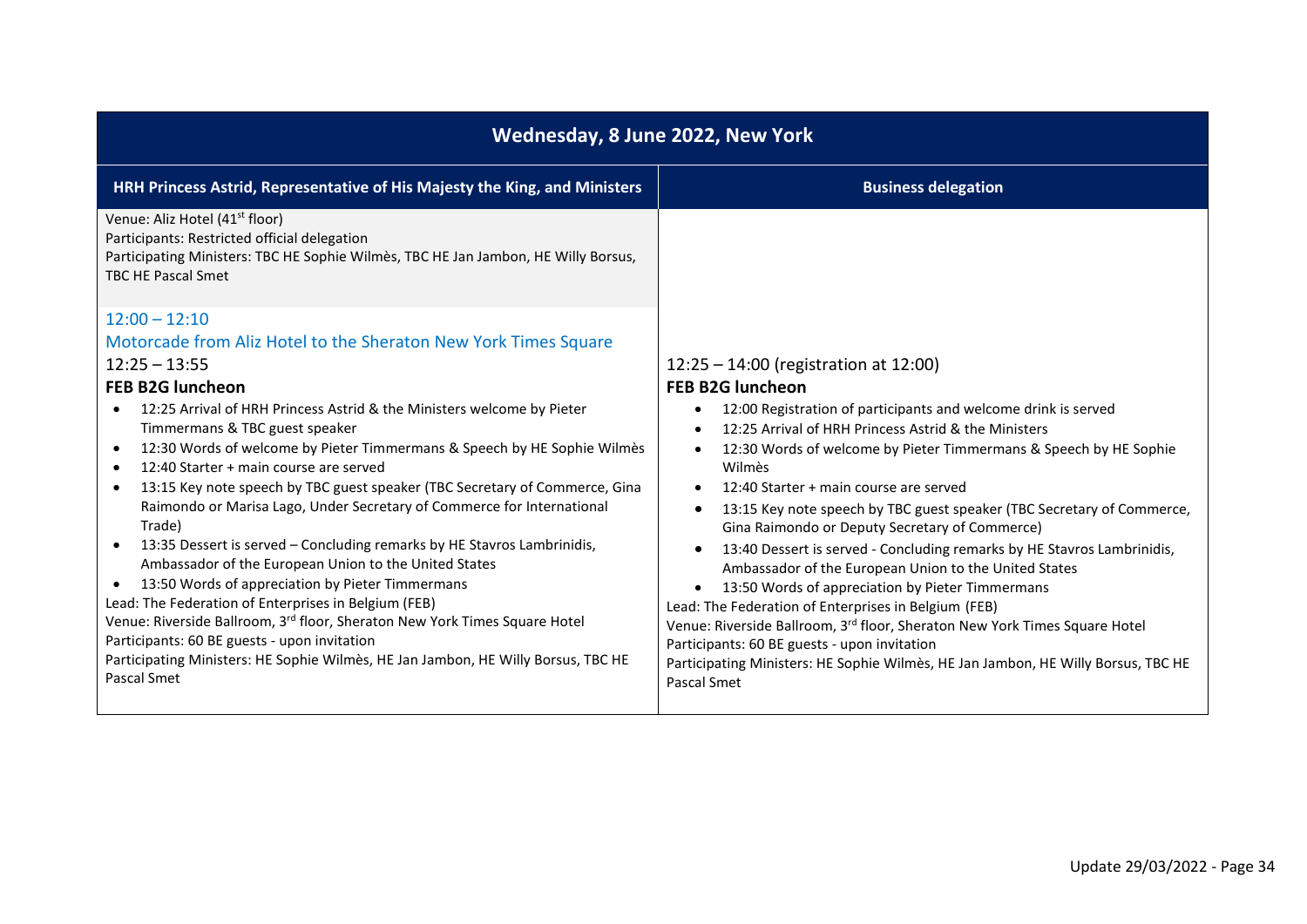| Wednesday, 8 June 2022, New York                                                                                   |                                                                                                                                                                                                                                                                                                                                                                                                                                                                                                                                                                                                                                                                                                                                                                                                                                                                                                                                                                                                                                                                                                                                                                                                                                                                                                                                                                                                                                                 |
|--------------------------------------------------------------------------------------------------------------------|-------------------------------------------------------------------------------------------------------------------------------------------------------------------------------------------------------------------------------------------------------------------------------------------------------------------------------------------------------------------------------------------------------------------------------------------------------------------------------------------------------------------------------------------------------------------------------------------------------------------------------------------------------------------------------------------------------------------------------------------------------------------------------------------------------------------------------------------------------------------------------------------------------------------------------------------------------------------------------------------------------------------------------------------------------------------------------------------------------------------------------------------------------------------------------------------------------------------------------------------------------------------------------------------------------------------------------------------------------------------------------------------------------------------------------------------------|
| HRH Princess Astrid, Representative of His Majesty the King, and Ministers                                         | <b>Business delegation</b>                                                                                                                                                                                                                                                                                                                                                                                                                                                                                                                                                                                                                                                                                                                                                                                                                                                                                                                                                                                                                                                                                                                                                                                                                                                                                                                                                                                                                      |
| $14:45 - 15:00$<br>Motorcade from the Sheraton New York Times Square Hotel to Ernst &<br><b>Young Headquarters</b> | 13:15-14:00<br>TBC Transfer from the Sheraton New York Times Square Hotel to the<br>Building Energy Exchange office with the bus D1 (Sustainable Real<br>Estate)<br>$14:00 - 14:45$<br>Transfer from the Building Energy Exchange office to the Sheraton<br>New York Times Square Hotel with the bus D1 (Inspiring cities)<br>14:30 -16:45 (registration at 14:00)<br>Sustainable Real Estate - Shaping our future: Expanding knowledge<br>& exchanging best practices<br>14:00 registration & Screening presentation exposition be.exemplary<br>$\bullet$<br>14:30 Welcome by Richard C. Yancey - Executive Director BEEX &<br>Introduction by HE Pascal Smet<br>14:35Brussels builds greener by Emmanuel Malfeyt, ecobuild.brussels<br>14:45 Presentations<br>SUNSOAK DESIGN & ARCHITECTURE - STEENACKERS - Jean-Didier - 10'<br>$\circ$<br>TRANE BELGIUM - GORGEMANS Xavier - 10'<br>$\circ$<br>SUREAL - VAN HEERS Sunita - 10'<br>$\circ$<br>SITAS - VERHELLEN Kris - 10'<br>$\circ$<br>CITIZENLAB - VAN RANSBEECK Wietse/Aline Muylaert - 10'<br>$\circ$<br>BEFIMMO-TBC-10'<br>$\circ$<br>B2AI - CLAEYS Simon - 10'<br>$\circ$<br>ORG PERMANENT MODERNITY - D'HOOGHE Alexander - 10'<br>$\circ$<br>A2M - MORENO VACCA<br>Sebastian - 10'<br>$\circ$<br><b>SUNSOAK DESIGN &amp; ARCHITECTURE</b><br>16:15 Closing remarks by (tbc) Jim Malatras, Chancellor, State University of<br>$\bullet$<br><b>NY</b><br>16:20 Networking<br>$\bullet$ |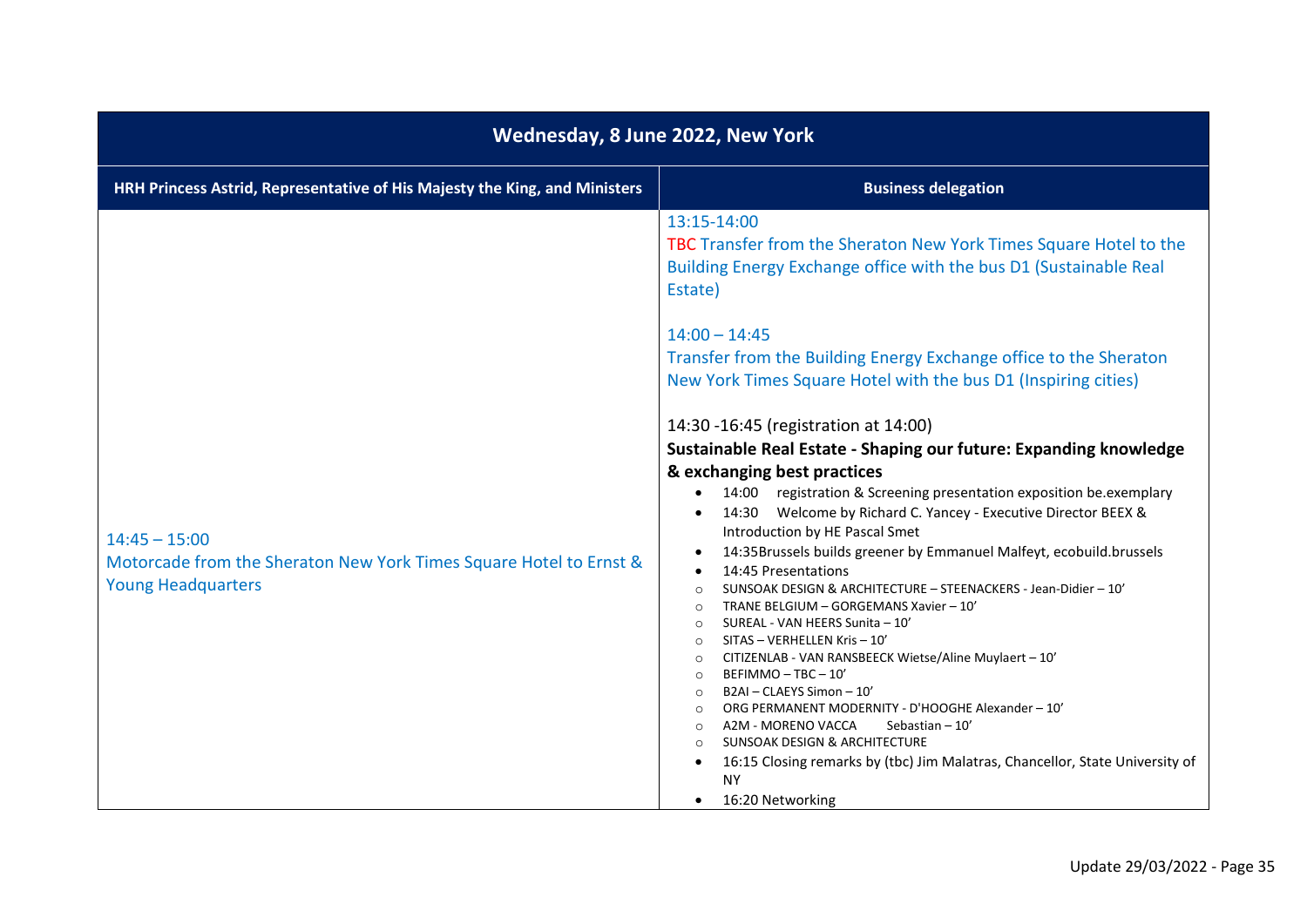| Wednesday, 8 June 2022, New York                                                                                                                                                                                                                                                                                                                                                                                                                                                                                                                    |                                                                                                                                                                                                                                                                                                                                                                                                                                                               |
|-----------------------------------------------------------------------------------------------------------------------------------------------------------------------------------------------------------------------------------------------------------------------------------------------------------------------------------------------------------------------------------------------------------------------------------------------------------------------------------------------------------------------------------------------------|---------------------------------------------------------------------------------------------------------------------------------------------------------------------------------------------------------------------------------------------------------------------------------------------------------------------------------------------------------------------------------------------------------------------------------------------------------------|
| HRH Princess Astrid, Representative of His Majesty the King, and Ministers                                                                                                                                                                                                                                                                                                                                                                                                                                                                          | <b>Business delegation</b>                                                                                                                                                                                                                                                                                                                                                                                                                                    |
| 15:00 - 15:45<br>Showcase of the Best of Belgian' Sports Technology Solutions : FIFA<br>United CAN/MEX/US 2026 World Cup organization                                                                                                                                                                                                                                                                                                                                                                                                               | Lead: hub.brussels<br>Venue: BEEX - Building Energy Exchange - 31 Chambers St #609, New York, NY<br>10007, United States<br>Participants: (100: 70 US+30 BE) University Faculty - Architecture & Engineering<br>Departments - Architects - upon invitation<br>15:00 - 15:45<br>Showcase of the Best of Belgian' Sports Technology Solutions : FIFA<br>United CAN/MEX/US 2026 World Cup organization                                                           |
| 15:00 Transfer to the meeting room<br>$\bullet$<br>15:05 Welcome by Nicolas Bourdon, President of Agoria S&ETC and CMO of EVS,<br>Manu Leroy, CMO of Royal Belgian Football Association and Belgian Football<br>Icon (Red Devil)<br>15:15 Speech by HE Jan Jambon, Minister-President of Flanders<br>$\bullet$<br>15:25 Showcase of the Best of Belgium Sports Technology (movie)<br>$\bullet$<br>15:30 Speech Minister (US) / representative FIFA United CAN/MEX/US 2026<br>$\bullet$<br>World Cup organization<br>15:40 Photo moment<br>$\bullet$ | 15:05 Welcome by Nicolas Bourdon, President of Agoria S&ETC and CMO of<br>EVS, Manu Leroy, CMO of Royal Belgian Football Association and Belgian<br>Football Icon (Red Devil)<br>15:15 Speech by HE Jan Jambon, Minister-President of Flanders<br>15:25 Showcase of the Best of Belgium Sports Technology (movie)<br>$\bullet$<br>15:30 Speech Minister (US) / representative FIFA United CAN/MEX/US 2026<br>World<br>15:45 Official delegation leaves        |
| 15:45 End<br>Lead: Agoria Sport & Technology Club & Flanders Investment & Trade<br>Venue: Ernst & Young HQ 401 9th Ave, New York, NY 10001<br>Participants: (max 200) Official delegation & business delegation upon registration<br>Participating Ministers: TBC HE Sophie Wilmès, HE Jan Jambon, TBC HE Willy Borsus,<br>TBC HE Pascal Smet                                                                                                                                                                                                       | Lead: Agoria Sport & Technology Club & FIT<br>Venue: Ernst & Young HQ 401 9th Ave, New York, NY 10001<br>Participants: (max 200) Official delegation & business delegation upon registration<br>Participating Ministers: TBC HE Sophie Wilmès, HE Jan Jambon, TBC HE Willy Borsus,<br>TBC HE Pascal Smet<br>TBC 15:15-15:25<br>Transfer on foot from the Sheraton New York Times Square Hotel to<br>the TBC Marriott Marquis Hotel (Life Sciences Roundtable) |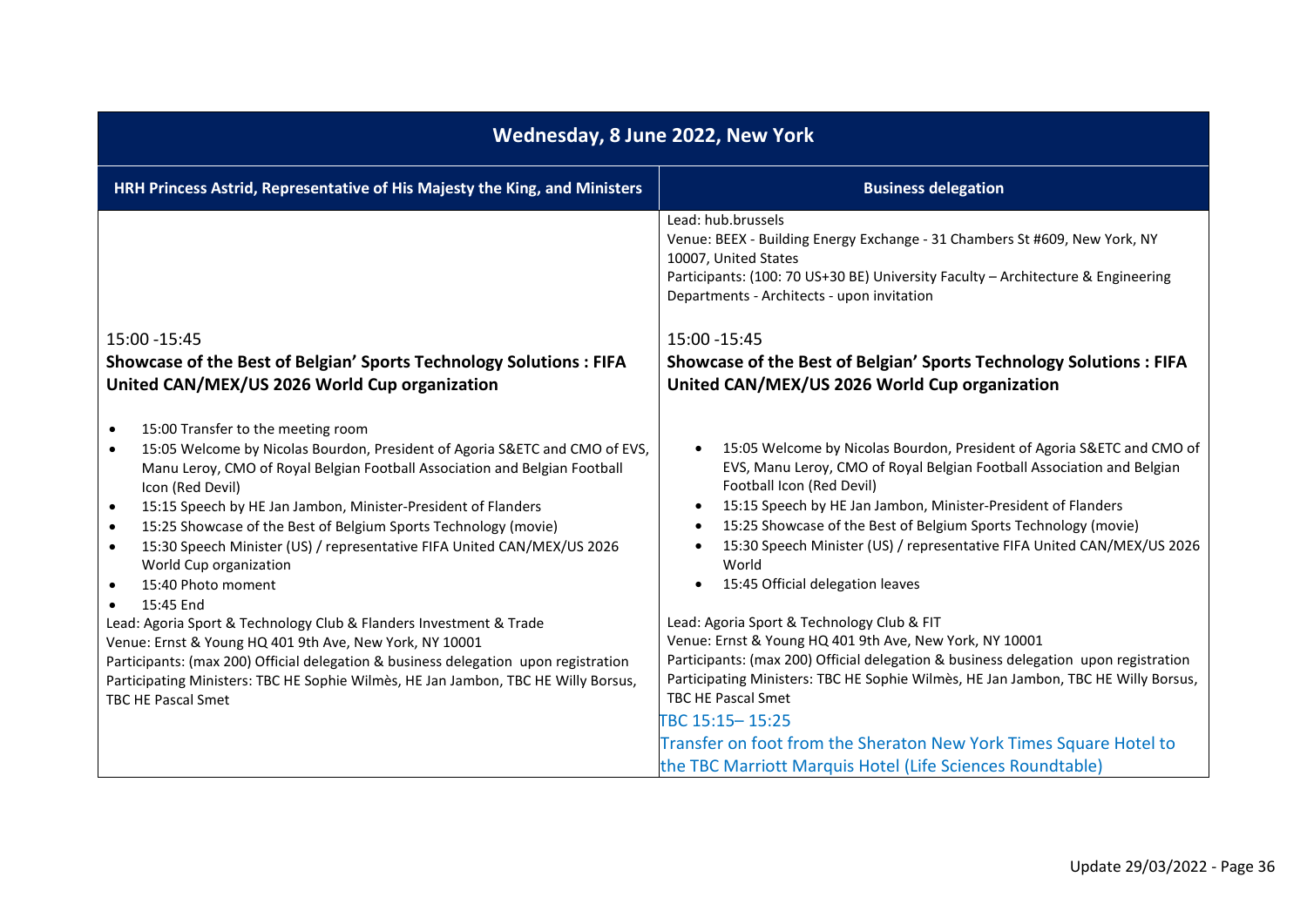| Wednesday, 8 June 2022, New York                                                          |                                                                                                                                                                                                                                                                                                                                                                                                                                                                                                                                                                                                                                                                                                                                                                             |
|-------------------------------------------------------------------------------------------|-----------------------------------------------------------------------------------------------------------------------------------------------------------------------------------------------------------------------------------------------------------------------------------------------------------------------------------------------------------------------------------------------------------------------------------------------------------------------------------------------------------------------------------------------------------------------------------------------------------------------------------------------------------------------------------------------------------------------------------------------------------------------------|
| HRH Princess Astrid, Representative of His Majesty the King, and Ministers                | <b>Business delegation</b>                                                                                                                                                                                                                                                                                                                                                                                                                                                                                                                                                                                                                                                                                                                                                  |
| $15:50 - 16:10$                                                                           | 15:30 -17:00<br>Life Sciences Roundtable: Building Bridges and Crossing Boundaries<br>Welcome and Kick off by Willy Borsus, Walloon Minister of Economy TBC<br>Life Sciences: new trends in the Tri-States CT-NY-NJ and Pennsylvania<br>Belgian Connection and success stories in Life Sciences: how to increase your<br>network in the US<br>Wrap up Roundtable: do's and don'ts for Building Bridges and Crossing<br><b>Boundaries</b><br>Q&A<br>Lead: AWEX & WBI in collaboration with BioWin, essenscia, FIT & hub.brussels<br>Venue: TBC Room Odets, 4th Floor Marriott Marquis, 1535 Broadway New York<br>10036<br>Participants: 20-30 Belgian entrepreneurs in the Biotech/Medtech/Biopharma<br>sectors-upon registration<br>Participating Minister: HE Willy Borsus |
| Motorcade from Ernst & Young Headquarters to the Sheraton New<br><b>York Times Square</b> | $16:30 - 17:00$<br>Transfer from the Sheraton New York Times Square to Luminary with<br>the minibus D11 (Female Entrepreneurship)<br>$16:45 - 17:25$<br>Transfer from the the Building Energy Exchange office to the Sheraton<br>New York Times Square Hotel to with the bus D1                                                                                                                                                                                                                                                                                                                                                                                                                                                                                             |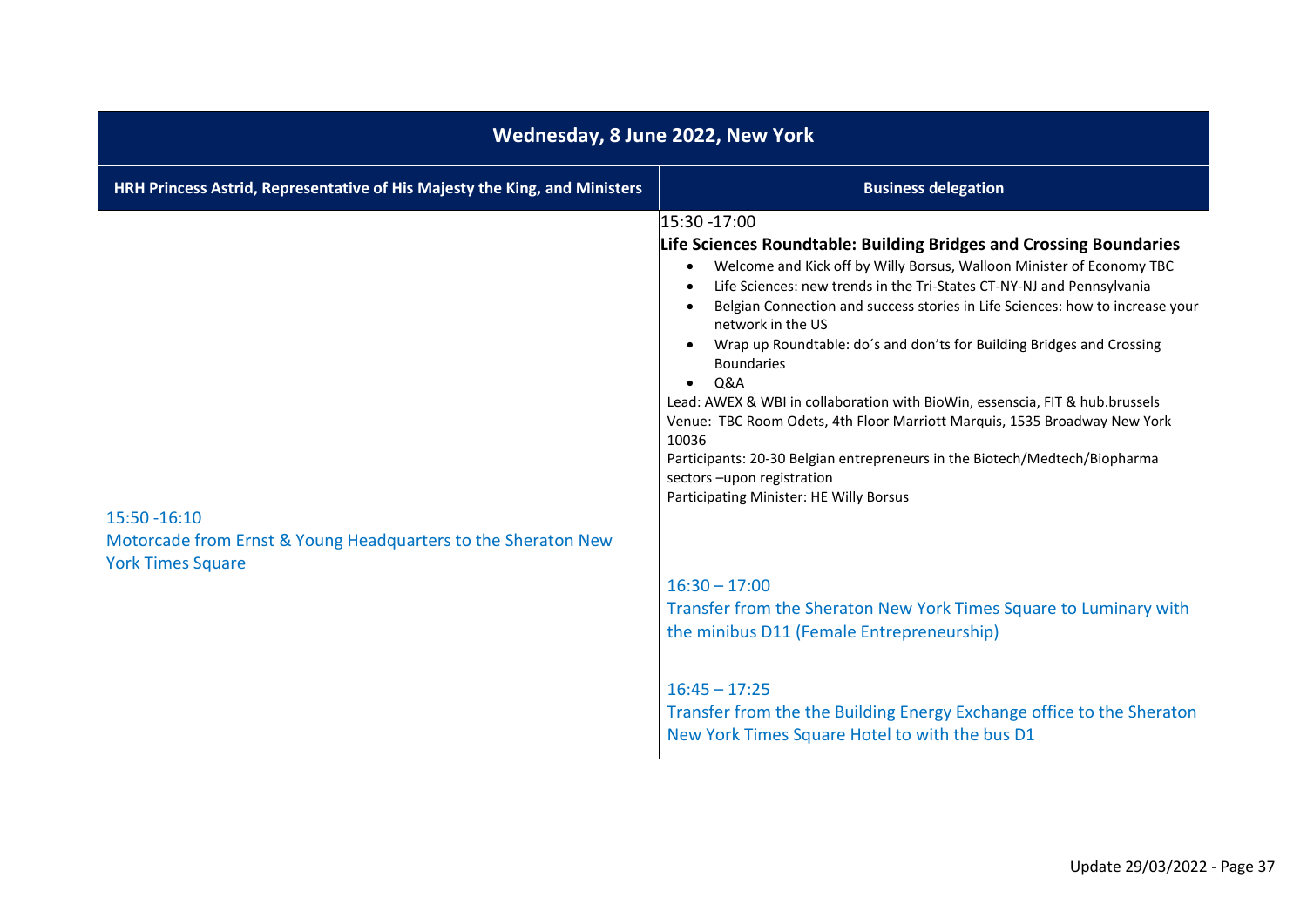| Wednesday, 8 June 2022, New York                                                                                                                                                                                                                                                                                                                                                                                                                |                                                                                                                                                                                                                                                                                                                                                                                                                                                                                                                                                                                                                                                                                                                                                                                                                   |  |
|-------------------------------------------------------------------------------------------------------------------------------------------------------------------------------------------------------------------------------------------------------------------------------------------------------------------------------------------------------------------------------------------------------------------------------------------------|-------------------------------------------------------------------------------------------------------------------------------------------------------------------------------------------------------------------------------------------------------------------------------------------------------------------------------------------------------------------------------------------------------------------------------------------------------------------------------------------------------------------------------------------------------------------------------------------------------------------------------------------------------------------------------------------------------------------------------------------------------------------------------------------------------------------|--|
| HRH Princess Astrid, Representative of His Majesty the King, and Ministers                                                                                                                                                                                                                                                                                                                                                                      | <b>Business delegation</b>                                                                                                                                                                                                                                                                                                                                                                                                                                                                                                                                                                                                                                                                                                                                                                                        |  |
|                                                                                                                                                                                                                                                                                                                                                                                                                                                 | $17:00 - 18:45$<br><b>Springboard to Global Female Entrepreneurship</b>                                                                                                                                                                                                                                                                                                                                                                                                                                                                                                                                                                                                                                                                                                                                           |  |
|                                                                                                                                                                                                                                                                                                                                                                                                                                                 | • 17:00 Arrival and welcome drink - soft networking<br>• 17:15 Welcome words from Luminary CEO (tbc)<br>• 17.20 Thank you and intro from Isabelle Grippa, CEO hub.brussels<br>• 17:25 Panel discussion between Brussels female CEO's and New York<br>Female CEO's (Moderator: WEVE Acceleration)<br>Thematic : challenges and opportunities facing women entrepreneurs of<br>diverse backgrounds in the US and Belgium<br>• 17:55 Closing by HE Pascal Smet (TBC)<br>• 18:00 Networking & matchmaking<br>Lead: hub.brussels<br>Venue: Luminary, 1204 Broadway - New York, NY 10001<br>Participants (75 50% BE 50%US): Women entrepreneurs from the delegation,<br>key female stakeholders of the entrepreneurship ecosystem in New York and<br>Belgium. upon invitation<br>Participating Minister: HE Pascal Smet |  |
| $17:00 - 17:30$                                                                                                                                                                                                                                                                                                                                                                                                                                 | 17:00 - 17:30 (registration at 16:30)                                                                                                                                                                                                                                                                                                                                                                                                                                                                                                                                                                                                                                                                                                                                                                             |  |
| Signing ceremony followed by a networking drink<br>17:00 Arrival of HRH Princess Astrid and Ministers<br>17:25 Photo opportunity<br>17:30 Networking drink<br>Lead: Belgian Foreign Trade Agency<br>Venue: New York Ballroom East, 3rd floor, Sheraton New York Times Square Hotel<br>Participants: (max 325) Official delegation, Signees & their guests<br>Participating Ministers: TBC HE Sophie Wilmès, HE Jan Jambon, TBC HE Willy Borsus, | Signing ceremony followed by a networking drink<br>17:00 Arrival of HRH Princess Astrid and Ministers<br>17:25 Photo opportunity<br>17:30 Networking drink<br>Lead: Belgian Foreign Trade Agency<br>Venue: New York Ballroom East, 3rd floor, Sheraton New York Times Square<br>Hotel<br>Participants: (max 325) Official delegation, Signees & their guests                                                                                                                                                                                                                                                                                                                                                                                                                                                      |  |
| <b>TBC HE Pascal Smet</b>                                                                                                                                                                                                                                                                                                                                                                                                                       | Participating Ministers: TBC HE Sophie Wilmès, HE Jan Jambon, TBC HE Willy<br>Borsus, TBC HE Pascal Smet                                                                                                                                                                                                                                                                                                                                                                                                                                                                                                                                                                                                                                                                                                          |  |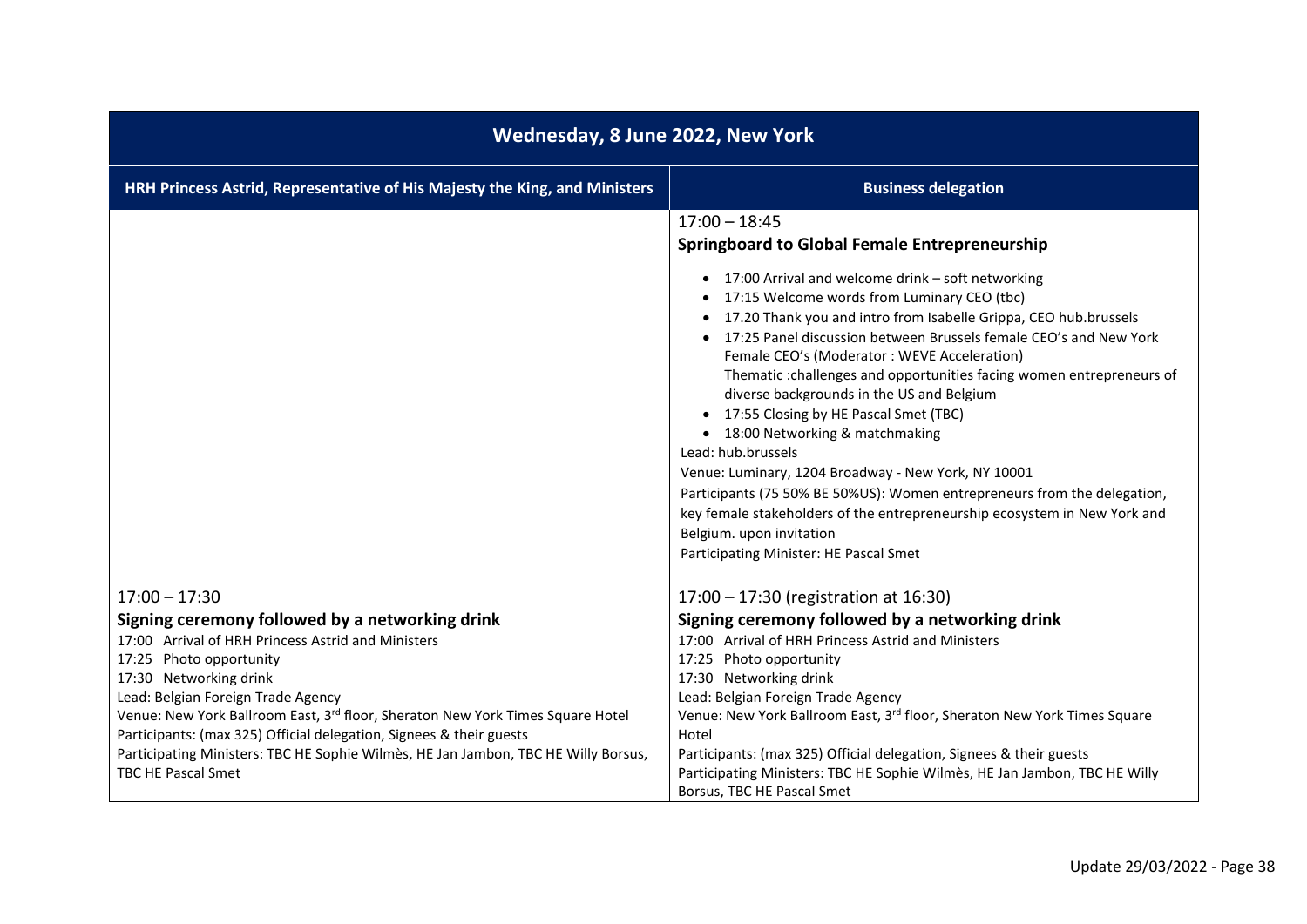| Wednesday, 8 June 2022, New York                                                  |                                                                                                                                   |
|-----------------------------------------------------------------------------------|-----------------------------------------------------------------------------------------------------------------------------------|
| <b>HRH Princess Astrid, Representative of His Majesty the King, and Ministers</b> | <b>Business delegation</b>                                                                                                        |
|                                                                                   | $18:45 - 19:15$<br>Transfer from Luminary to the Sheraton New York Times Square<br>with the minibus D11 (Female Entrepreneurship) |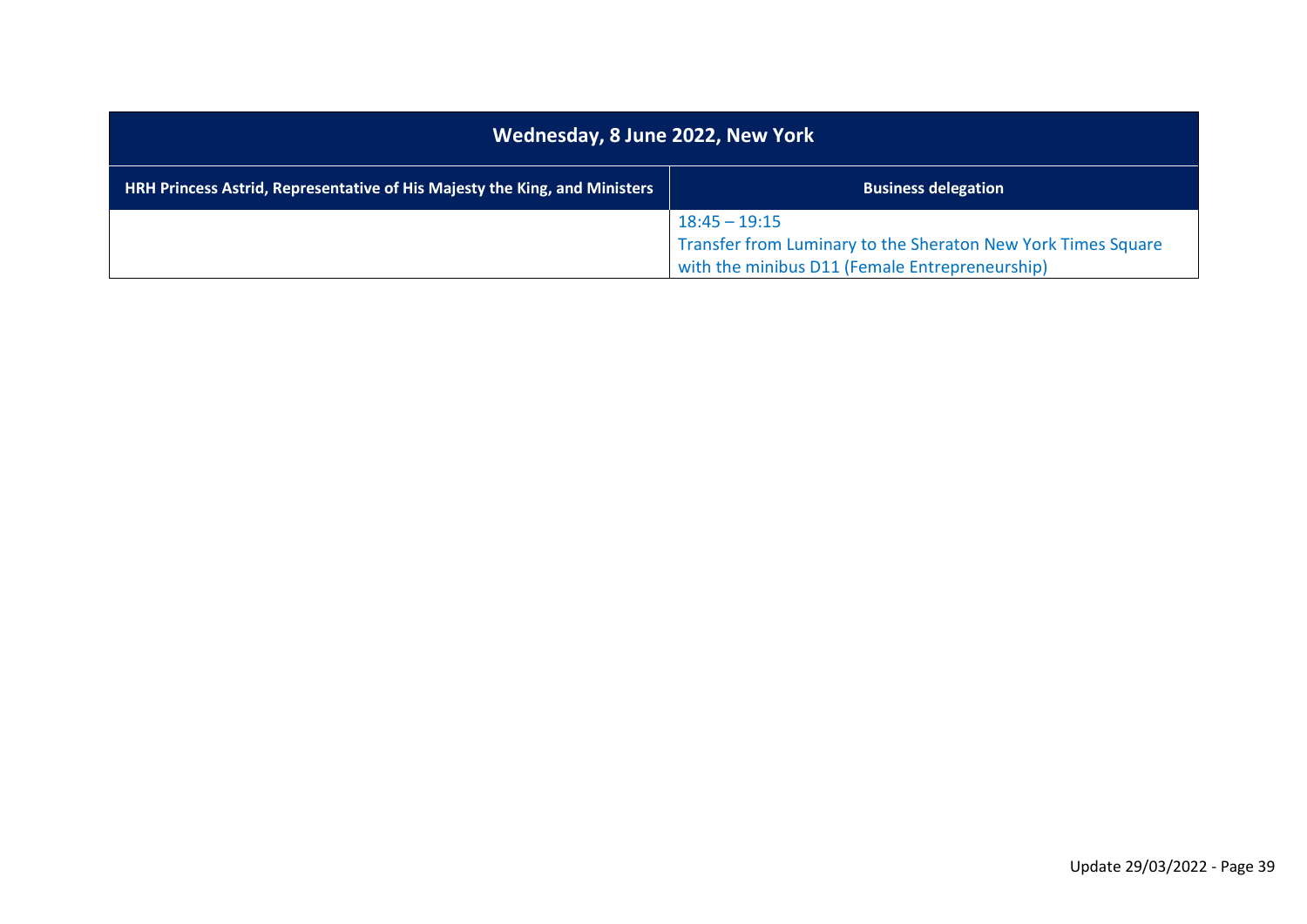| Thursday, 9 June 2022 - New York - Rhode Island                                      |                                                                                                                                            |
|--------------------------------------------------------------------------------------|--------------------------------------------------------------------------------------------------------------------------------------------|
| HRH Princess Astrid, Representative of His Majesty the King, and<br><b>Ministers</b> | <b>Business delegation</b>                                                                                                                 |
|                                                                                      | 6:00-18:00                                                                                                                                 |
|                                                                                      | Rhode Island Food & Innovation Tour                                                                                                        |
|                                                                                      | TBC 6:00 - 10:00 Transfer from the Sheraton New York Times Square Hotel                                                                    |
|                                                                                      | to Providence, Rhode Island with the bus FOOD TOUR                                                                                         |
|                                                                                      | 10:30-12:30 Round table "Rhode Island as gateway to US F&B market" and                                                                     |
|                                                                                      | Johnson & Wales food innovation programme (8 Abbott Park PI, Providence, RI                                                                |
|                                                                                      | 02903)                                                                                                                                     |
|                                                                                      | Round table "Rhode Island as gateway to US F&B market"<br>$\bullet$                                                                        |
|                                                                                      | Introduction of Rhode Island's unique food ecosystem and business-<br>$\circ$<br>friendly incentives by Rhode Island Commerce Corporation. |
|                                                                                      | Meeting Ahold Delhaize and local food entrepreneurs (tbc).<br>$\circ$                                                                      |
|                                                                                      | Johnson & Wales University food innovation program<br>$\bullet$                                                                            |
|                                                                                      | Lunch prepared by J&W's chefs in training.<br>$\circ$                                                                                      |
|                                                                                      | Introduction to the university's academic and research programs with<br>$\circ$                                                            |
|                                                                                      | College of Food Innovation and Technology.                                                                                                 |
|                                                                                      | Visit J&W's Food Innovation and Design lab (FIDL) to meet students and<br>$\circ$                                                          |
|                                                                                      | faculty doing research in food science and innovation.<br>12:30-13:00 Transfer                                                             |
|                                                                                      | 13:00 -14:30 Retail visits                                                                                                                 |
|                                                                                      | Dave's (food group)<br>$\bullet$                                                                                                           |
|                                                                                      | Savory Grape (drinks group)<br>$\bullet$                                                                                                   |
|                                                                                      | 14:30-15:00 Transfer                                                                                                                       |
|                                                                                      | 15:00-16:00 Hope & Main (691 Main St, Warren, RI 02885)                                                                                    |
|                                                                                      | Introduction of Hope & Main culinary incubator<br>$\bullet$                                                                                |
|                                                                                      | Tour of production facility and meeting with local producers who have scaled<br>$\bullet$                                                  |
|                                                                                      | their business to regional and national markets.                                                                                           |
|                                                                                      | 16:00-18:00 Transfer Rhode Island - Boston                                                                                                 |
|                                                                                      | Lead: Fevia, US Embassy in Belgium (Commercial Dpt), State of Rhode Island, and                                                            |
|                                                                                      | supported by Flanders Investment & trade, AWEX & hub.brussels<br>Participants: Belgian Food & drinks companies - upon registration         |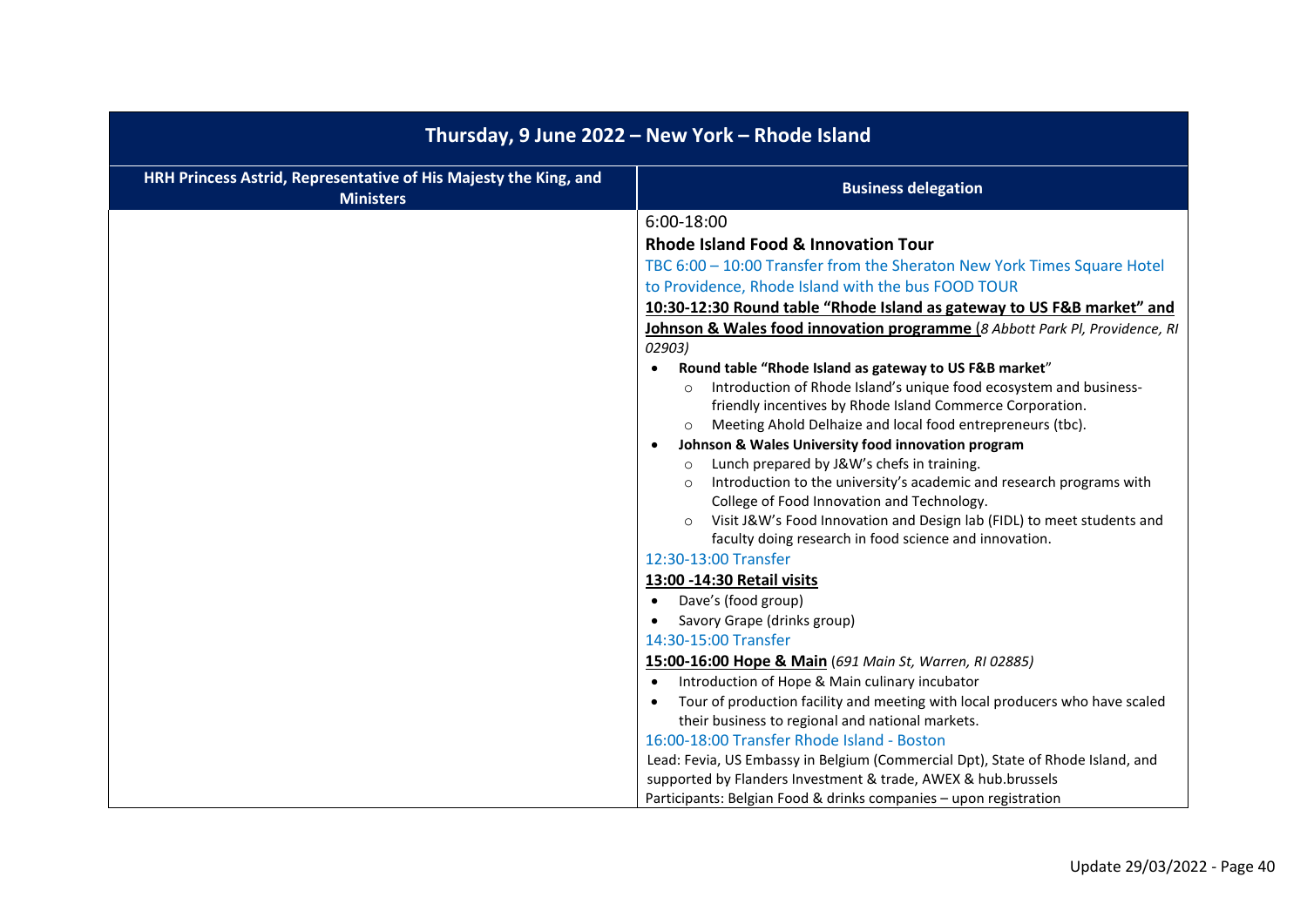| Thursday, 9 June 2022 - New York - Boston                                                                                                                                                                      |                                                                                                                                                                                                                                                                                                                                                                                                                          |
|----------------------------------------------------------------------------------------------------------------------------------------------------------------------------------------------------------------|--------------------------------------------------------------------------------------------------------------------------------------------------------------------------------------------------------------------------------------------------------------------------------------------------------------------------------------------------------------------------------------------------------------------------|
| HRH Princess Astrid, Representative of His Majesty the King, and<br><b>Ministers</b>                                                                                                                           | <b>Business delegation</b>                                                                                                                                                                                                                                                                                                                                                                                               |
|                                                                                                                                                                                                                | TBC $7:00 - 9:00$<br>Transfer from the Sheraton New York Times Square Hotel to: Pratt &<br>Whitney HQ for HE Sophie Wilmes & HE Willy Borsus & selected<br>participants                                                                                                                                                                                                                                                  |
|                                                                                                                                                                                                                | $7:00 - 11:30$<br>Transfer from the Sheraton New York Times Square Hotel to the<br>Westin Copley Place Hotel & Sheraton Hotel (Boston) for the<br>participants with the buses D1, D2, D3, D4, D5                                                                                                                                                                                                                         |
| TBC 8:00 -12:00<br>Motorcade from the Sheraton New York Times Square to the<br>Westin Copley Place Hotel (Boston) for HRH Princess Astrid, HE Jan<br>Jambon, HE Pascal Smet and restricted official delegation |                                                                                                                                                                                                                                                                                                                                                                                                                          |
|                                                                                                                                                                                                                | $8:00 - 10:30$<br>Breakfast session: Common pitfalls in retrofitting high rise buildings -<br>Lessons learned from over a decade of energy-efficient building in Brussels<br>8:00 Registration Welcome & exposition be.exemplary<br>08:30<br>Empire Building Challenge by TBC Michael Reed - NYSERDA<br>$\bullet$<br>TBC Introduction by<br>$\bullet$<br>Brussels builds greener by Emmanuel Malfeyt - ecobuild.brussels |
|                                                                                                                                                                                                                | 8:40 Simplify : Less is more<br>SUNSOAK DESIGN & ARCHITECTURE - STEENACKERS - Jean-Didier - 8' TRANE<br>BELGIUM - GORGEMANS Xavier - 8' SUREAL - VAN HEERS Sunita - 8'<br>9:15 Trust your partners : New Ways of Working Together<br>SITAS - VERHELLEN Kris - 8' CITIZENLAB - VAN RANSBEECK Wietse/Aline<br>$\bullet$<br>Muylaert - 8' BEFIMMO - TBC - 8'<br>9:50 Be ambitious : Yes we can !                            |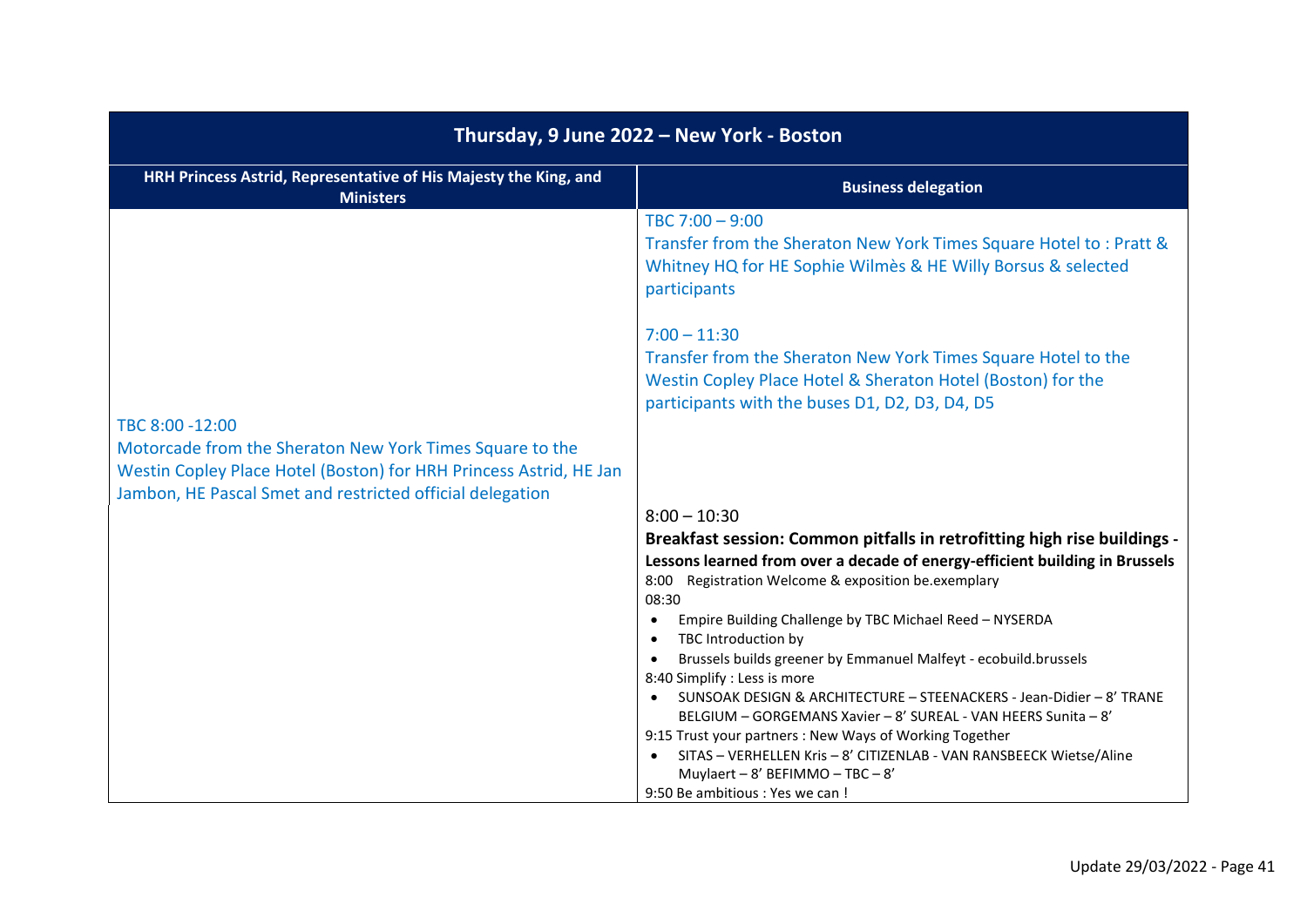| Thursday, 9 June 2022 - New York - Boston                                            |                                                                                                                                                                                                                                                                                                                                                                                                                                                                                                                                                                                                                                                                                                                                                                                                                                                                                                                                                                                                                                                                                                                                                                                                                                                                                                                                                                                                                                      |
|--------------------------------------------------------------------------------------|--------------------------------------------------------------------------------------------------------------------------------------------------------------------------------------------------------------------------------------------------------------------------------------------------------------------------------------------------------------------------------------------------------------------------------------------------------------------------------------------------------------------------------------------------------------------------------------------------------------------------------------------------------------------------------------------------------------------------------------------------------------------------------------------------------------------------------------------------------------------------------------------------------------------------------------------------------------------------------------------------------------------------------------------------------------------------------------------------------------------------------------------------------------------------------------------------------------------------------------------------------------------------------------------------------------------------------------------------------------------------------------------------------------------------------------|
| HRH Princess Astrid, Representative of His Majesty the King, and<br><b>Ministers</b> | <b>Business delegation</b>                                                                                                                                                                                                                                                                                                                                                                                                                                                                                                                                                                                                                                                                                                                                                                                                                                                                                                                                                                                                                                                                                                                                                                                                                                                                                                                                                                                                           |
|                                                                                      | B2AI - CLAEYS Simon - 8' ORG PERMANENT MODERNITY - D'HOOGHE Alexander<br>- 8' A2M - MORENO VACCA Sebastian<br>10:25 Closing remarks by TBC Greg Hale, Greg Hale Senior Advisor, Energy Efficiency<br>Markets & Finance, NYSERDA<br>Lead:hub.brussels and eco.build<br>Venue: Building Energy Exchange office, 31 Chambers St Ste 608, NY 10007<br>Participants (max 50 : 20 BE + 30 US): local real estate portfolio owners / building<br>owners and their consultants-upon invitation<br>$9:00 - 11:30$<br>Visit to Pratt & Whitney headquarters & contract signing for TBC HE<br>Sophie Wilmès & HE Willy Borsus<br>09:00 Arrival of the delegation and welcome by Pratt & Whitney President<br>$\bullet$<br>09:05 Transfer to TBC meeting room on TBC floor<br>$\bullet$<br>09.15 P&W role in F35 presentation by P&W<br>$\bullet$<br>09.30 Safran role in F35 presentation by SAB<br>09.45 F35 engine parts production contract signature & ceremony under<br>$\bullet$<br>attendance of HE Sophie Wilmes and Walloon Government Minister,<br><b>Monsieur Borsu</b><br>10.00 Departure of HE Sophie Wilmès & HE Willy Borsus<br>$\bullet$<br>10.00 Pratt & Whitney site Visit for Belgian Industry/ stakeholders<br>11.30 End<br>Lead: AWEX<br>Venue: Pratt & Whitney HQ, 400 Main street, East Hartford, CT 06118, Connecticut<br>Participants: TBC HE Sophie Wilmès & HE Willy Borsus & very restricted business<br>delegation |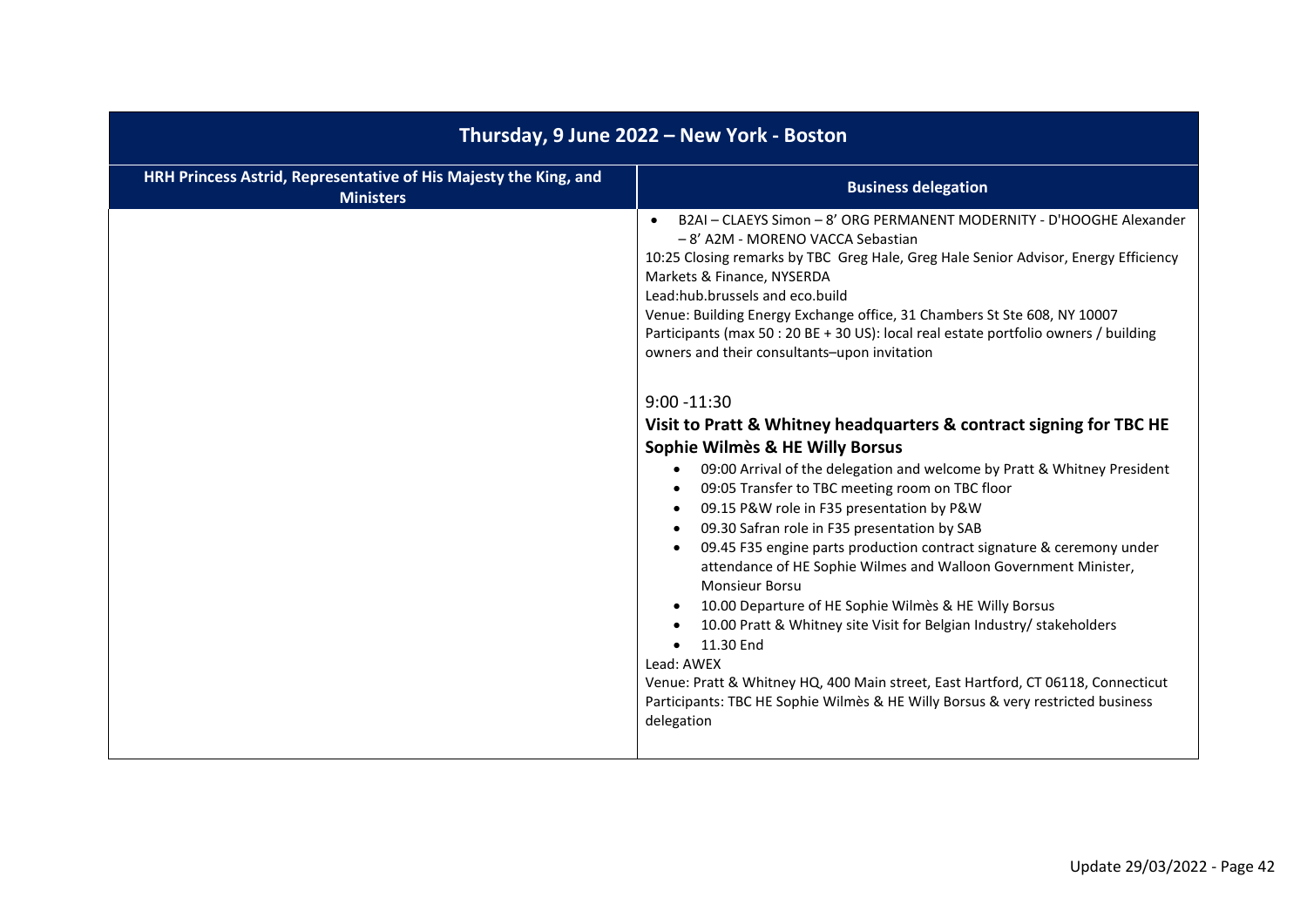| Thursday, 9 June 2022 - Boston                                                                                      |                                                                                                                                                                                                          |
|---------------------------------------------------------------------------------------------------------------------|----------------------------------------------------------------------------------------------------------------------------------------------------------------------------------------------------------|
| HRH Princess Astrid, Representative of His Majesty the King, and Ministers                                          | <b>Business delegation</b>                                                                                                                                                                               |
|                                                                                                                     | TBC 10:00 -12:00<br>Transfer from Pratt & Whitney headquarters (Hartford) to the Westin<br>Copley Place Hotel or N-SIDE for TBC HE Sophie Wilmes & HE Willy<br>Borsus & selected officials & businessmen |
|                                                                                                                     | $10:45 - 14:45$<br>Transfer from the Sheraton New York Times Square Hotel to the Westin<br>Copley Place Hotel & Sheraton Hotel (Boston) for selected participants<br>with the TBC Minivan HUB 2          |
| TBC 11:45<br>Check-in of HRH Princess Astrid, HE Jan Jambon & HE Pascal Smet at<br><b>Westin Copley Place Hotel</b> | PM<br><b>B2B Meetings</b><br>Lead: AWEX, Flanders Investment & Trade and hub.brussels<br>Venue: Parliament/Adams/Baltic, 7 <sup>th</sup> floor, Westin Copley Place Hotel                                |
|                                                                                                                     | $11:30 - 13:30$<br>Transfer from Pratt & Whitney headquarters (Hartford) to the Westin<br><b>Copley Place Hotel</b>                                                                                      |
|                                                                                                                     | $11:50 - 12:15$<br>Transfer from the Westin Copley Place to Nside with the bus D1                                                                                                                        |

The secretariat of the mission is located in the Mastiff room on the 7<sup>th</sup> floor of the Westin Copley Place Hotel and operational from 9 to 10 June.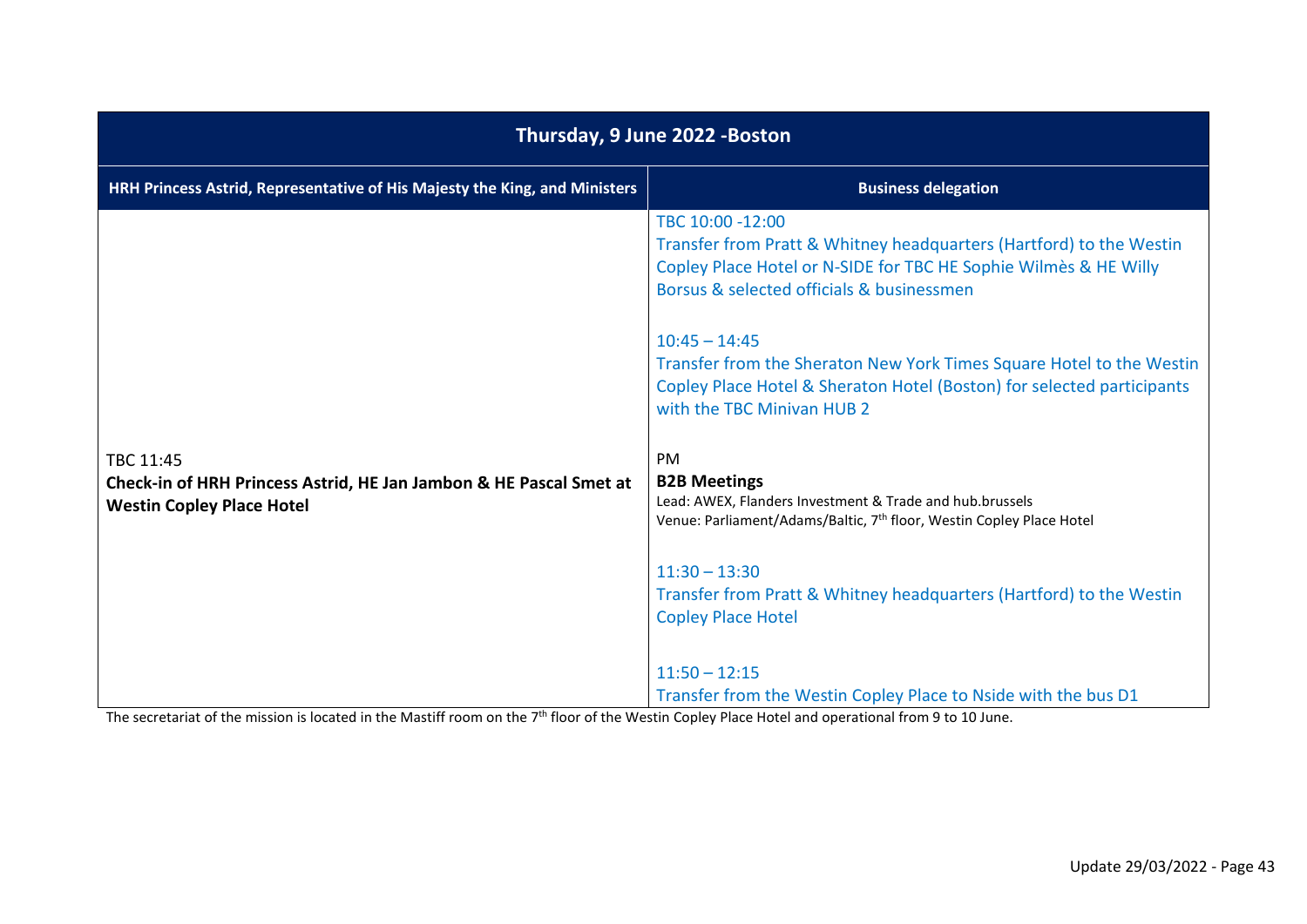| Thursday, 9 June 2022 - Boston                                                                       |                                                                                                                                                                                                                                                                                                                                                                                                                                                                                                                                                                                                                                                                                                                                                                                                                                                                                                                                                                                                           |  |
|------------------------------------------------------------------------------------------------------|-----------------------------------------------------------------------------------------------------------------------------------------------------------------------------------------------------------------------------------------------------------------------------------------------------------------------------------------------------------------------------------------------------------------------------------------------------------------------------------------------------------------------------------------------------------------------------------------------------------------------------------------------------------------------------------------------------------------------------------------------------------------------------------------------------------------------------------------------------------------------------------------------------------------------------------------------------------------------------------------------------------|--|
| HRH Princess Astrid, Representative of His Majesty the King, and Ministers                           | <b>Business delegation</b>                                                                                                                                                                                                                                                                                                                                                                                                                                                                                                                                                                                                                                                                                                                                                                                                                                                                                                                                                                                |  |
| 13:15-13:30<br>Motorcade from TBC the Westin Copley Place to the Massachusetts<br><b>State House</b> | TBC 12:15 - 14:00<br>Meet & greet & Walking lunch with the Belgian deeptech scale-up N-<br>SIDE, the clinical supply chain command center for US pharma &<br>biotech companies<br>12:15: Welcome of the business delegation<br>12:35: Arrival of the official delegation<br>$\bullet$<br>12:40 Welcome by Arnaud Merlet, N-SIDE CEO<br>$\bullet$<br>12:45 Presentation by Sébastien Coppe, N-SIDE Life Sciences Director and by C-<br>$\bullet$<br>level executive from a top 10 pharma companies in R&D (TBC Pfizer)<br>13:05 Meet & Greet N-SIDE with a walking lunch, including Belgian gifts<br>$\bullet$<br>Lead: AWEX in collaboration with N-Side<br>Venue: N-SIDE LLC - MAIN OFFICE, 245 Main Street, 4th Floor, Cambridge, MA 02142<br>Participants: (80) Official delegation & selected business & academics (50)-upon<br>registration<br>Participating Ministers: TBC HE Sophie Wilmès & HE Willy Borsus<br>$13:10 - 13:30$<br>Transfer from the Westin Copley Place to Takeda with the bus D2 |  |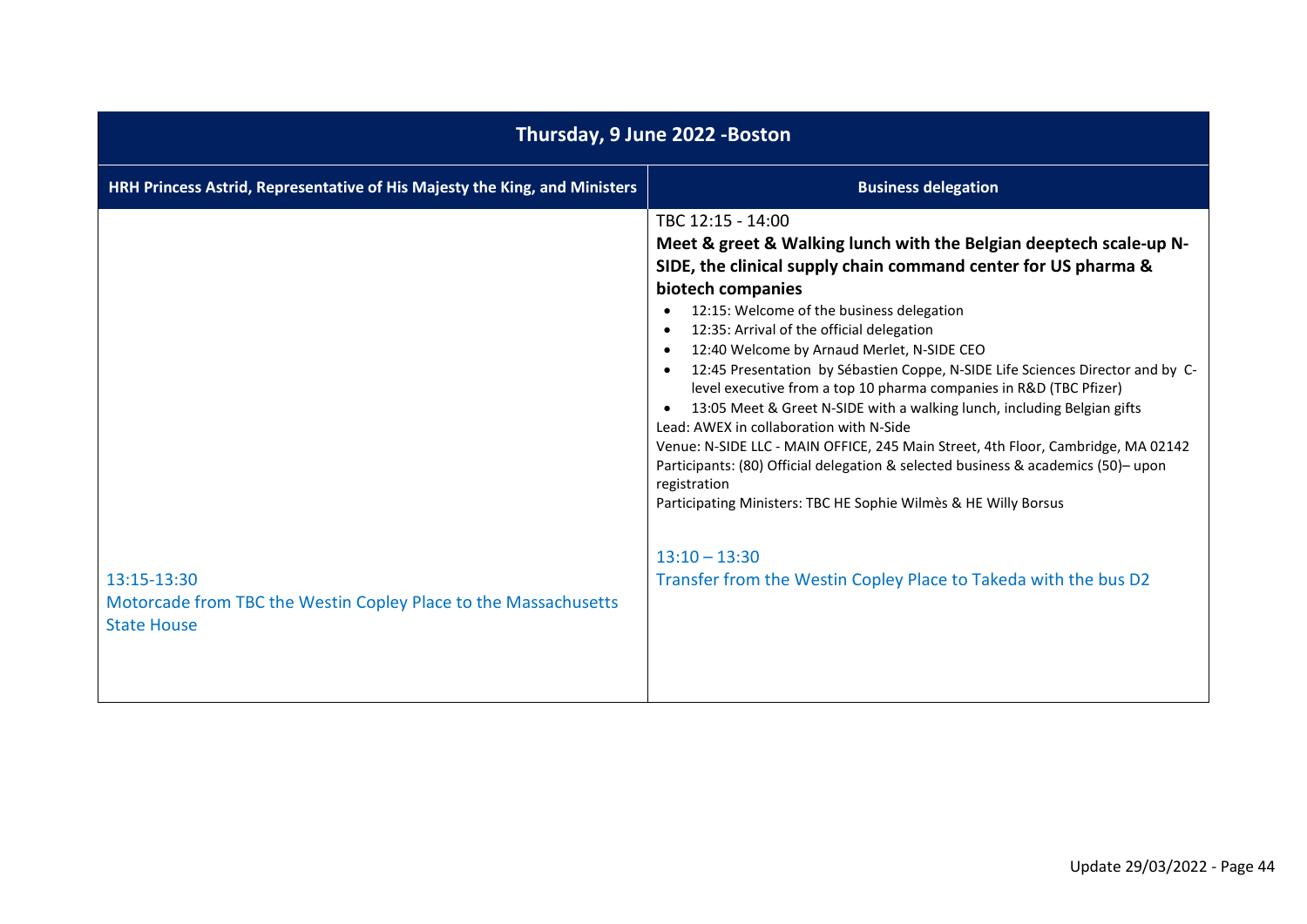| Thursday, 9 June 2022 - Boston                                                                                                                                                                                                              |                                                                                                                                                                                                                                                                                                                                                                                                                                                                                                                                                                                                                                                                                                                                                                                                                                                                                                                                       |  |
|---------------------------------------------------------------------------------------------------------------------------------------------------------------------------------------------------------------------------------------------|---------------------------------------------------------------------------------------------------------------------------------------------------------------------------------------------------------------------------------------------------------------------------------------------------------------------------------------------------------------------------------------------------------------------------------------------------------------------------------------------------------------------------------------------------------------------------------------------------------------------------------------------------------------------------------------------------------------------------------------------------------------------------------------------------------------------------------------------------------------------------------------------------------------------------------------|--|
| HRH Princess Astrid, Representative of His Majesty the King, and Ministers                                                                                                                                                                  | <b>Business delegation</b>                                                                                                                                                                                                                                                                                                                                                                                                                                                                                                                                                                                                                                                                                                                                                                                                                                                                                                            |  |
| $13:30 - 14:10$<br>Meeting with Charlie Baker, Governor of Massachusetts                                                                                                                                                                    | TBC 13:30 - 15:10<br><b>Takeda R&amp;D visit</b>                                                                                                                                                                                                                                                                                                                                                                                                                                                                                                                                                                                                                                                                                                                                                                                                                                                                                      |  |
| Lead: Consulate General<br>Venue: Massachusetts State House, 24 Beacon St. Boston, MA 02133<br>Participants: Restricted official delegation<br>Participating Ministers: HE Sophie Wilmès, HE Jan Jambon, HE Willy Borsus, HE<br>Pascal Smet | TBC 13:30 Networking cocktail<br>$\bullet$<br>14:30 Arrival of the Official delegation<br>$\bullet$<br>14:36 Giles Platford - The Value of Plasma Derived Therapies (Title TBC)<br>$\bullet$<br>14:44 Kristina Allikmets, Senior Vice President, Head of R&D, Plasma-Derived<br>$\bullet$<br>Therapies - Pushing the boundaries of Science to bring transformative, life-<br>changing treatments to patients who need them (title TBC)<br>14:52 Geoffrey Pot, General Manager Operations Takeda Lessines - The future<br>of biomanufacturing excellence. The case of Takeda Lessines<br>Lead: Takeda and AWEX<br>Venue: Takeda, 500 Kendall Square, Cambridge, Boston (rooms 12.401,12.402,<br>12.403)<br>Participants: (110 BE + 20 US) Official delegation & Business & academic delegations -<br>upon registration<br>Participating Ministers: TBC HE Sophie Wilmès, TBC HE Jan Jambon, TBC HE Willy<br>Borsus, TBC HE Pascal Smet |  |
|                                                                                                                                                                                                                                             | 13:30 - 14:00<br>Transfer from the Westin Copley Place to the MIT (Building 4) with the<br>bus D3 (State of play with MIT)<br>$13:55 - 14:25$<br>Transfer from the Westin Copley Place to the Computer Science AI Lab<br>at the MIT (Tech dominance) with the bus D4                                                                                                                                                                                                                                                                                                                                                                                                                                                                                                                                                                                                                                                                  |  |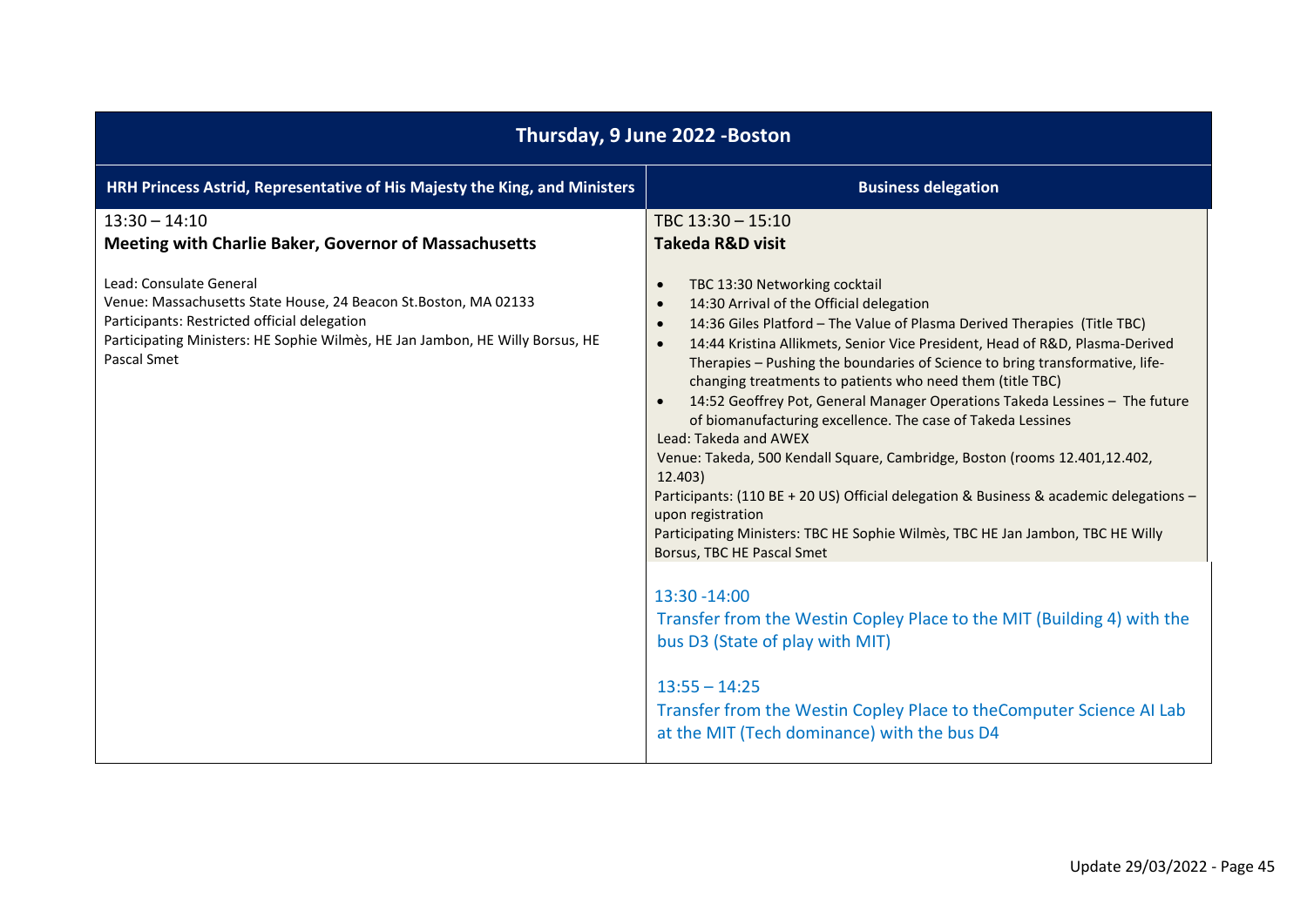| Thursday, 9 June 2022 - Boston                                                                                                                                                                                                                                                                                                                                                                                                                                                                                                                                                                                                                                                                                                                                                                                                                                                                                                                                                                                                                                                                                                        |                                                                                                                                                                                                                                                                                                                                                                                                                                                                                                                                                                                                                                                                                                                                                                                                                                                                                                                                                                                                                                                                                             |
|---------------------------------------------------------------------------------------------------------------------------------------------------------------------------------------------------------------------------------------------------------------------------------------------------------------------------------------------------------------------------------------------------------------------------------------------------------------------------------------------------------------------------------------------------------------------------------------------------------------------------------------------------------------------------------------------------------------------------------------------------------------------------------------------------------------------------------------------------------------------------------------------------------------------------------------------------------------------------------------------------------------------------------------------------------------------------------------------------------------------------------------|---------------------------------------------------------------------------------------------------------------------------------------------------------------------------------------------------------------------------------------------------------------------------------------------------------------------------------------------------------------------------------------------------------------------------------------------------------------------------------------------------------------------------------------------------------------------------------------------------------------------------------------------------------------------------------------------------------------------------------------------------------------------------------------------------------------------------------------------------------------------------------------------------------------------------------------------------------------------------------------------------------------------------------------------------------------------------------------------|
| HRH Princess Astrid, Representative of His Majesty the King, and Ministers                                                                                                                                                                                                                                                                                                                                                                                                                                                                                                                                                                                                                                                                                                                                                                                                                                                                                                                                                                                                                                                            | <b>Business delegation</b>                                                                                                                                                                                                                                                                                                                                                                                                                                                                                                                                                                                                                                                                                                                                                                                                                                                                                                                                                                                                                                                                  |
| 14:30 - 15:10<br>Takeda R&D visit<br>14:30 Arrival of the delegation and welcome by Giles Platford, President of<br>Europe & Canada Business Unit for Takeda<br>14:32 Transfer to the meeting room on 12th floor<br>14:36 Giles Platford - The Value of Plasma Derived Therapies (Title TBC)<br>$\bullet$<br>14:44 Kristina Allikmets, Senior Vice President, Head of R&D, Plasma-Derived<br>$\bullet$<br>Therapies - Pushing the boundaries of Science to bring transformative, life-<br>changing treatments to patients who need them (title TBC)<br>14:52 Geoffrey Pot, General Manager Operations Takeda Lessines - The<br>future of biomanufacturing excellence. The case of Takeda Lessines<br>15:00 Meet & Greet with with a donor and a patient & photo opportunity<br>15:10 End<br>Lead: Takeda and AWEX<br>Venue: Takeda, 500 Kendall Square, Cambridge, Boston (rooms 12.401,12.402,<br>12.403)<br>Participants: (110 BE + 20 US) Official delegation & Business & academic delegations<br>- upon registration<br>Participating Ministers: TBC HE Sophie Wilmès, TBC HE Jan Jambon, HE Willy<br>Borsus, TBC HE Pascal Smet | 14:00-15:30<br>The State of Play with MIT<br>14:00 Welcome by Maxime Van Cauter (Attaché de Liaison Scientifique WBI),<br>Prof. Cathy Culot (MIT), Anne Deconinck (Honorary Consul of Belgium in New<br>England)<br>Welcome - History and Economic Impact of MIT - presentation by MIT staff<br>14:10 TBC Intro speech by HE Willy Borsus<br>$\bullet$<br>14:20 Welcome - History and Economic Impact of MIT - presentation by Assoc.<br>$\bullet$<br><b>Provost Richard Lester</b><br>14:30 Presentation + q&a (15min) - Milena Janjevic (Urban Logistics)<br>$\bullet$<br>14:45 Presentation + q&a (15min) - Pierre Lermusiaux (Ocean Science)<br>$\bullet$<br>15:00 Presentation + q&a (15min) - Michel Goemans (Applied Mathematics)<br>$\bullet$<br>15:15 Presentation + q&a (15 min) - Julien de Wit (Planetary Science)<br>$\bullet$<br>Lead: AWEX-WBI<br>Venue: Pappalardo Room 4-349, Building 4, MIT, 77 Massachusetts Ave, Cambridge,<br>MA 02139<br>Participating Ministers: HE Willy Borsus<br>Participants: (70) Restricted official delegation & selected delegation members |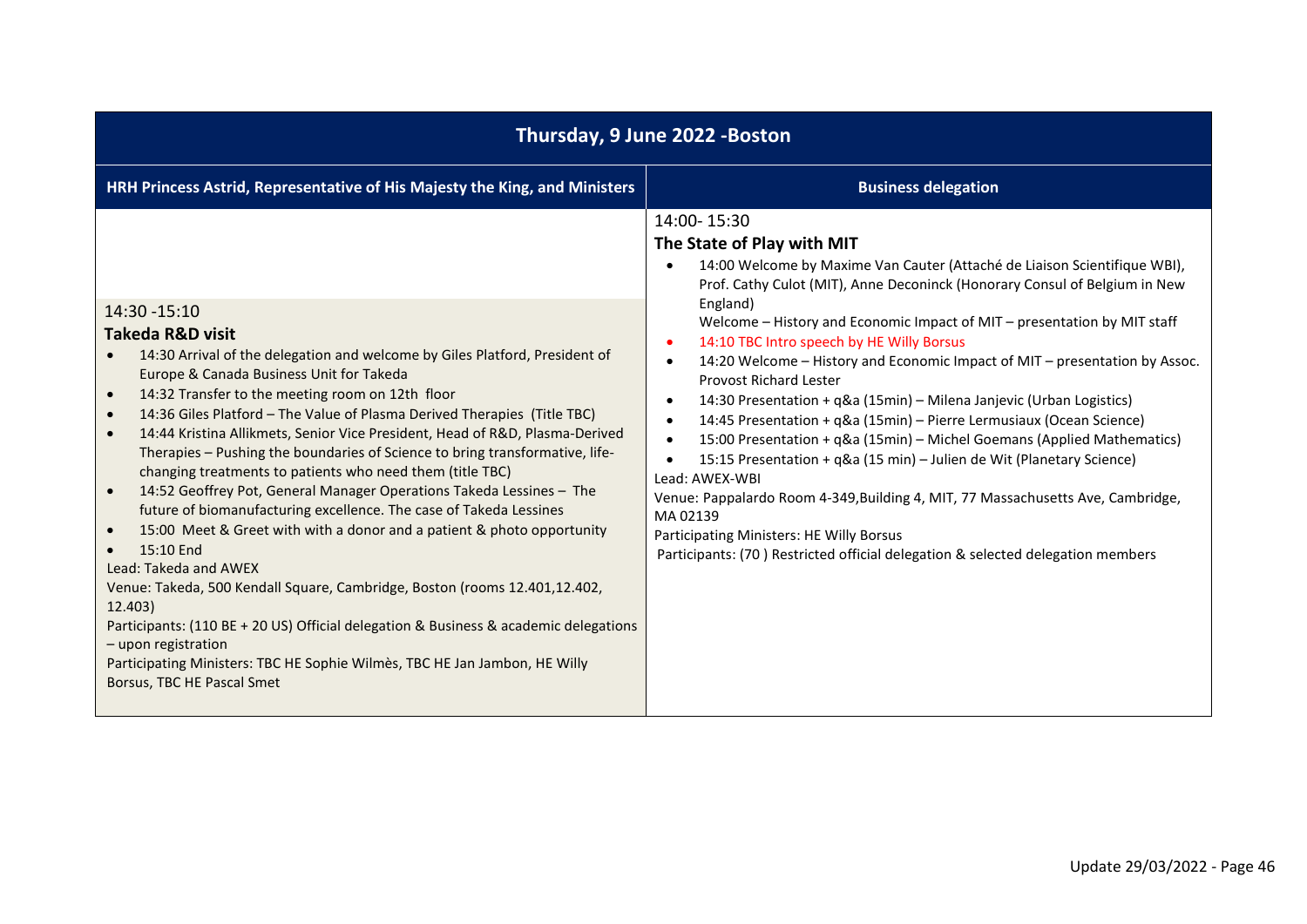| Thursday, 9 June 2022 - Boston                                             |                                                                                                                                                                                                                                                                                                                                                                                                                                                                                                                                                                                                                                                                                                                                                                                                                                                                                                                                                                                                                                                                                                                                                                                                                                                                                                                                                                                                                                                                                                                                                                     |
|----------------------------------------------------------------------------|---------------------------------------------------------------------------------------------------------------------------------------------------------------------------------------------------------------------------------------------------------------------------------------------------------------------------------------------------------------------------------------------------------------------------------------------------------------------------------------------------------------------------------------------------------------------------------------------------------------------------------------------------------------------------------------------------------------------------------------------------------------------------------------------------------------------------------------------------------------------------------------------------------------------------------------------------------------------------------------------------------------------------------------------------------------------------------------------------------------------------------------------------------------------------------------------------------------------------------------------------------------------------------------------------------------------------------------------------------------------------------------------------------------------------------------------------------------------------------------------------------------------------------------------------------------------|
| HRH Princess Astrid, Representative of His Majesty the King, and Ministers | <b>Business delegation</b>                                                                                                                                                                                                                                                                                                                                                                                                                                                                                                                                                                                                                                                                                                                                                                                                                                                                                                                                                                                                                                                                                                                                                                                                                                                                                                                                                                                                                                                                                                                                          |
| $15:10 - 15:20$<br>Motorcade from Takeda to the TBC MIT                    | 15:00 -16:30 (registration start at 14:25)<br>"The battle for tech dominance : can a decentralized web restore the<br>global balance ?"<br>15:00 Welcome speech by HE Jan Jambon<br>15:10 Key note by TBC MIT Co-inventor of the world wide web, Prof. Sir Tim<br>$\bullet$<br><b>Berners</b> Lee<br>15:30 Panel debate moderated FIT Science & Technology Counselor Wim Sohier.<br>Topics:<br>Coupling the world wide web and its underlying technology to both the<br>$\circ$<br>positive as the unintended socio-economic consequences 30 year later<br>Hearing the perspective from large US technology corporations<br>Reflection moment for the delegation on how empowered individuals,<br>$\circ$<br>governments, business leaders are in rebalancing the control over data<br>and the web<br>15.55 TBC Arrival of the official delegation *<br>$\bullet$<br>16.05 TBC Sir Tim Berners Lee receives his honorary doctorate in person from<br>$\bullet$<br>Rector Van de Walle in the TBC Presence of H.R.H Princess Astrid in front of<br>the international press.<br>16:15 TBC Meet & Greet with HRH (only for panelists)<br>16:25 TBC Departure of the official delegation<br>Lead: Flanders Investment & Trade New York<br>Venue: Massachusetts Institute of Technology (MIT)/ Computer Science AI Lab, 32<br>Vassar St, Cambridge, MA 02139<br>Participants: (TBC Nbr) Official, Business & academic delegations - upon registration<br>Participating Ministers: TBC HE Sophie Wilmès, HE Jan Jambon, TBC HE Willy Borsus,<br><b>TBC HE Pascal Smet</b> |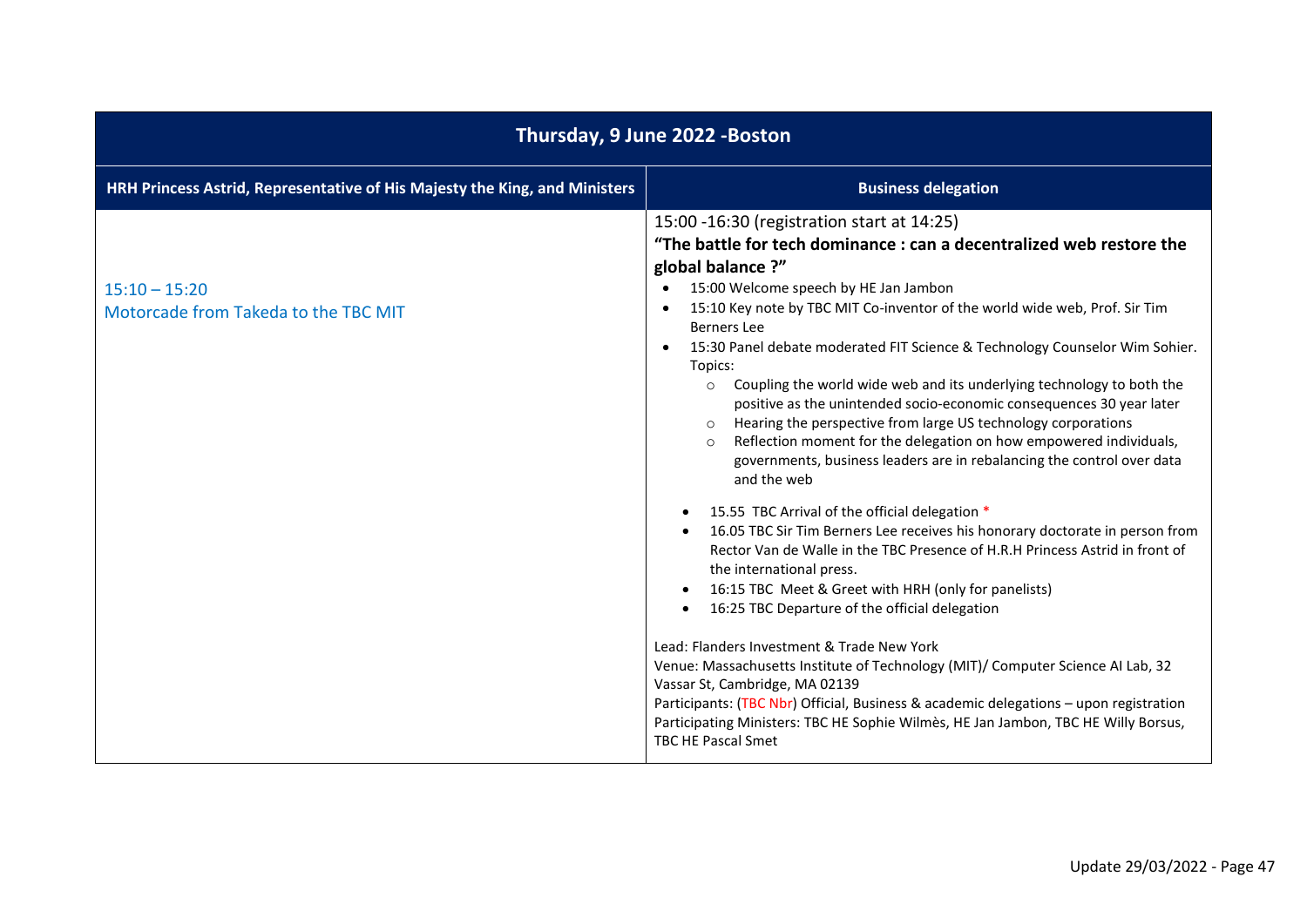| Thursday, 9 June 2022 - Boston                                                                                                                                                                                                                                                                |                                                                                                                                                                                                                                                                                                                                                                                                                                                                                                                                                                                                                                                                                                                                                                                                                                                                                                                                                           |                                                                       |
|-----------------------------------------------------------------------------------------------------------------------------------------------------------------------------------------------------------------------------------------------------------------------------------------------|-----------------------------------------------------------------------------------------------------------------------------------------------------------------------------------------------------------------------------------------------------------------------------------------------------------------------------------------------------------------------------------------------------------------------------------------------------------------------------------------------------------------------------------------------------------------------------------------------------------------------------------------------------------------------------------------------------------------------------------------------------------------------------------------------------------------------------------------------------------------------------------------------------------------------------------------------------------|-----------------------------------------------------------------------|
|                                                                                                                                                                                                                                                                                               | HRH Princess Astrid, Representative of His Majesty the King, and Ministers                                                                                                                                                                                                                                                                                                                                                                                                                                                                                                                                                                                                                                                                                                                                                                                                                                                                                | <b>Business delegation</b>                                            |
| <b>OPTION 1</b><br>TBC 15:20 - 16:20<br><b>TBC High level meeting</b><br>with MIT Management<br>New eu-us scientificic<br>collaboration carmeliet<br>Lead: WBI & Consulate General<br>Participants : restricted official<br>delegation & selected Rectors &<br>vice-rectors<br>Venue: TBC MIT | <b>OPTION 2</b><br>TBC 15:20 - 15:50<br>TBC High level meeting with MIT<br><b>Management</b><br>Lead: WBI & Consulate General<br>Participants : restricted official delegation &<br>selected Rectors & vice-rectors<br>Venue: TBC MIT<br>+<br>TBC $15:55 - 16:25 -$<br><b>TBC Honorary doctorate Ceremony</b><br>(Ugent) for Prof. Sir Tim Berners Lee &<br>Meet & Greet with the panelists "the<br>battle for tech dominance debate"<br>16.05 Sir Tim Berners Lee receives his<br>honorary doctorate in person from Rector<br>Van de Walle in the TBC Presence of HRH<br>Princess Astrid in front of the international<br>press.<br>16:15 Meet & Greet with HRH (only for<br>panelists)<br>Lead: Flanders Investment & Trade New York<br>Venue: Massachusetts Institute of Technology (MIT)/<br>Computer Science AI Lab, 32 Vassar St, Cambridge,<br>MA02139<br>Participants: (tbc nbr) Official, Business & academic<br>delegations - upon registration | TBC 15:10 - 15:30                                                     |
|                                                                                                                                                                                                                                                                                               |                                                                                                                                                                                                                                                                                                                                                                                                                                                                                                                                                                                                                                                                                                                                                                                                                                                                                                                                                           | Transfer from Takeda to the Westin Copley Place Hotel with the bus D2 |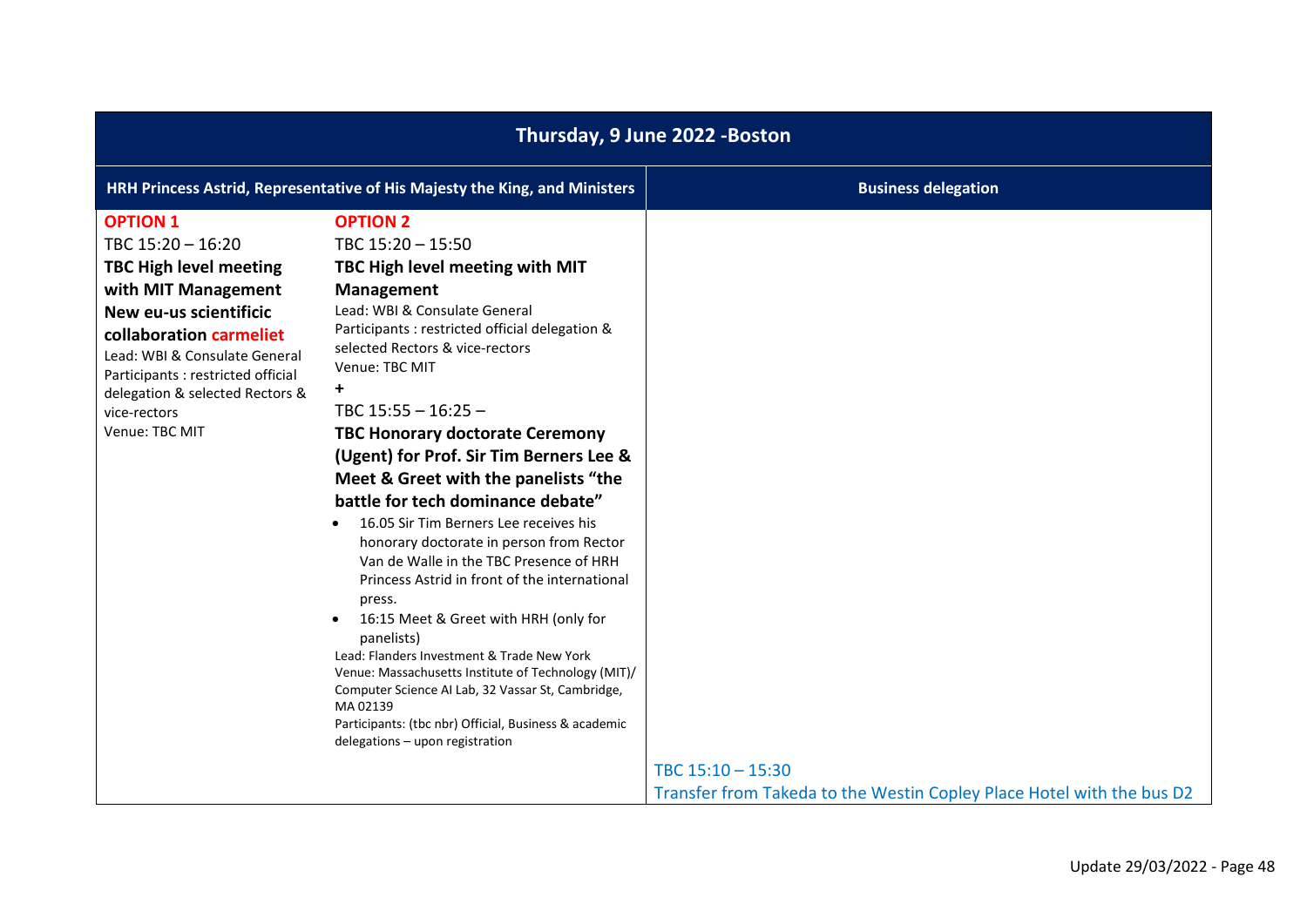| Thursday, 9 June 2022 - Boston                                             |                                                                                                                                                                                                                                                                                                                                                                                                                                                                                                                                                                                                                                                                                                                                                                                                                                                                                    |
|----------------------------------------------------------------------------|------------------------------------------------------------------------------------------------------------------------------------------------------------------------------------------------------------------------------------------------------------------------------------------------------------------------------------------------------------------------------------------------------------------------------------------------------------------------------------------------------------------------------------------------------------------------------------------------------------------------------------------------------------------------------------------------------------------------------------------------------------------------------------------------------------------------------------------------------------------------------------|
| HRH Princess Astrid, Representative of His Majesty the King, and Ministers | <b>Business delegation</b>                                                                                                                                                                                                                                                                                                                                                                                                                                                                                                                                                                                                                                                                                                                                                                                                                                                         |
|                                                                            | $15:45 - 16:50$<br>Tribute to Prof. Georges Lemaître, formulator of the Big Bang Theory<br>15:45 Speeches by Prof Peter Fisher (dept of Physics), UCLouvain + KUL<br>$\bullet$<br>representatives, President Korneel Grauwet (Harvard-MIT Belgian Society):<br>Overview of Georges Lemaître's contribution to the expanding universe theory,<br>links with current research projects and achievements.<br>16:35 Arrival of HRH Princess Astrid, welcome by Rafael Reif, President of the<br><b>MIT</b><br>16:40 Unveiling by HRH Princess Astrid of a commemorative plaque featuring<br>Georges Lemaître & photo opp<br>16:50 end<br>$\bullet$<br>Lead: AWEX-WBI<br>Venue: Building 4, Pappalardo Room 4-349, Department of Physics, MIT, 77<br>Massachusetts Ave, Cambridge, MA 02139<br>Participants: (40) Restricted official delegation & selected academics - upon invitation |
|                                                                            | 15:45 - 16:10<br>Transfer from the Westin Copley Place to CIC Cambridge with the<br>minivan D12 (Venture Capital)<br>$16:05 - 16:30$<br>Transfer from the Westin Copley Place to Greentown labs with the bus<br>D5 (Offshore wind)                                                                                                                                                                                                                                                                                                                                                                                                                                                                                                                                                                                                                                                 |
|                                                                            |                                                                                                                                                                                                                                                                                                                                                                                                                                                                                                                                                                                                                                                                                                                                                                                                                                                                                    |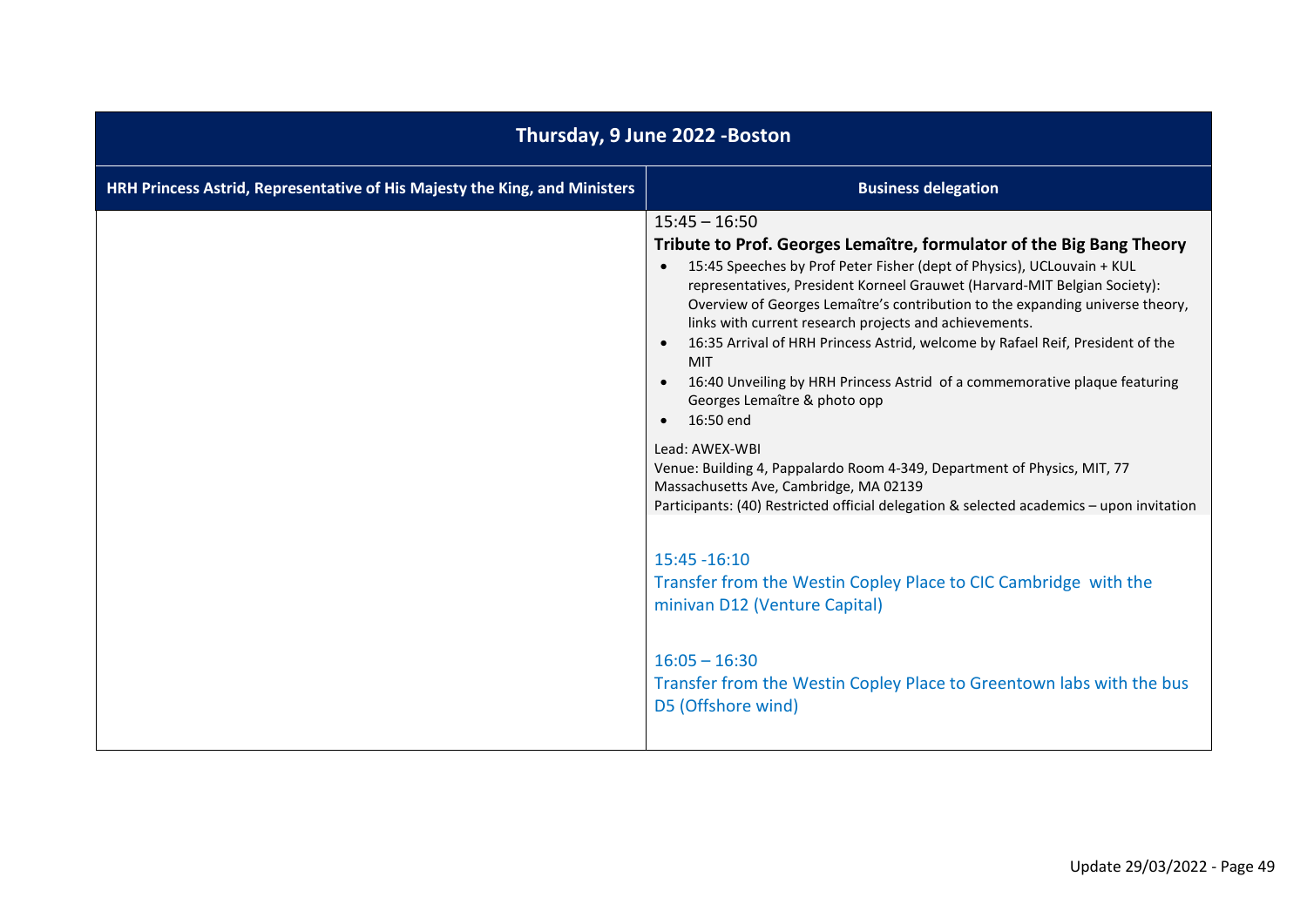| Thursday, 9 June 2022 - Boston                                                                                                                                                                                                                                                                                                                                                                                                                                                                                                                 |                                                                                                                                                                                                                                                                                                                                                                                                                                                                                                                                                                                                                                                                                                                                                                                                                                                                                                                                                                                                                                                                                                                                                                  |
|------------------------------------------------------------------------------------------------------------------------------------------------------------------------------------------------------------------------------------------------------------------------------------------------------------------------------------------------------------------------------------------------------------------------------------------------------------------------------------------------------------------------------------------------|------------------------------------------------------------------------------------------------------------------------------------------------------------------------------------------------------------------------------------------------------------------------------------------------------------------------------------------------------------------------------------------------------------------------------------------------------------------------------------------------------------------------------------------------------------------------------------------------------------------------------------------------------------------------------------------------------------------------------------------------------------------------------------------------------------------------------------------------------------------------------------------------------------------------------------------------------------------------------------------------------------------------------------------------------------------------------------------------------------------------------------------------------------------|
| HRH Princess Astrid, Representative of His Majesty the King, and Ministers                                                                                                                                                                                                                                                                                                                                                                                                                                                                     | <b>Business delegation</b>                                                                                                                                                                                                                                                                                                                                                                                                                                                                                                                                                                                                                                                                                                                                                                                                                                                                                                                                                                                                                                                                                                                                       |
| $16:25 - 16:35$<br>TBC Transfer TBC on foot from the Computer Science AI Lab to the<br><b>Building 4</b>                                                                                                                                                                                                                                                                                                                                                                                                                                       | $16:10 - 19:00$<br>Learn, Network and Pitch for Venture Capital Investment in the USA:<br><b>Focus On Life Sciences</b><br>16:10 Arrival and registration<br>$\bullet$<br>16:25 Welcome by CIC and WEVE and tour of the premises & talks with<br>$\bullet$<br>innovative start-ups<br>16:50 Opening by HE Pascal Smet, Secretary of State of the Brussels-Capital<br>$\bullet$<br>Region<br>16:55 Short round of presentation of Belgian VC's<br>$\bullet$<br>17:05 Local expert speaker on Venture Capital scences, trends/Boston<br>17:12 Witness account from Mr. Michel Detheux, President and CEO, Iteos<br>$\bullet$<br>Therapeutics, Cancer Immunotherapies - Witness on successful funding in the US<br>17:20 10 Pitches (5 min each & 3 min Q&A)<br>$\bullet$<br>18:32 Word of thanks & networking drink & buffet<br>Lead: hub.brussels New York in collaboration with NUMA<br>Venue: Room Mosaic, 3rd floor, CIC Cambridge, 245 Main Street, Cambridge MA 02142<br>Participants: (25 US + 25 BE) Belgian & American VCs, start-ups & scale-ups experts in<br>start-up ecosystem -upon invitation (selection)<br>Participating Minister: HE Pascal Smet |
| $16:35 - 16:50$                                                                                                                                                                                                                                                                                                                                                                                                                                                                                                                                | $16:35 - 17:00$                                                                                                                                                                                                                                                                                                                                                                                                                                                                                                                                                                                                                                                                                                                                                                                                                                                                                                                                                                                                                                                                                                                                                  |
| Tribute to Prof. Georges Lemaître, formulator of the Big Bang Theory<br>16:35 Arrival of HRH Princess Astrid, welcome by L.Rafael Reif, President of<br>$\bullet$<br>the MIT<br>16:40 Unveiling by HRH Princess Astrid of a commemorative plaque<br>$\bullet$<br>featuring Georges Lemaître & photo opp<br>Lead: AWEX-WBI<br>Venue: Pappalardo Room 4-349, Building 4, Department of Physics, MIT, 77<br>Massachusetts Ave, Cambridge, MA 02139<br>Participants: (70) Restricted official delegation & selected academics - Upon<br>invitation | Transfer from the MIT Computer Science AI Lab to the Westin Copley<br>Place with the bus D4                                                                                                                                                                                                                                                                                                                                                                                                                                                                                                                                                                                                                                                                                                                                                                                                                                                                                                                                                                                                                                                                      |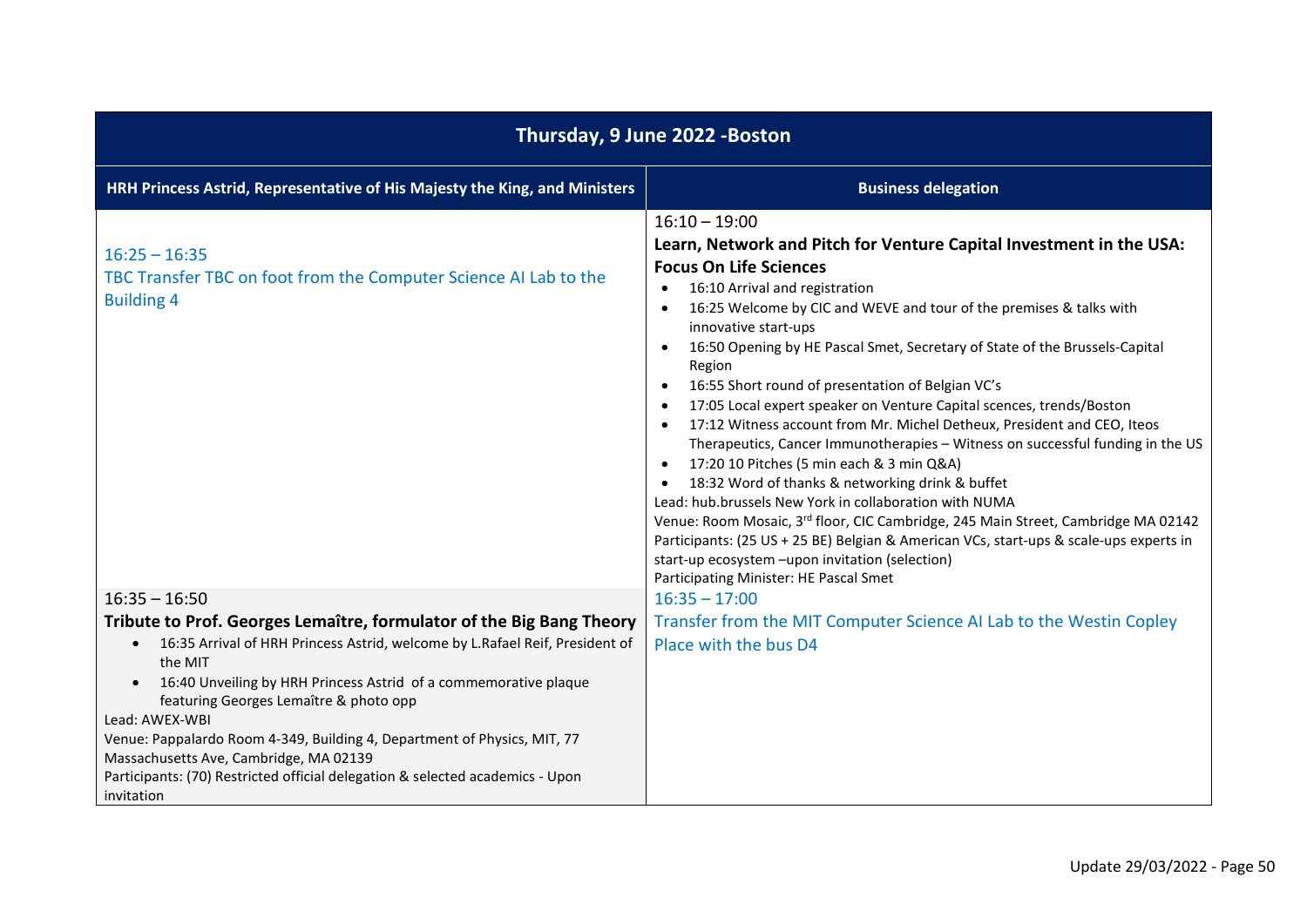| Thursday, 9 June 2022 - Boston                                                                                                                                                                                                                                                                                                                                                                                                                                                                                                                                                                                                                   |                                                                                                                                                                                                                                                                                                                                                                                                                                                                                                                                                                                                                      |
|--------------------------------------------------------------------------------------------------------------------------------------------------------------------------------------------------------------------------------------------------------------------------------------------------------------------------------------------------------------------------------------------------------------------------------------------------------------------------------------------------------------------------------------------------------------------------------------------------------------------------------------------------|----------------------------------------------------------------------------------------------------------------------------------------------------------------------------------------------------------------------------------------------------------------------------------------------------------------------------------------------------------------------------------------------------------------------------------------------------------------------------------------------------------------------------------------------------------------------------------------------------------------------|
| HRH Princess Astrid, Representative of His Majesty the King, and Ministers                                                                                                                                                                                                                                                                                                                                                                                                                                                                                                                                                                       | <b>Business delegation</b>                                                                                                                                                                                                                                                                                                                                                                                                                                                                                                                                                                                           |
| Participating Ministers: TBC HE Sophie Wilmès, HE Jan Jambon, HE Willy Borsus                                                                                                                                                                                                                                                                                                                                                                                                                                                                                                                                                                    |                                                                                                                                                                                                                                                                                                                                                                                                                                                                                                                                                                                                                      |
| 16:50-17:05                                                                                                                                                                                                                                                                                                                                                                                                                                                                                                                                                                                                                                      |                                                                                                                                                                                                                                                                                                                                                                                                                                                                                                                                                                                                                      |
| Motorcade from the MIT to Greentown Labs                                                                                                                                                                                                                                                                                                                                                                                                                                                                                                                                                                                                         | $17:00 - 17:30$<br>Transfer from the MIT (Building 4) to the the Westin Copley Place<br>with the bus D3                                                                                                                                                                                                                                                                                                                                                                                                                                                                                                              |
| $17:05 - 17:35$<br>Offshore Wind Energy - Celebrating USA-Belgium Collaboration<br>17:05 Meet & Greet<br>Opening op the Plenary Session<br>Speech by Governor Baker<br>$\circ$<br>Speech by HE Jan Jambon<br>$\circ$<br>Keynote Speech by the CEO of Vineyard Wind<br>$\circ$<br>17:30 Witnessing of contract milestone signings<br>Lead: Flanders Investment & Trade New York<br>Venue: Meeting room TBC, Greentown Labs , 444 Somerville Ave, Somerville, MA 02143<br>Participants: (150 : Nbr of BE TBC) - Upon invitation<br>Participating Ministers: TBC HE Sophie Wilmès, HE Jan Jambon, TBC HE Willy Borsus,<br><b>TBC HE Pascal Smet</b> | 17:05 - TBC 19:00 (Registration starts at TBC)<br>Offshore Wind Energy - Celebrating USA-Belgium Collaboration<br>• Opening op the Plenary Session<br>Speech by Governor Baker<br>$\Omega$<br>Speech by HE Jan Jambon<br>Keynote Speech by the CEO of Vineyard Wind<br>$\circ$<br>• 17:30 Witnessing of contract milestone signings<br>17:35 Departure of HRH and delegation<br>Panel debate<br>Networking reception<br>Lead: Flanders Investment & Trade New York<br>Venue: Meeting room TBC, Greentown Labs , 444 Somerville Ave, Somerville, MA<br>02143<br>Participants: (150 : Nbr of BE TBC) - Upon invitation |
| $17:35 - 17:55$<br>Motorcade from Greentown Labs to the Westin Copley Place Hotel                                                                                                                                                                                                                                                                                                                                                                                                                                                                                                                                                                |                                                                                                                                                                                                                                                                                                                                                                                                                                                                                                                                                                                                                      |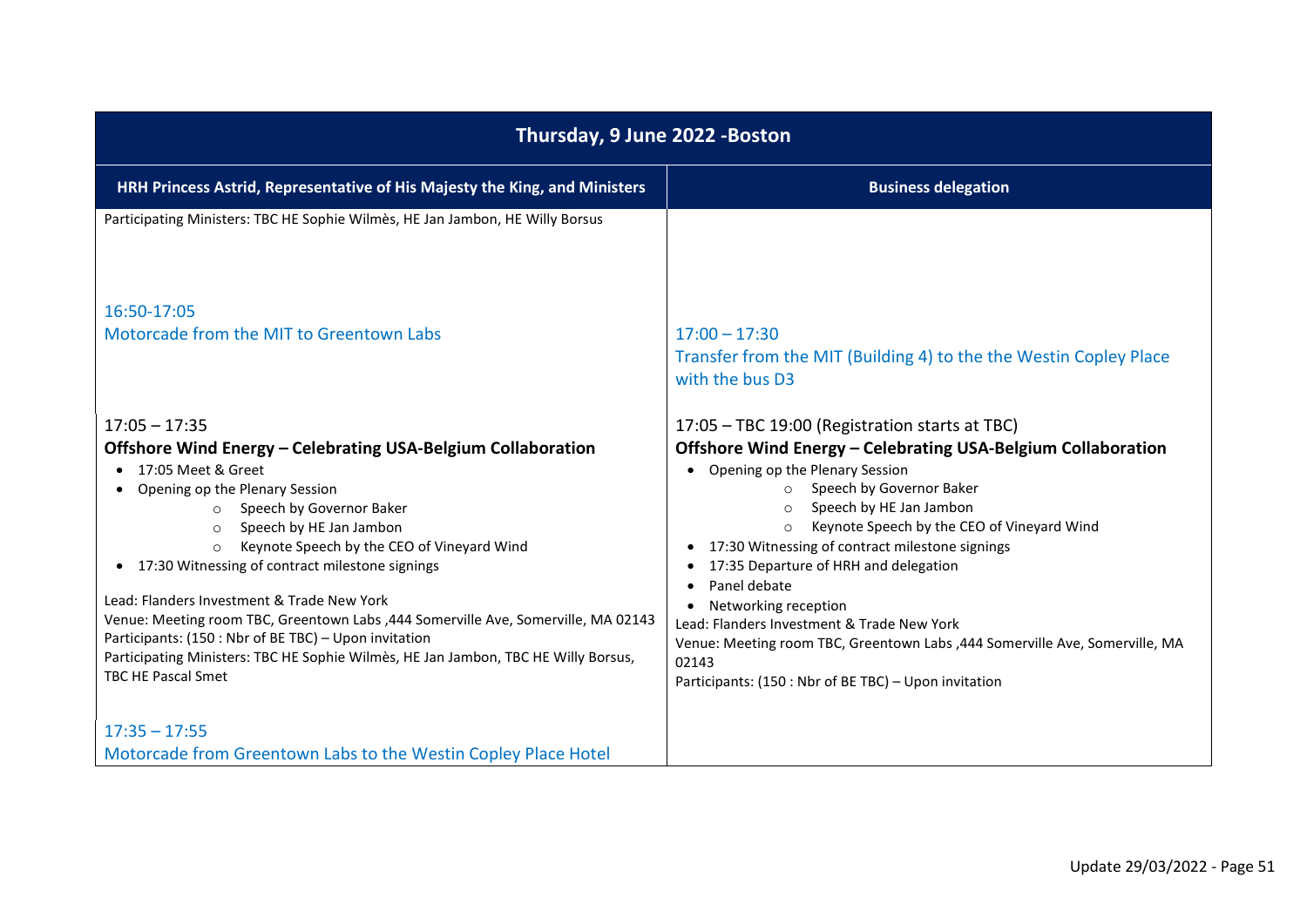| Thursday, 9 June 2022 - Boston                                                                                                |                                                                                                                                                         |
|-------------------------------------------------------------------------------------------------------------------------------|---------------------------------------------------------------------------------------------------------------------------------------------------------|
| HRH Princess Astrid, Representative of His Majesty the King, and Ministers                                                    | <b>Business delegation</b>                                                                                                                              |
| <b>Private time</b>                                                                                                           | 18:40-18:45 (shuttle buses)<br>Transfer from the Westin Copley Place Hotel & the Sheraton Hotel to<br>the Museum of Fine Arts with buses D1, D2, D3, D4 |
|                                                                                                                               | $18:45 - 19:10$<br>Transfer from Greentown labs to the Museum of Fine Arts with the<br>bus D5.                                                          |
| TBC 19:25 - 19:30                                                                                                             | $19:00 - 19:15$                                                                                                                                         |
| Motorcade from the Westin Copley Place Hotel to the Museum of Fine<br><b>Arts</b>                                             | Transfer from the CIC Cambridge to the Museum of Fine Arts with<br>the minivan D11 (Venture Capital)                                                    |
| 19:30-22:00 (registration at TBC 18:45)                                                                                       |                                                                                                                                                         |
| <b>Evening in the Museum of Fine Arts Boston</b>                                                                              |                                                                                                                                                         |
| 19:30 Arrival of the delegation and welcome by Matthew Teitelbaum, Director                                                   |                                                                                                                                                         |
| 19:45 Welcome by Matthew Teitelbaum, director MFA<br>19.50 Speech by HE Jan Jambon, Minister-president Government of Flanders |                                                                                                                                                         |
| 20.00 Guided tour for official delegation, new galleries Dutch & Flemish Art                                                  |                                                                                                                                                         |
| 20.30 End of guided tour, galleries open for visit of the business delegation                                                 |                                                                                                                                                         |
| Lead: Flanders Investment & Trade New York                                                                                    | 20.30-20.45 Meeting HRH Korneel Grauwet and the members of the Harvard-MIT Belgian Society (Centre for Netherlandish Art)                               |
| Venue: Museum of Fine Arts (MFA), Boston, 465 Huntington Ave, MA 02115                                                        |                                                                                                                                                         |
| Participants: (700) the entire Belgian delegation - upon registration                                                         |                                                                                                                                                         |
| <b>TBC</b>                                                                                                                    | As from 21:45                                                                                                                                           |
| Motorcade from the Museum of Fine Arts to the Westin Copley Place                                                             | Transfer from the Museum of Fine Arts to the Westin Copley Place &                                                                                      |
| Hotel                                                                                                                         | the Sheraton Hotels with buses D1, D2, D3, D4, D5 (shuttle buses)                                                                                       |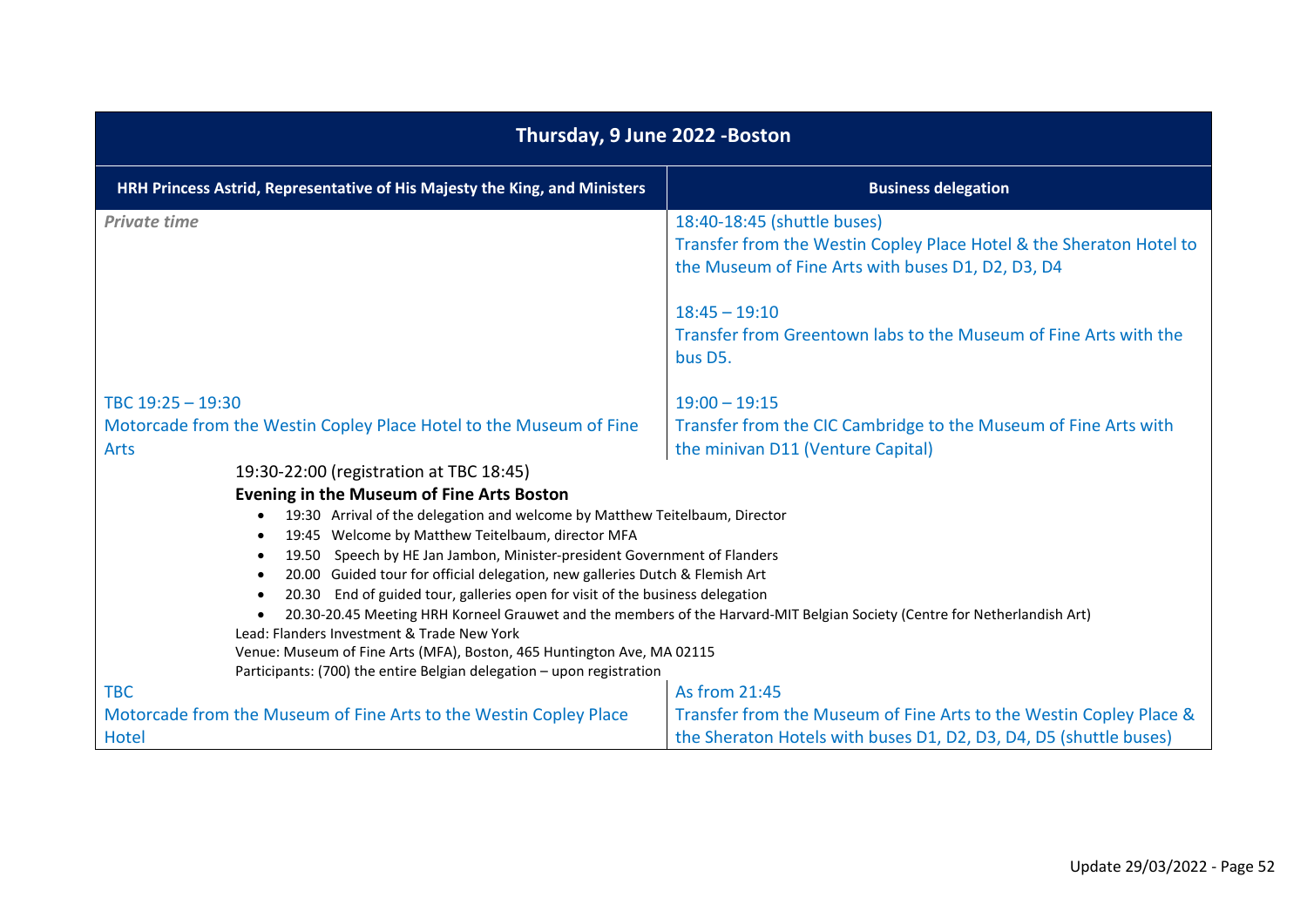| Friday, 10 June 2022 - Boston                                                                                                                                                                                                                                                                                    |                                                                                                                                                                                                                                                                                                                                               |
|------------------------------------------------------------------------------------------------------------------------------------------------------------------------------------------------------------------------------------------------------------------------------------------------------------------|-----------------------------------------------------------------------------------------------------------------------------------------------------------------------------------------------------------------------------------------------------------------------------------------------------------------------------------------------|
| HRH Princess Astrid, Representative of His Majesty the King, and Ministers                                                                                                                                                                                                                                       | <b>Business delegation</b>                                                                                                                                                                                                                                                                                                                    |
| $7:45 - 8:45$<br><b>Success Stories Breakfast</b><br>7:45 Arrival of HRH Princess Astrid & the Ministers, welcomed by Pieter<br>$\bullet$                                                                                                                                                                        | From TBC 8am<br><b>B2B Meetings</b><br>Lead: AWEX, Flanders Investment & Trade and hub.brussels<br>Venue: Parliament/Adams/Baltic, Westin Copley Place Hotel<br>$7:45 - 8:45$ (registration at 7:15)<br><b>Success Stories Breakfast</b><br>7:45 Arrival of HRH Princess Astrid & the Ministers, welcomed by Pieter<br>$\bullet$              |
| Timmermans, CEO of FEB<br>7:52 Words of Welcome by Pieter Timmermans<br>$\bullet$<br>7:55 Testimonial by each invited Belgian business leader (8x max. 4 minutes)<br>$\bullet$<br>8:35 Conclusions by Pieter Timmermans<br>8:40 Group picture                                                                    | Timmermans, CEO of FEB<br>7:52 Words of Welcome by Pieter Timmermans<br>$\bullet$<br>7:55 Testimonial by each invited Belgian business leader (8x max. 4 minutes)<br>8:35 Conclusions by Pieter Timmermans<br>8:40 Group picture                                                                                                              |
| Lead: Federation of Enterprises in Belgium<br>Venue: Essex North Center & East, 3rd floor, Westin Copley Place Hotel<br>Participants: (30) Official delegation & selected SMEs - upon invitation<br>Participating ministers: TBC HE Sophie Wilmes, TBC HE Jan Jambon, TBC HE Willy<br>Borsus, TBC HE Pascal Smet | Lead: Federation of Enterprises in Belgium<br>Venue: Essex North Center & East, 3rd floor, Westin Copley Place Hotel<br>Participants: (30) Official delegation & selected SMEs - upon invitation<br>TBC $8:10 - 8:30$<br>Transfer from the Westin Copley Place to Mass Bio with the buses<br>D <sub>1</sub> , D <sub>2</sub> , D <sub>3</sub> |
| $8:50 - 9:10$<br>Motorcade from the Westin Copley Place to Mass Bio                                                                                                                                                                                                                                              |                                                                                                                                                                                                                                                                                                                                               |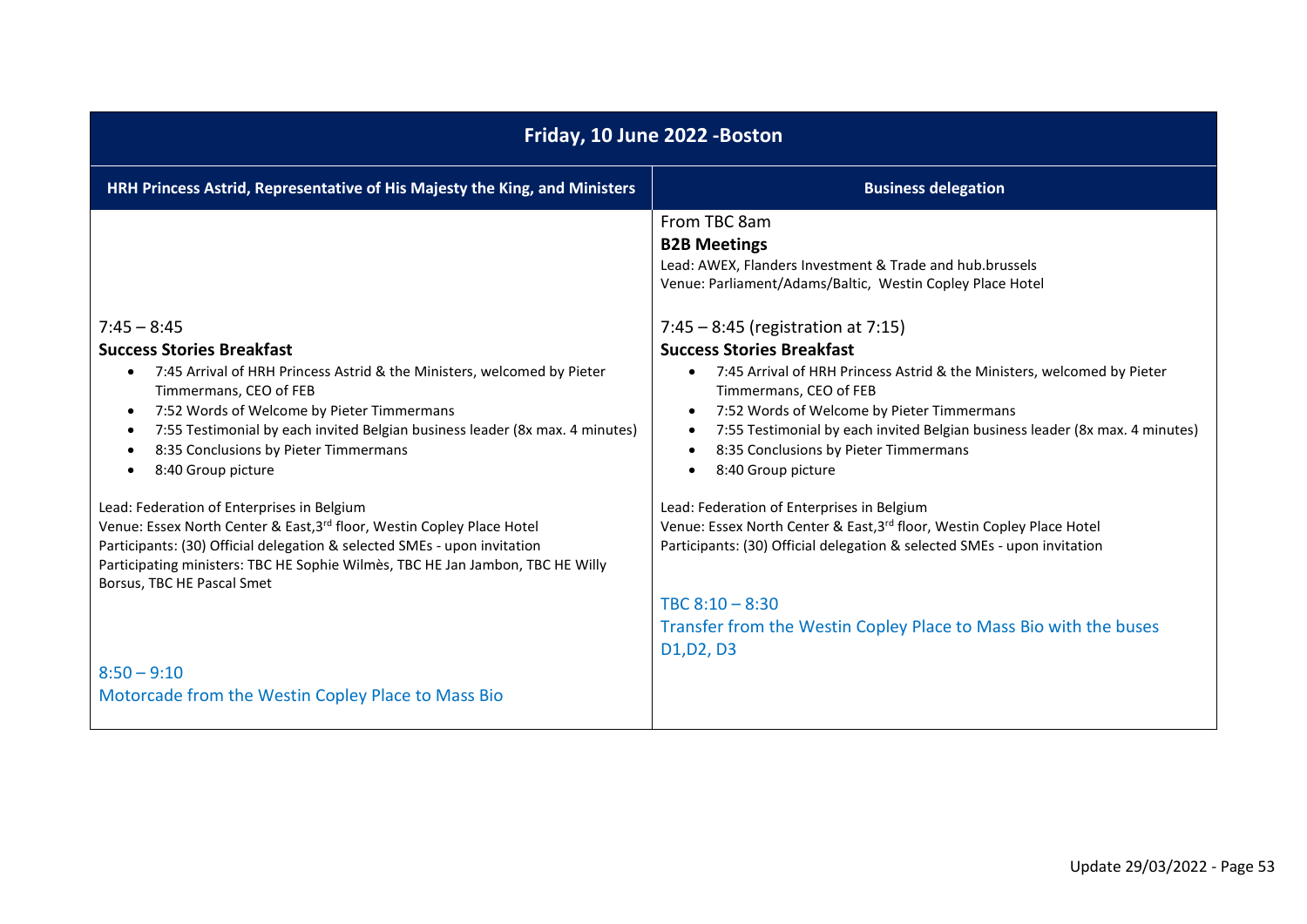| Friday, 10 June 2022 - Boston                                                                                                                                                                                                                                                                                                                                                                                                                                                                                                                                                                                                                                                                                                                                                                                                                                                                                                                               |                                                                                                                                                                                                                                                                                                                                                                                                                                                                                                                                                                                                                                                                                                                                                                                                                                                                                                                                                                                                                                                                                                                                                                                                                                                                                                                                                                                                                                                                                                                                                                                                                                                                                                              |
|-------------------------------------------------------------------------------------------------------------------------------------------------------------------------------------------------------------------------------------------------------------------------------------------------------------------------------------------------------------------------------------------------------------------------------------------------------------------------------------------------------------------------------------------------------------------------------------------------------------------------------------------------------------------------------------------------------------------------------------------------------------------------------------------------------------------------------------------------------------------------------------------------------------------------------------------------------------|--------------------------------------------------------------------------------------------------------------------------------------------------------------------------------------------------------------------------------------------------------------------------------------------------------------------------------------------------------------------------------------------------------------------------------------------------------------------------------------------------------------------------------------------------------------------------------------------------------------------------------------------------------------------------------------------------------------------------------------------------------------------------------------------------------------------------------------------------------------------------------------------------------------------------------------------------------------------------------------------------------------------------------------------------------------------------------------------------------------------------------------------------------------------------------------------------------------------------------------------------------------------------------------------------------------------------------------------------------------------------------------------------------------------------------------------------------------------------------------------------------------------------------------------------------------------------------------------------------------------------------------------------------------------------------------------------------------|
| HRH Princess Astrid, Representative of His Majesty the King, and Ministers                                                                                                                                                                                                                                                                                                                                                                                                                                                                                                                                                                                                                                                                                                                                                                                                                                                                                  | <b>Business delegation</b>                                                                                                                                                                                                                                                                                                                                                                                                                                                                                                                                                                                                                                                                                                                                                                                                                                                                                                                                                                                                                                                                                                                                                                                                                                                                                                                                                                                                                                                                                                                                                                                                                                                                                   |
| $9:10 - 10:05$<br>Opening of the Life Science Day: "Belgium, the Health & Biotech<br><b>Valley of Tomorrow"</b><br>• 9:10 Arrival & welcome by Tineke Van hooland (Essenscia)<br>9:12 Welcoming words by Joe Boncore (MassBio CEO)<br>9:17 Introduction Speech by TBC HE Sophie Wilmès, Belgian Deputy Prime<br>Minister & Minister of Foreign Affairs<br>9:22 General presentation of the life sciences-, pharma and healthcare sector in<br>Belgium by Yves Verschueren (Essenscia): coverage of the whole Belgian<br>landscape and highlighting the strengths of each of Belgium's regions<br>Lead: AWEX & WBI together with Essenscia/Bio.be and BioWin, and with FIT,<br>flanders.bio and hub.brussels.<br>Venue: MassBio hub<br>Participants: (200 US + BE- 150) restricted official delegation & selected business &<br>academics<br>Participating ministers: TBC HE Sophie Wilmès, TBC HE Jan Jambon, HE Willy Borsus,<br><b>TBC HE Pascal Smet</b> | 9:10 - 18:00 (Registration at 8:30)<br>Life Science Day: "Belgium, the Health & Biotech Valley of Tomorrow"<br>9:10 - 10:05 Opening in presence of HRH Princess Astrid<br>9:12 Welcoming words by Joe Boncore (MassBio CEO)<br>$\bullet$<br>9:17 Introduction Speech by TBC HE Sophie Wilmès, Belgian Deputy Prime<br>$\bullet$<br>Minister & Minister of Foreign Affairs<br>9:22 General presentation of the life sciences-, pharma- and healthcare sector in<br>$\bullet$<br>Belgium by Yves Verschueren (Essenscia): coverage of the whole Belgian<br>landscape and highlighting the strengths of each of Belgium's regions.<br>10:05 Departure of the official delegation - Break<br>$\bullet$<br>10:15 - 11:35 Session 1: Biomanufacturing in Belgium - an ecosystem that<br>goes beyond the current assets<br>10:15 Biomanufacturing in Belgium - Introduction into session by Frederic Druck<br>(Essenscia): exchange with TBC Pascale Delcomminette (AWEX)<br>10:20 Speech by HE Willy Borsus<br>$\bullet$<br>10:25 Panel 1 - Health challenges of today and tomorrow: the importance of<br>$\bullet$<br>biomanufacturing capabilities -Moderator: Tineke Van hooland (Essenscia)<br>Lieven Janssens, Eurogentec<br>$\circ$<br>Jean-Manuel Fontaine, Mithra<br>$\circ$<br>Legend Biotech<br>$\circ$<br>Elisabeth Van Damme, GSK<br>$\Omega$<br>Thermo Fisher: Cedric Volanti<br>10:50 Panel 2: Innovation in biomanufacturing: the bioproduction factories of<br>the future Moderator: Tineke Van hooland (Essenscia)<br>Marc Dechamps (Biowin)&TBC<br>$\circ$<br>Rheavita<br>$\circ$<br>Patel Dhaval (UCB)<br>$\circ$<br>Hugues Bultot (Univercells)<br>$\circ$<br>Geoffrey Pot (Takeda)<br>$\circ$ |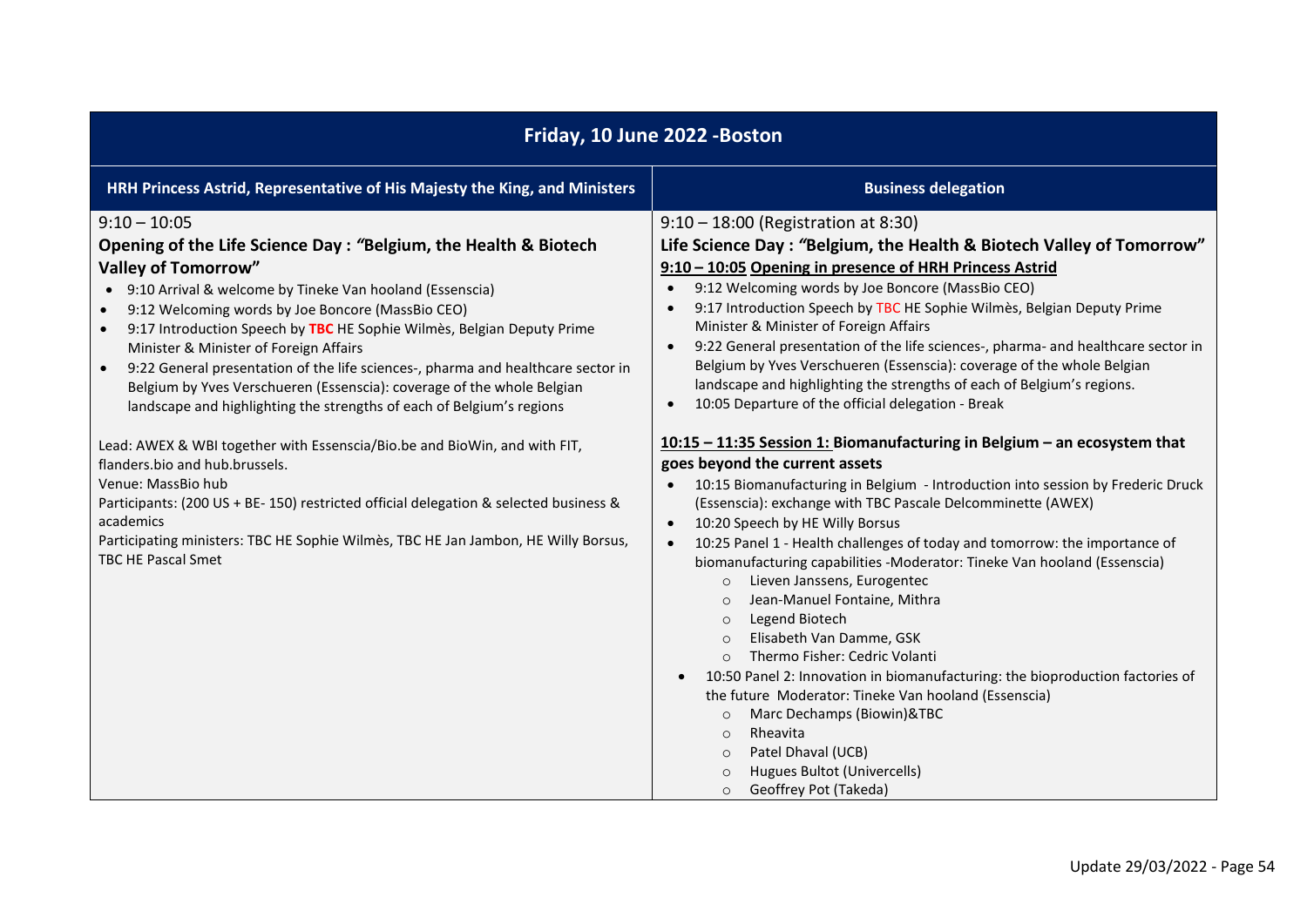| Friday, 10 June 2022 - Boston                                                                                                                                                                                                                                                                                             |                                                                                                                                                                                                                                                                                                                                                                                                                                                                                                                                                                                                                                                                                                                                                                                                                                                                                                                                                                                                           |
|---------------------------------------------------------------------------------------------------------------------------------------------------------------------------------------------------------------------------------------------------------------------------------------------------------------------------|-----------------------------------------------------------------------------------------------------------------------------------------------------------------------------------------------------------------------------------------------------------------------------------------------------------------------------------------------------------------------------------------------------------------------------------------------------------------------------------------------------------------------------------------------------------------------------------------------------------------------------------------------------------------------------------------------------------------------------------------------------------------------------------------------------------------------------------------------------------------------------------------------------------------------------------------------------------------------------------------------------------|
| HRH Princess Astrid, Representative of His Majesty the King, and Ministers                                                                                                                                                                                                                                                | <b>Business delegation</b>                                                                                                                                                                                                                                                                                                                                                                                                                                                                                                                                                                                                                                                                                                                                                                                                                                                                                                                                                                                |
| $10:05 - 10:25$<br>Motorcade from Massbio to the Westin Copley Place<br><b>Private time</b><br>$11:30 - 12:15$<br><b>Informal Press moment</b><br>Lead: Belgian Foreign Trade Agency<br>Venue: TBC North Star, 7th floor, Westin Copley Place Hotel<br>Participants: Restricted Official delegation & Belgian journalists | 11:45 - 13:00 Session 2: Artificial Intelligence, catalyst in Health & Life-<br>Sciences (Lead: Flanders Investment & Trade)<br>11:45 Welcome & kickoff by John Baekelmans, Technology Attaché - FIT<br>11:50 Speaker 1 - 15 min presentation on AI for Health & Lifesciences (imec,<br>$\bullet$<br>Mieke De Ketelaere, Director AI & Adj Professor)<br>12:10 Speaker 2 - 15 min presentation on AI for Health & Lifesciences (MIT,<br>Pattie Maes, Professor)<br>12:25 Speaker 3 - 15 min presentation on AI for Health & Lifesciences<br>$\bullet$<br>(Radiomics, Wim Vos, CEO)<br>12:40 Speaker 4 - 15 min presentation on AI for Health & Lifesciences (N-side,<br>$\bullet$<br>Sebastien Cop, Director BD)<br>12:45 Panel discussion & Q&A with audience (moderated by JB from FIT)<br>$\bullet$                                                                                                                                                                                                    |
|                                                                                                                                                                                                                                                                                                                           | 13:00 Networking Lunch<br>14:00 -16:00 Session 3: Innovation breakthroughs for a fast-growing Life<br>Sciences industry: an overview of Massachusetts and Belgium<br>14:00 Welcoming and overview of the Massachussetts and Belgian ecosystems<br>(MassBIO & Biowin)<br>14:25 Break-out seminars on selected topics :<br>$\bullet$<br>Cell & Gene Therapy: Miguel Forte (Bone Therapeutics), Denis Dufrasne<br>$\circ$<br>(Novadip Biosciences), 2Bridge and 2 US companies<br>Immuno-oncology: Michel Deteux (Iteos Therapeutics), Eric Halioua (PDC<br>$\Omega$<br>Line Pharma), ATB Therapeutics (Max Houry), Elmedix and 2 US companies<br>Vaccines: Jose Castillo (Quantoom Biosciences), Renaat Baes (Mithra<br>$\circ$<br>CDMO), Elisabeth Van Damme (GSK), Idevax and 2 US companies<br>Medical Technology: Oncomfort, MintT, Spentys, Nextgenics and 2 US<br>$\circ$<br>companies<br>Synthetic Biology: James Collins (MIT), Vitor Pinheiro (KULeuven), Philippe<br>$\circ$<br>Gabant (Syngulon) |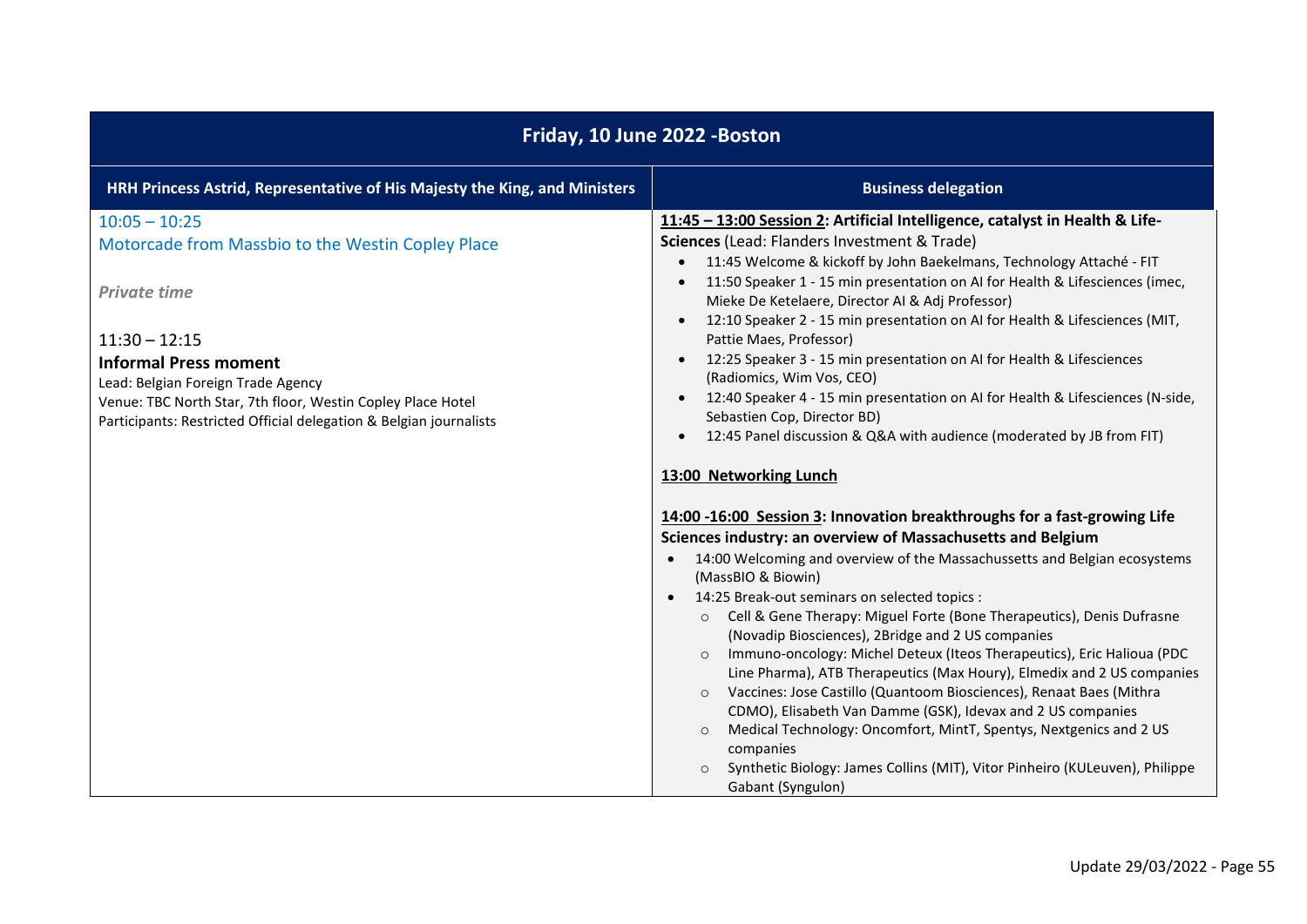| Friday, 10 June 2022 - Boston                                                                   |                                                                                                                                                                                                                                                                                                                                                                                                                                                                                                                                                                                                                                                                                                                                                                                                                                                                                                                                                                                                                                                                                                                                                                                                                                                                                                                                                                                                                                                                                                                                                                                                           |
|-------------------------------------------------------------------------------------------------|-----------------------------------------------------------------------------------------------------------------------------------------------------------------------------------------------------------------------------------------------------------------------------------------------------------------------------------------------------------------------------------------------------------------------------------------------------------------------------------------------------------------------------------------------------------------------------------------------------------------------------------------------------------------------------------------------------------------------------------------------------------------------------------------------------------------------------------------------------------------------------------------------------------------------------------------------------------------------------------------------------------------------------------------------------------------------------------------------------------------------------------------------------------------------------------------------------------------------------------------------------------------------------------------------------------------------------------------------------------------------------------------------------------------------------------------------------------------------------------------------------------------------------------------------------------------------------------------------------------|
| HRH Princess Astrid, Representative of His Majesty the King, and Ministers                      | <b>Business delegation</b>                                                                                                                                                                                                                                                                                                                                                                                                                                                                                                                                                                                                                                                                                                                                                                                                                                                                                                                                                                                                                                                                                                                                                                                                                                                                                                                                                                                                                                                                                                                                                                                |
| $12:20 - 12:30$<br>Motorcade from the Westin Copley Place Hotel to the Harvard Business<br>Club | 15:15 Break-out B2Bs<br>16:10 -17:10 Session 4: How Industry & Academia can unlock beneficial<br>interactions with Harvard & MIT (lead: FIT)<br>• 16:10 Welcome by Mr Grauwet Korneel, President of the Harvard-MIT Belgian<br>Society (HMBS)<br>16:13 Introduction of the Harvard-MIT Belgian Society (HMBS)<br>• 16:23 Introduction to the network of Belgian Fellows and their research at 4<br>major Research Centers / Academic Insitutes in Boston by HMBS Board member:<br>Eveline Goethals (Harvard Medical School/Vanderbilt)<br>• 16:25 Harvard Medical School / Dana Farcer Cancer Institute, Dr. Emilie Leroy,<br>Research: Cryo-EM as a powerful tool for cancer drug discovery<br>• 16:32 Harvard Medical School / Mass General BrighamDr. Koen Breyne,<br>Research: Vesicles for therapeutic delivery of bioproducts, Dr. David Bergemann,<br>Research: Regeneration at our fingertips<br>• 16:45 Massachusetts Institute of Technology, Dr. Thys Stuyvers, Research: Deep<br>Learning for chemical reactivity prediction<br>• 16:52 Northeastern University, Ms. Adrianna Vandeuren, Research: G-<br>quadruplexes in human DNA<br>• 16:58 Thanking of the Belgian speakers/presenters<br>• 17:00 Recapitulation of the talks and take home message, by President of the<br><b>HMBS Korneel Grauwet.</b><br>17:10 -18:00 Networking drink<br>Lead: AWEX & WBI together Essenscia/Bio.be and BioWin, and with FIT, flanders.bio<br>and hub.brussels.<br>Venue: Massbio, 700 Technology Square 5th floor, Cambridge, MA 02139<br>Participants: (150) Business delegation - upon registration |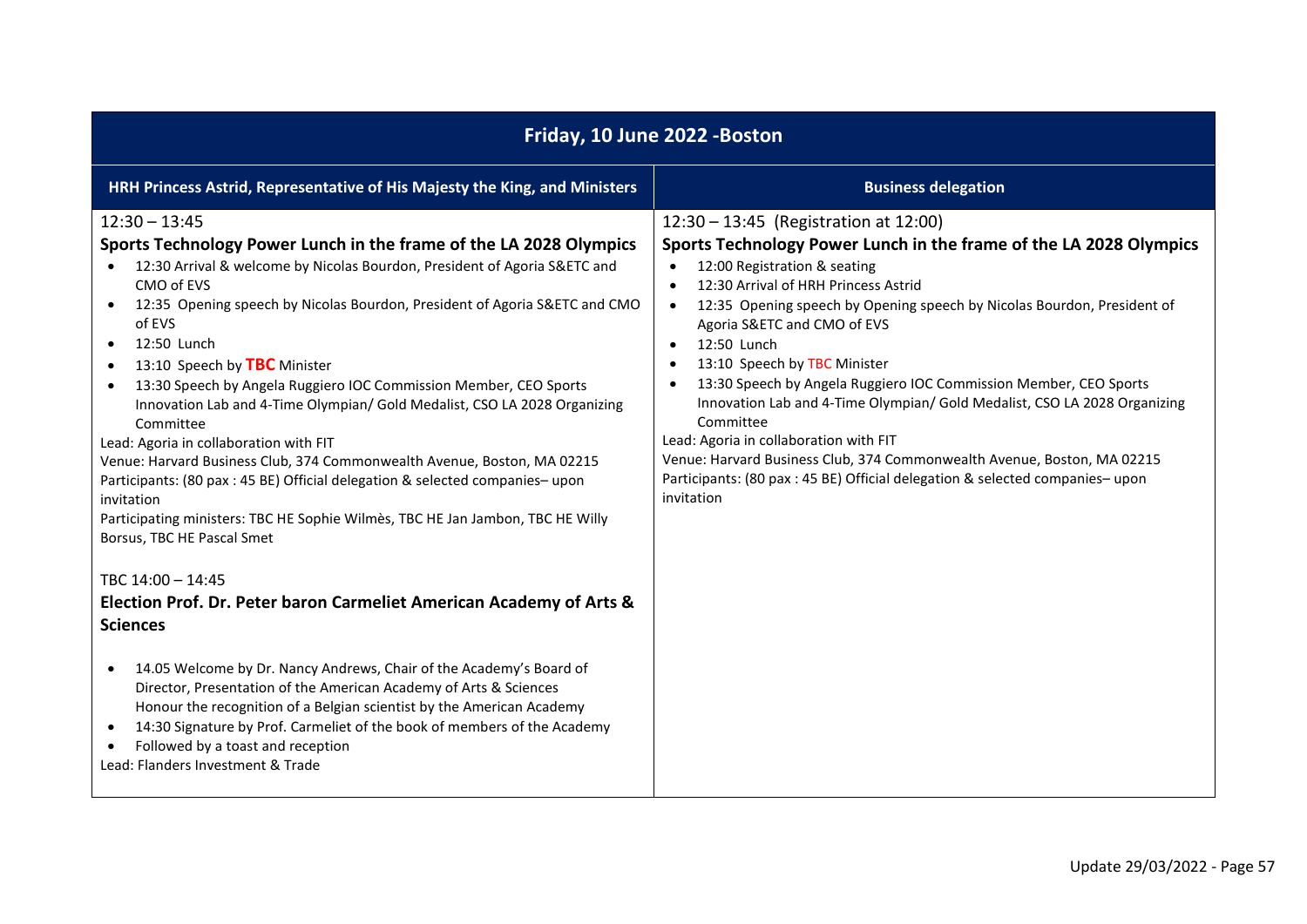| Friday, 10 June 2022 - Boston                                                                                                                                                                                                                                                                                                                                                                                                                                                                                                                                                                                                                                                                                                                                                                                                                                                                                                                                                                                                                                                                                                                                                                                                                                                                                                                                                                                                                                                  |                            |
|--------------------------------------------------------------------------------------------------------------------------------------------------------------------------------------------------------------------------------------------------------------------------------------------------------------------------------------------------------------------------------------------------------------------------------------------------------------------------------------------------------------------------------------------------------------------------------------------------------------------------------------------------------------------------------------------------------------------------------------------------------------------------------------------------------------------------------------------------------------------------------------------------------------------------------------------------------------------------------------------------------------------------------------------------------------------------------------------------------------------------------------------------------------------------------------------------------------------------------------------------------------------------------------------------------------------------------------------------------------------------------------------------------------------------------------------------------------------------------|----------------------------|
| HRH Princess Astrid, Representative of His Majesty the King, and Ministers                                                                                                                                                                                                                                                                                                                                                                                                                                                                                                                                                                                                                                                                                                                                                                                                                                                                                                                                                                                                                                                                                                                                                                                                                                                                                                                                                                                                     | <b>Business delegation</b> |
| Venue: Harvard Business Club, 374 Commonwealth Avenue, Boston, MA 02215<br>Participants (tbc nbr) Official delegation & selected business & academics - upon<br>invitation<br>Participating ministers: TBC HE Sophie Wilmes, TBC HE Jan Jambon, TBC HE Willy<br>Borsus, TBC HE Pascal Smet<br>14:45-15:00<br>Motorcade from the Harvard Business Club to the Massachusetts<br><b>General Hospital Burr Proton Therapy Center</b><br>$15:00 - 15:40$<br>Visit of the Massachusetts General Hospital Burr Proton Therapy<br><b>Center</b><br>14:00 Welcome by Anthony Zietman (Head of Radiation Oncology,<br>$\bullet$<br>Massachusetts General Hospital), Helen Shih (Medical Director), Thomas<br>Bortfield (Chief of Physics), Benjamin Clasie (Technical Director).<br>14:05 Word from Anthony Zietman on past and future of Proton Therapy<br>$\bullet$<br>(MGH/Harvard/IBA History)<br>14:20 Visit of the the premises (cyclotron vault + 1 treatment room)<br>$\bullet$<br>TBC 14:35 Word from Olivier Legrain or Pierre Mottet (IBA) on the future of<br>$\bullet$<br>Proton Therapy and the two organizations<br>Lead: AWEX in collaboration with Ion Beam Applications (IBA)<br>Venue: Massachusetts General Hospital Burr Proton Therapy Center, 30 Fruit Street<br>Boston, MA 02114<br>Participants: (max 15) : very restricted official delegation<br>Participating ministers: TBC HE Sophie Wilmès, TBC HE Jan Jambon, TBC HE Willy<br>Borsus, TBC HE Pascal Smet |                            |
|                                                                                                                                                                                                                                                                                                                                                                                                                                                                                                                                                                                                                                                                                                                                                                                                                                                                                                                                                                                                                                                                                                                                                                                                                                                                                                                                                                                                                                                                                |                            |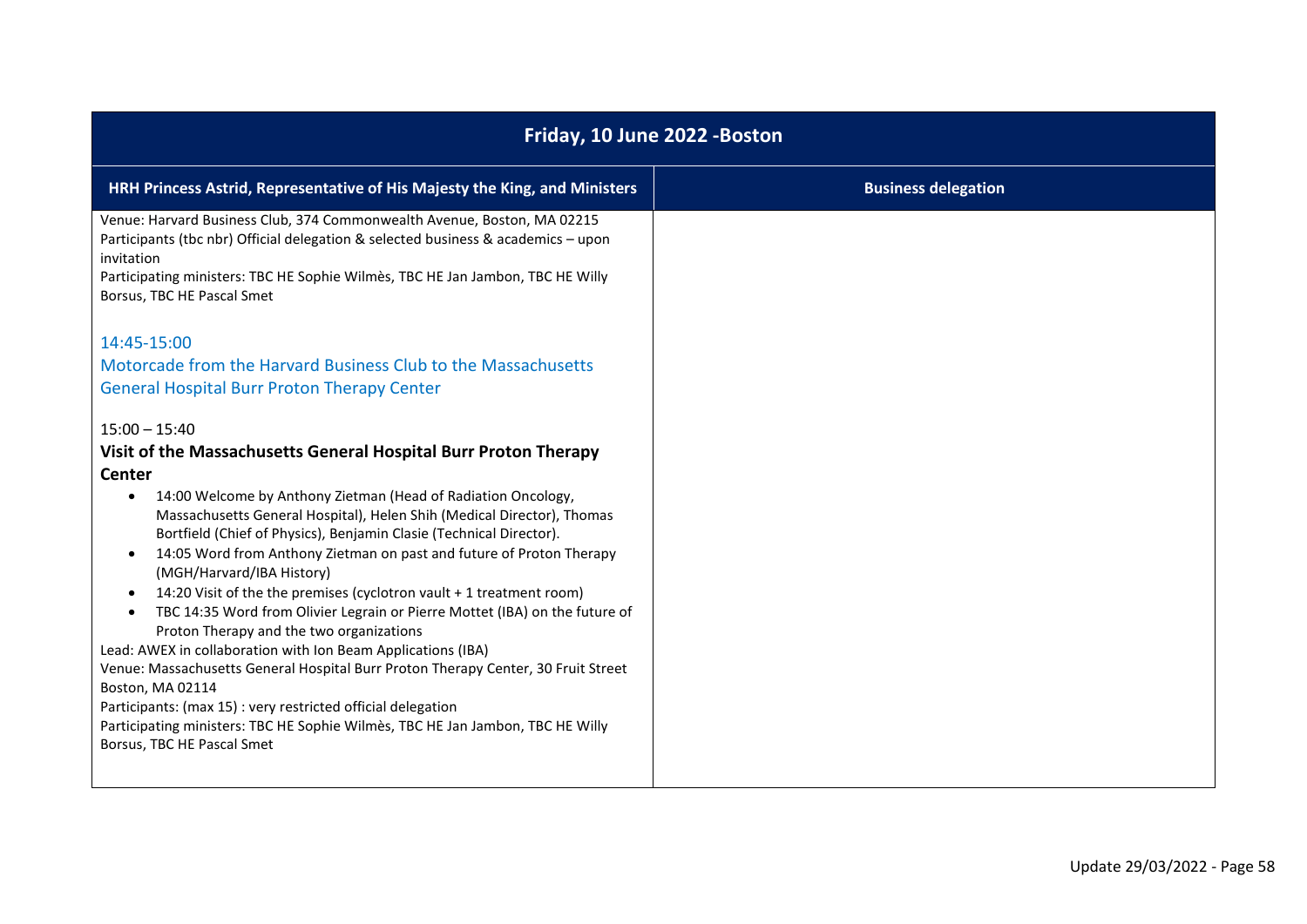| Friday, 10 June 2022 - Boston                                                                                                                                                                                                                                                                                                                                                                                                                                                      |                                                                                                                                                                                                                                                                                                                                                                                                                                                                                                                             |
|------------------------------------------------------------------------------------------------------------------------------------------------------------------------------------------------------------------------------------------------------------------------------------------------------------------------------------------------------------------------------------------------------------------------------------------------------------------------------------|-----------------------------------------------------------------------------------------------------------------------------------------------------------------------------------------------------------------------------------------------------------------------------------------------------------------------------------------------------------------------------------------------------------------------------------------------------------------------------------------------------------------------------|
| HRH Princess Astrid, Representative of His Majesty the King, and Ministers                                                                                                                                                                                                                                                                                                                                                                                                         | <b>Business delegation</b>                                                                                                                                                                                                                                                                                                                                                                                                                                                                                                  |
| 15:40 -16:30<br>TIME SLOT AVAILABLE FOR THE MEETING WITH THE MAYOR                                                                                                                                                                                                                                                                                                                                                                                                                 |                                                                                                                                                                                                                                                                                                                                                                                                                                                                                                                             |
| 15:40-15:55<br>Motorcade from the Massachusetts General Hospital Burr Proton<br>Therapy Center to the Westin Copley Place Hotel                                                                                                                                                                                                                                                                                                                                                    |                                                                                                                                                                                                                                                                                                                                                                                                                                                                                                                             |
| $17:00 - 18:00$<br>Signing ceremony followed by a networking cocktail<br>17:00 Arrival of HRH Princess Astrid and Ministers<br>17:25 Photo opportunity<br>17:30 Networking drink<br>Lead: Belgian Foreign Trade Agency<br>Venue: Essex South Ballroom (max 350), 3rd floor, Westin Copley Place Hotel<br>Participants: Official delegation, Signees & their guests<br>Participating ministers: TBC HE Sophie Wilmès, TBC HE Jan Jambon, TBC HE Willy<br>Borsus, TBC HE Pascal Smet | 17:00 - 18:00 (registration at 16:30)<br>Signing ceremony followed by a networking cocktail<br>17:00 Arrival of HRH Princess Astrid and Ministers<br>17:25 Photo opportunity<br>17:30 Networking drink<br>Lead: Belgian Foreign Trade Agency<br>Venue: Essex South Ballroom (max 350), 3rd floor, Westin Copley Place Hotel<br>Participants: Official delegation, Signees & their guests<br>Participating ministers: TBC HE Sophie Wilmes, TBC HE Jan Jambon, TBC HE Willy<br>Borsus, TBC HE Pascal Smet<br>$18:00 - 18:30$ |
|                                                                                                                                                                                                                                                                                                                                                                                                                                                                                    | Transfer from Mass Bio to the Westin Copley Place with the buses D1,<br>D <sub>2</sub> , D <sub>3</sub>                                                                                                                                                                                                                                                                                                                                                                                                                     |